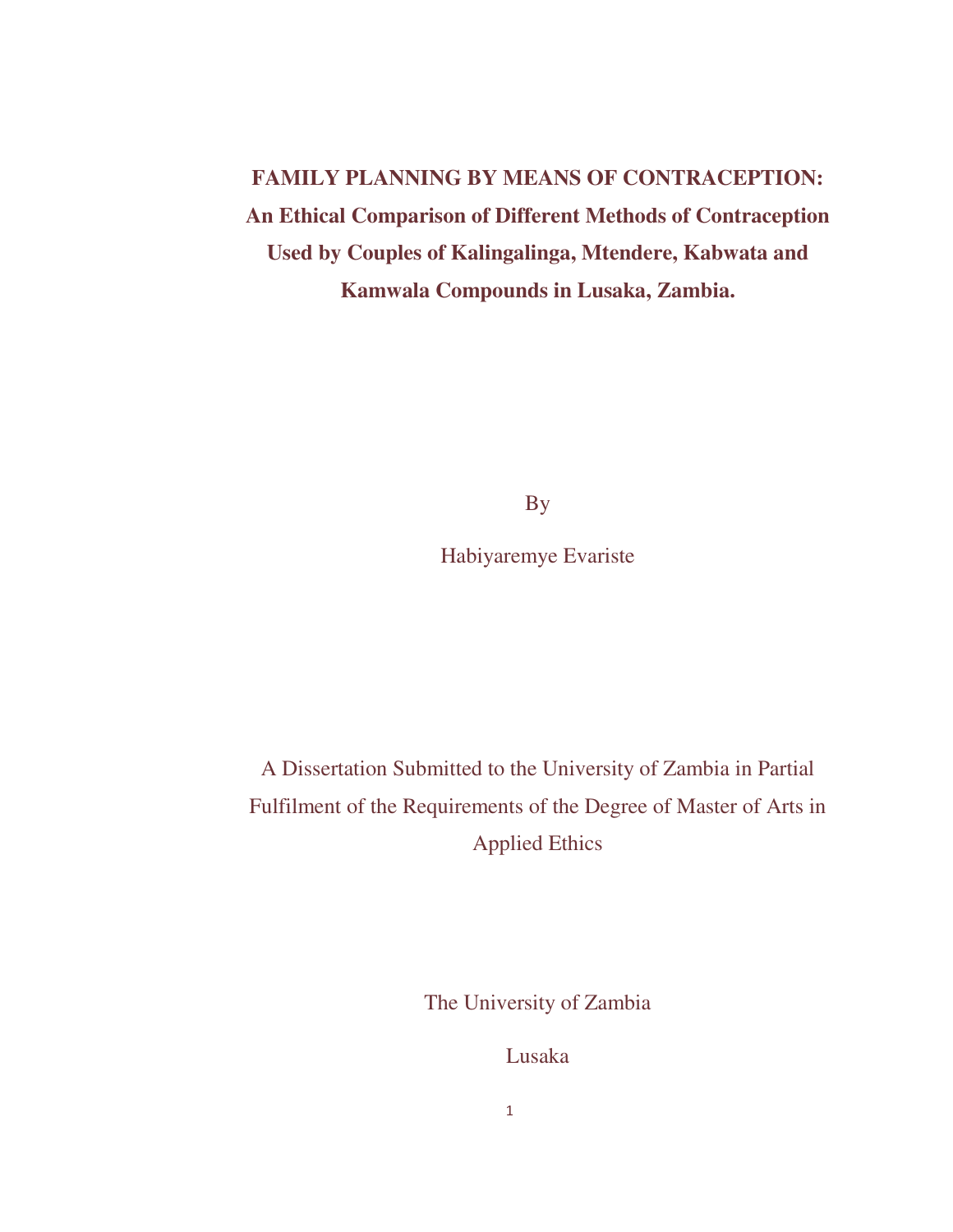# **DECLARATION**

I, Habiyaremye Evariste, declare that this dissertation:

(a) Represents my own work;

(b) Has not previously been submitted for a degree at this or any other University; and

(c) Does not incorporate any published work or material from another dissertation.

Signed............................................................................................ Date...............................................................................................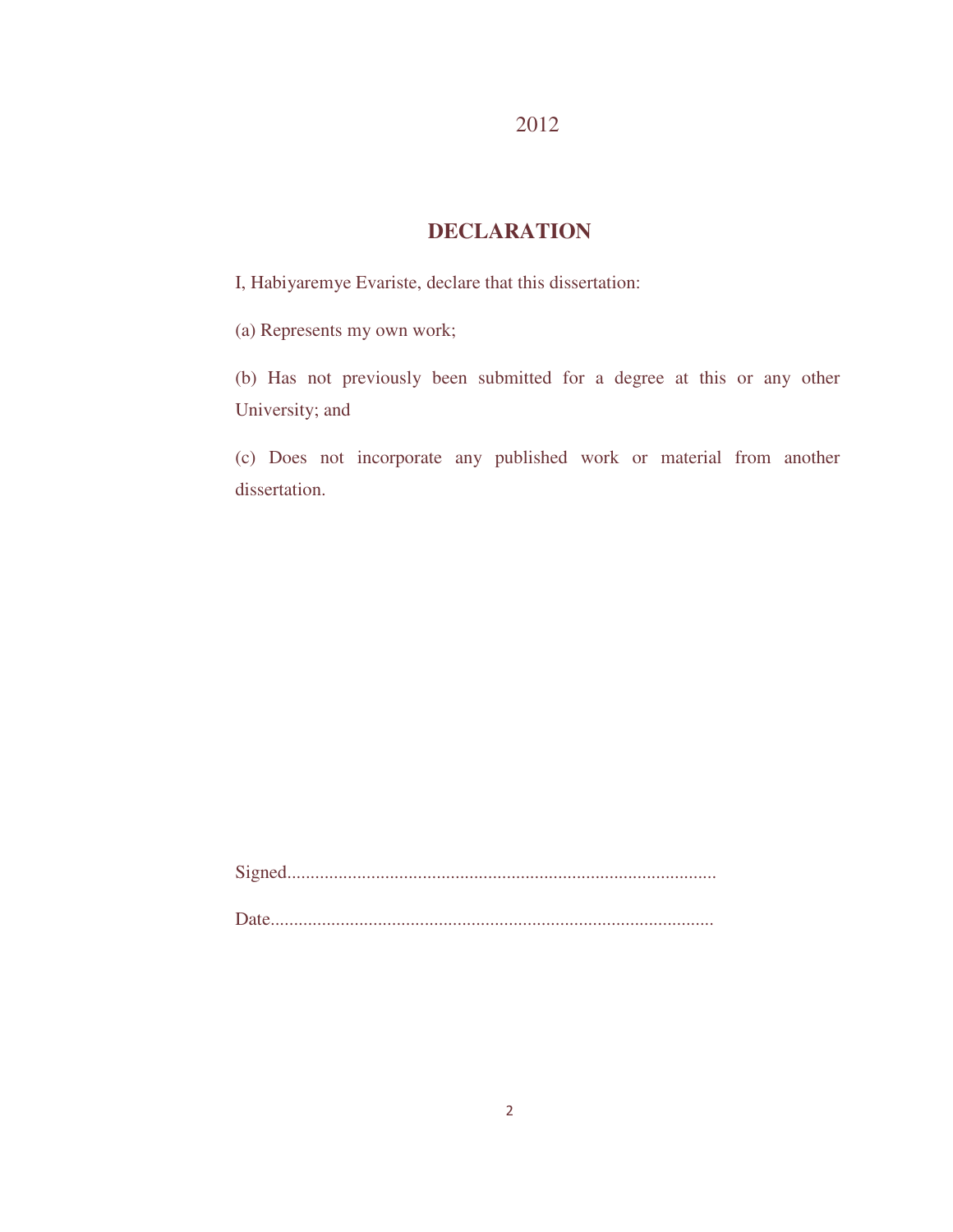# **COPYRIGHT**

All rights reserved. No part of this dissertation may be reproduced or stored in any form or by any means without prior permission in writing from the author or the University of Zambia.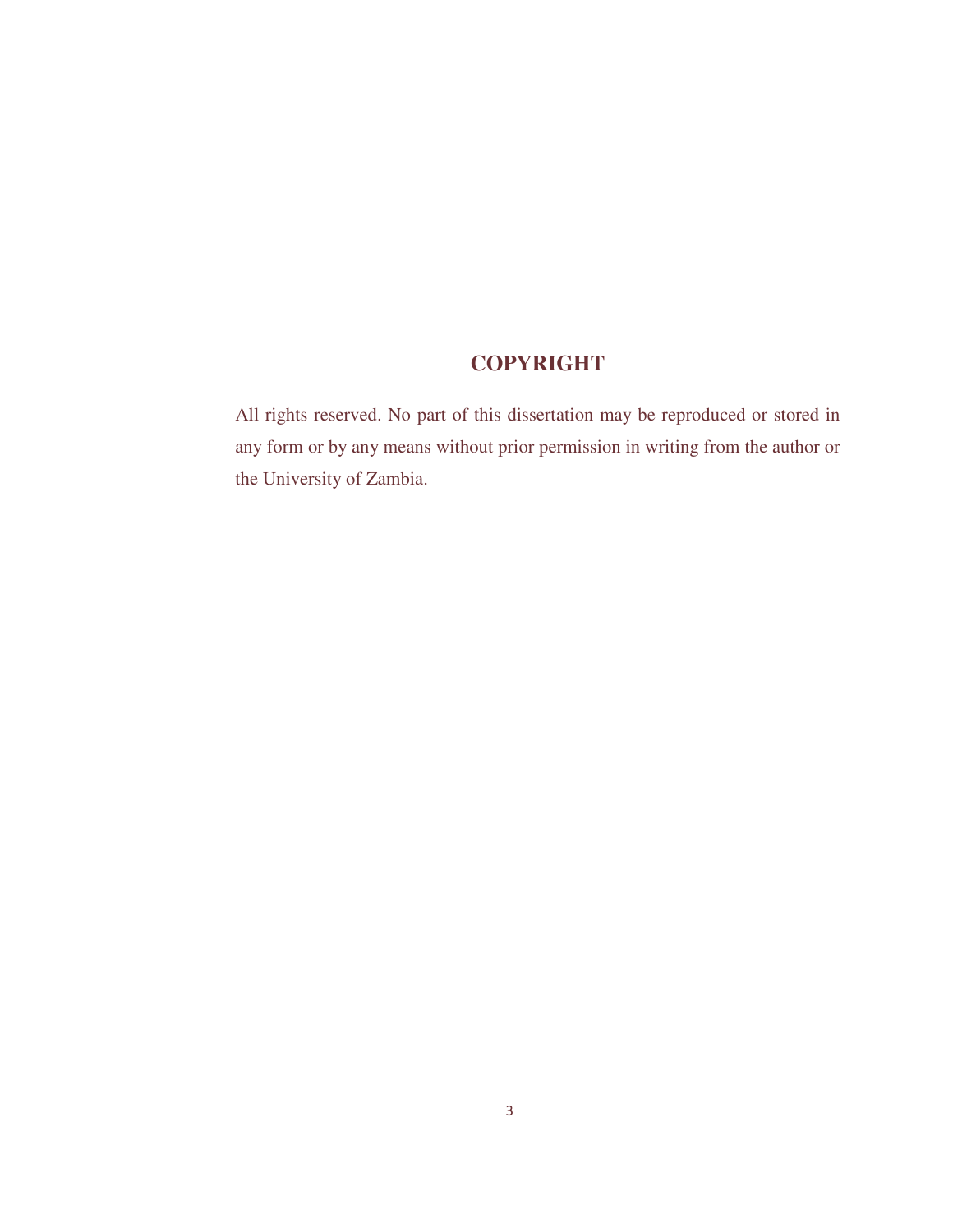# **APPROVAL**

This dissertation of Habiyaremye Evariste is approved as fulfilling the partial requirements for the award of the degree of Master of Arts in Applied Ethics by the University of Zambia.

| Signed | Date |
|--------|------|
|        |      |
|        |      |
|        |      |
|        |      |
|        |      |
|        |      |
|        |      |
|        |      |
|        |      |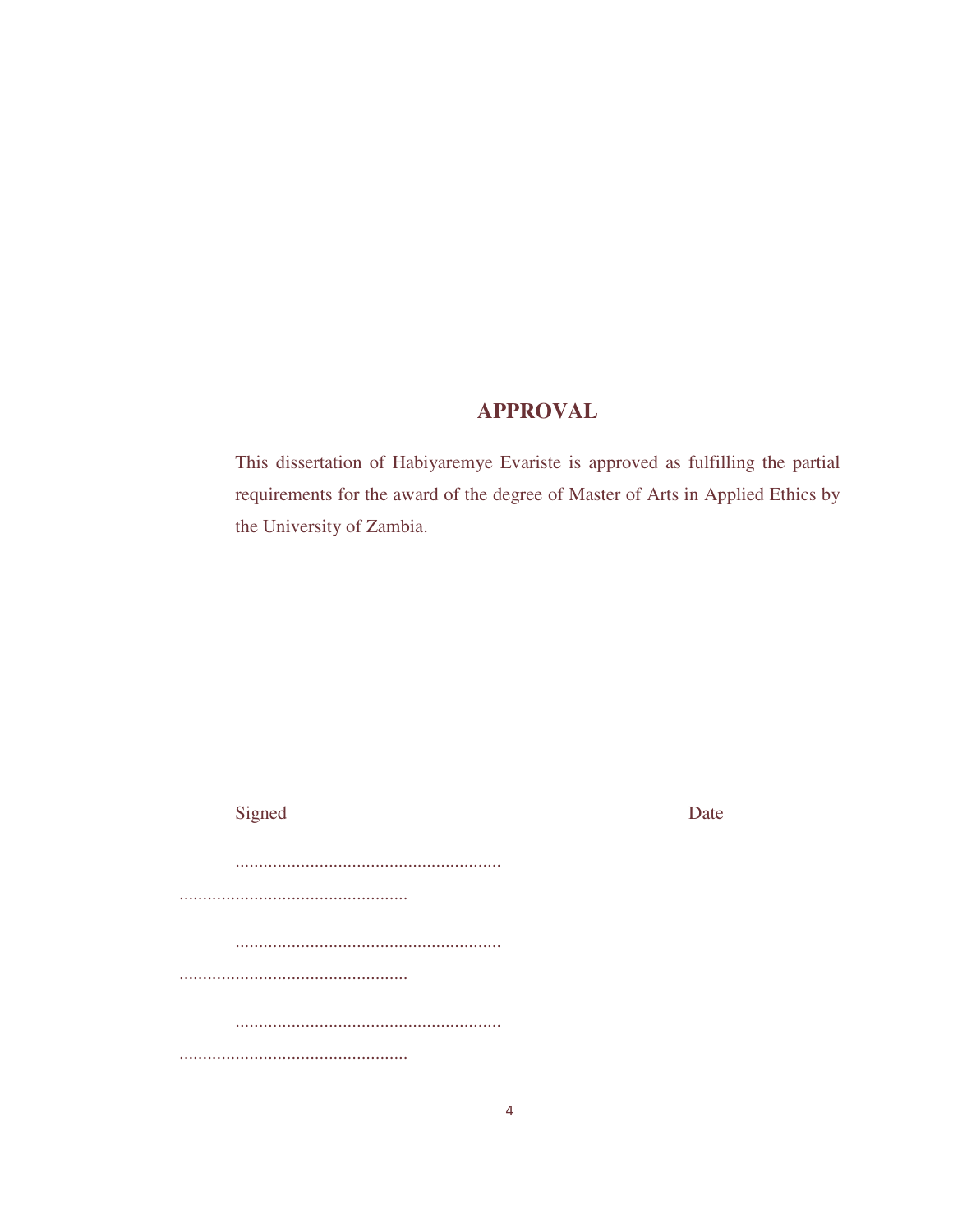# **ABSTRACT**

This study is an ethical assessment of "Family Planning by Means of Contraception". Its aim is to present an ethical comparison of different methods of contraception used by couples of Kalingalinga, Mtendere, Kabwata and Kamwala compounds as means of family planning. This study is undertaken because some people use contraceptives without paying attention to ethical issues raised by contraception. For instance, the wrong usage of contraception may lead to unplanned pregnancies. Thus, knowledge about the risks and benefits of contraceptives is very important. In addition, some Christians view contraceptives as a means of abortion, which has, however, not yet been established.

 The study employed utilitarianism to investigate the ethical issues associated with methods of contraception. Semi-structured in-depth interviews were used to gather primary data from the sixty (60) couples and twelve (12) key informants from various health institution and churches.

 The findings show that contraception methods are associated with ethical issues such as promiscuity, abortion and contracting sexual transmitted diseases.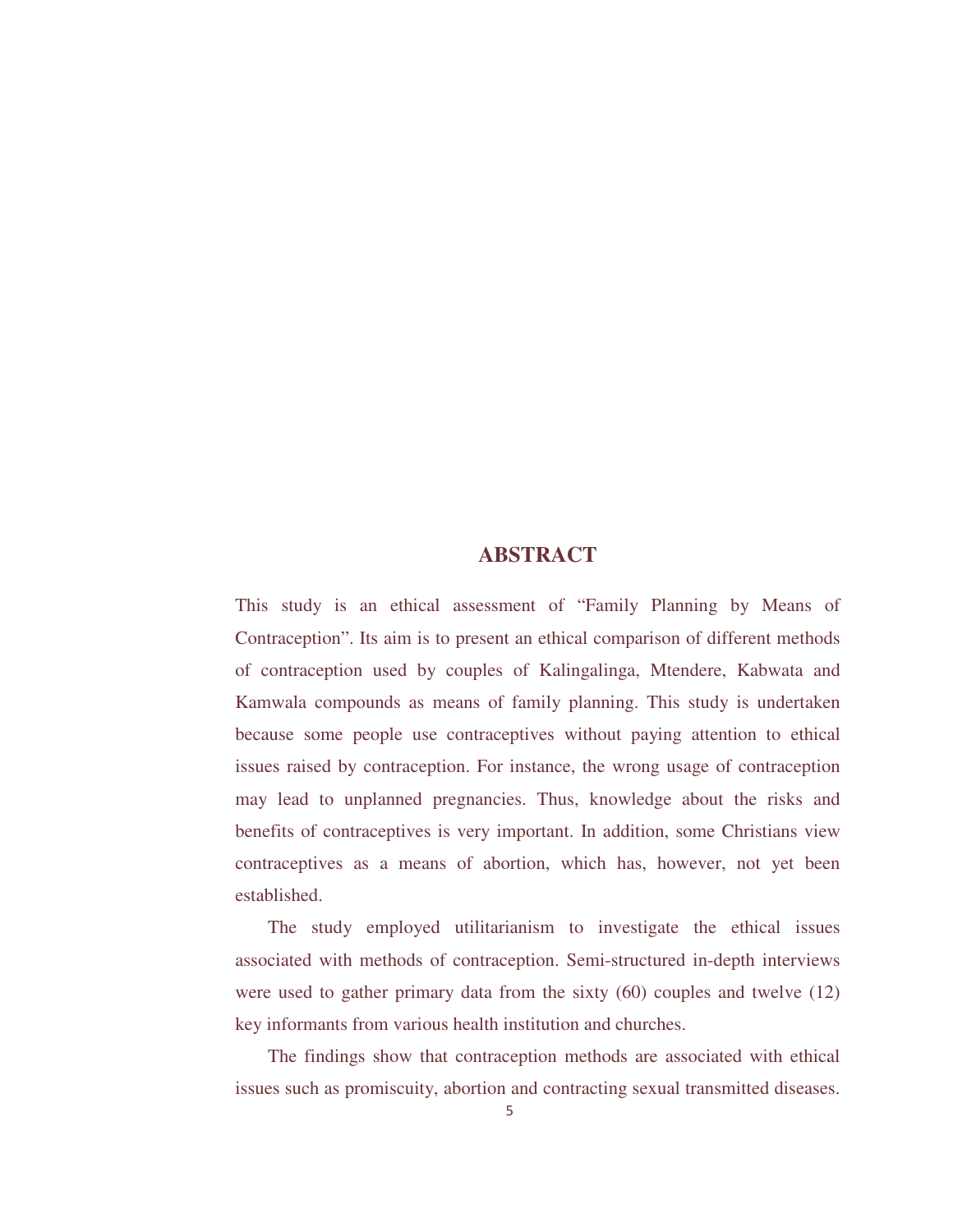Furthermore, the study has revealed that some contraception methods pose risks to the users. The risks include prolonged bleeding during menstrual period, headache and weakness. The study also shows that contraception has various benefits. Among them are the prevention of unplanned pregnancy, regulation of the spacing of children as well as the number of children, and some contraceptives protect the user from contracting transmitted diseases.

 The study shows that Depo-Provera is the favourite contraceptive method used by many couples in the areas of the study, followed by pills, condoms, and natural family planning. On the other hand, condoms seem to be the best method when their risks and benefits are considered because they are the only method that protects the users from unwanted pregnancy and sexually transmitted diseases.

 In line with utilitarianism, the study concluded that condoms are ethically seen the best contraceptive method, as compared with the other methods.

 The study recommends that the government and private health institutions should provide a variety of contraceptive methods, and should provide enough information about contraceptives and encourage men to use methods of contraception suitable to them.

## iv

# **DEDICATION**

I dedicate this piece of work to my wife Mukando Yvonne and my lovely children Cecilia Habiyaremye and Emmanuel Habiyaremye, for their sacrifice during my study.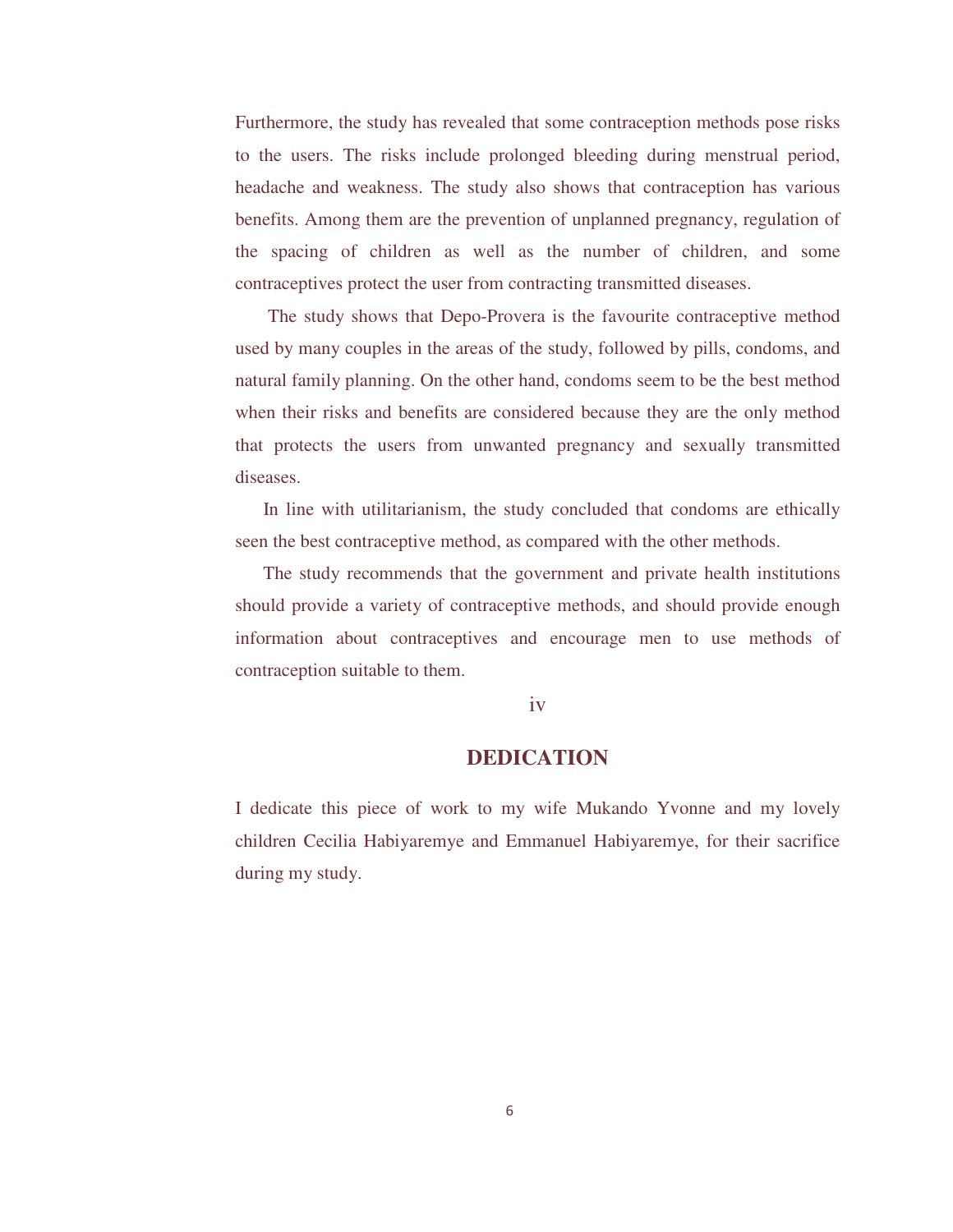# **ACKNOWLEDGEMENTS**

v

I would like to thank the Government of Germany for sponsoring me. Secondly, my thanks go to my supervisor Professor George Spielthenner for guiding me; Dr. Anthony Musonda and Dr. John Simwinga for their good advice and encouragement. Without this support, this study would not have been completed. God bless you all.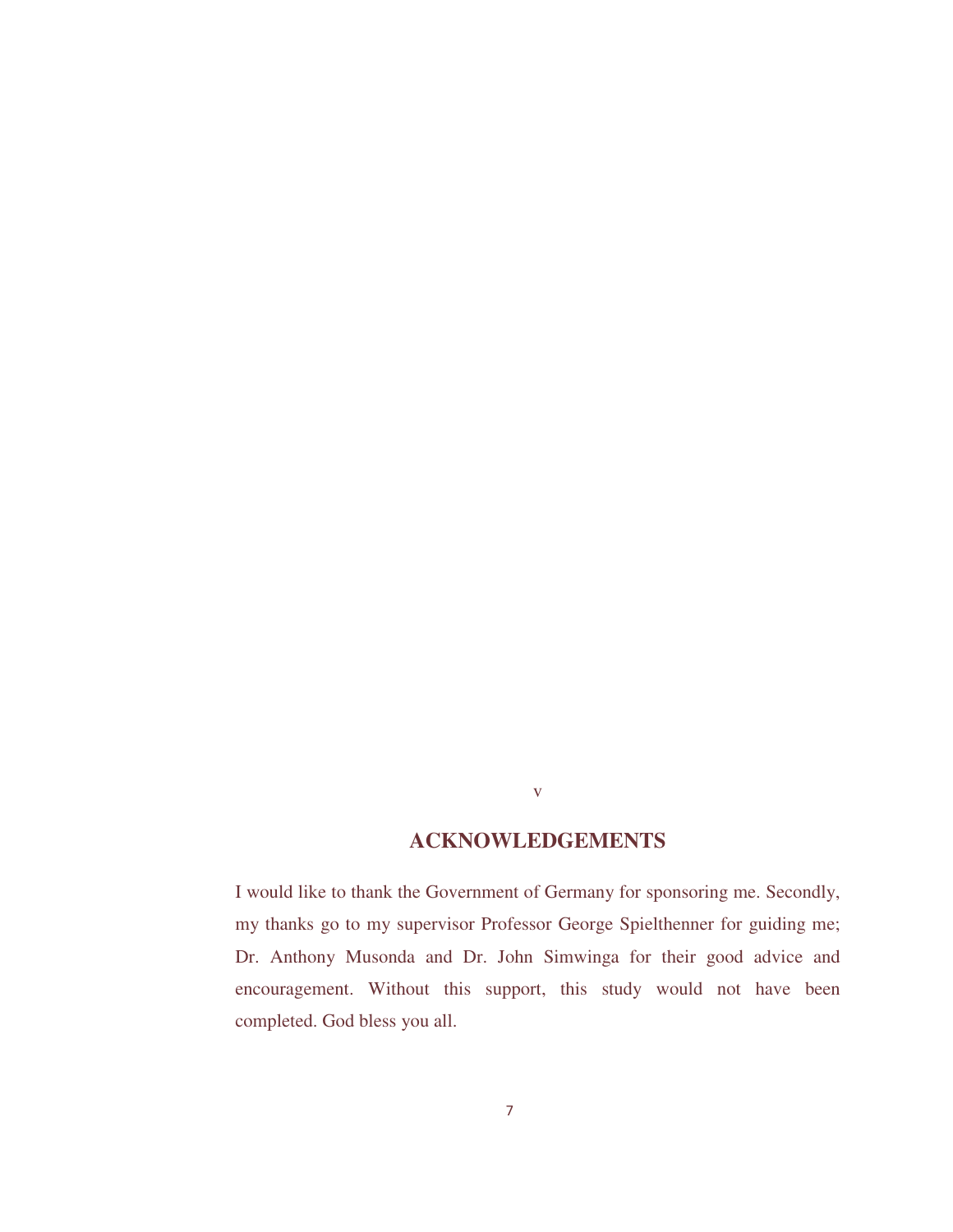# $\overline{vi}$

# **TABLE OF CONTENTS**

| <b>TITLE</b> | 7 I H | THE |
|--------------|-------|-----|
|              |       |     |
|              |       |     |
|              |       |     |
|              |       |     |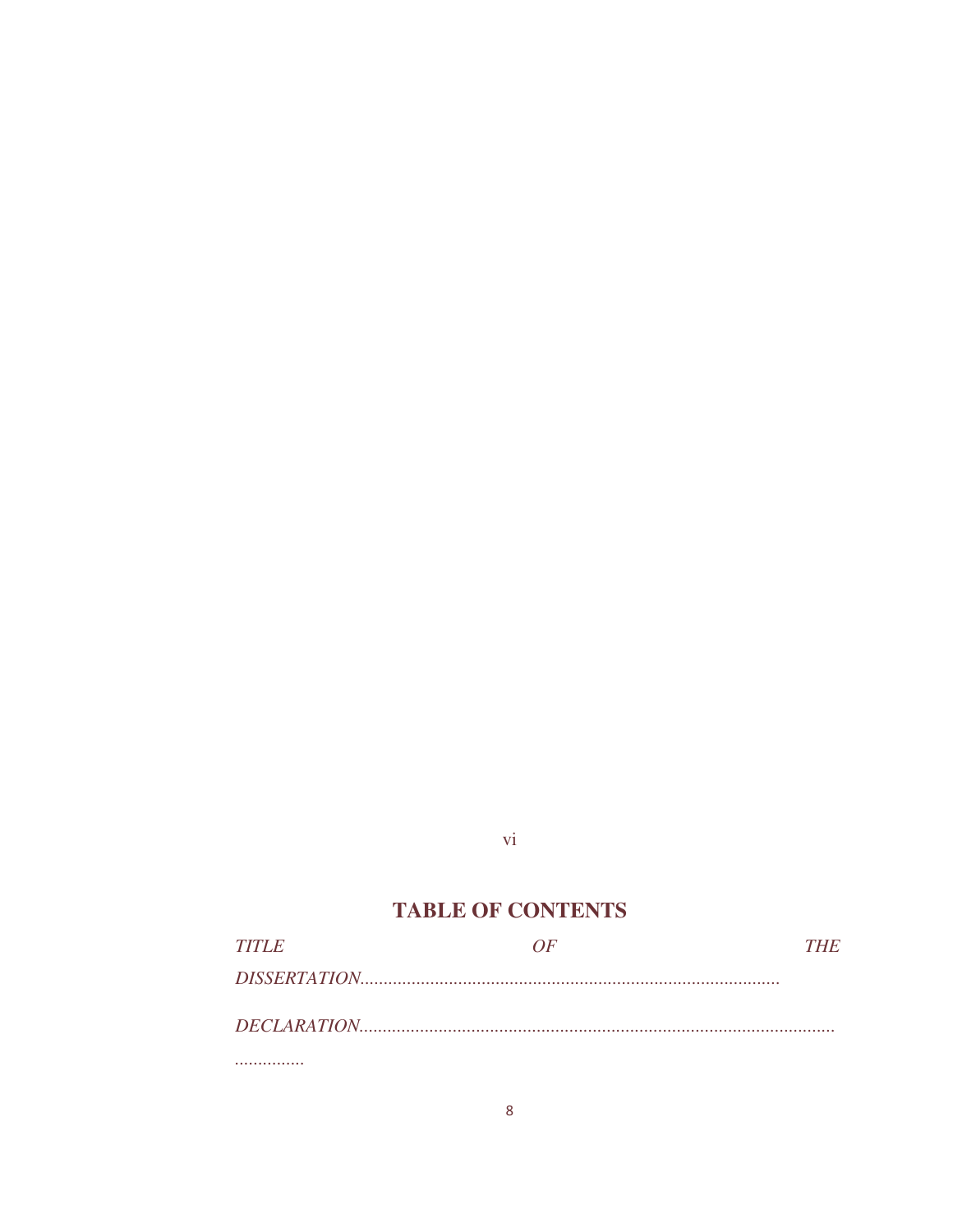| .                          |  |
|----------------------------|--|
|                            |  |
|                            |  |
|                            |  |
| $\dots \dots \dots iv$     |  |
|                            |  |
| $\ldots \ldots \ldots \nu$ |  |
|                            |  |
| $\ldots \ldots \nu i$      |  |
| <b>TABLE</b><br>OF         |  |
|                            |  |
| <b>LIST</b><br>OF          |  |
|                            |  |
|                            |  |
| 1.0                        |  |
|                            |  |
| 1.1 Statement of the       |  |
|                            |  |
| 1.2 Aim of the             |  |
|                            |  |
| 1.3                        |  |
| 1.4 Research               |  |
|                            |  |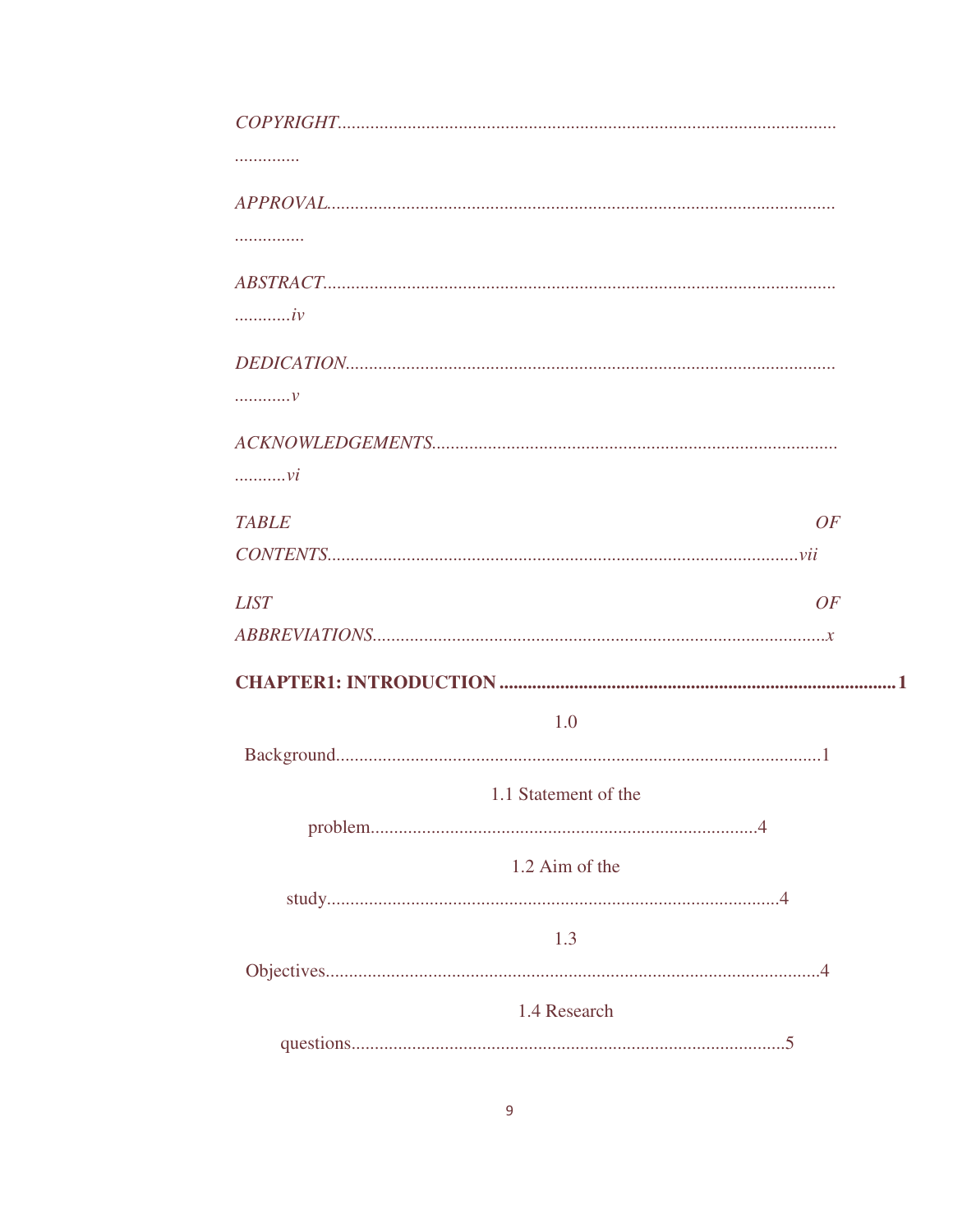| 1.5 Significance of the                          |
|--------------------------------------------------|
|                                                  |
|                                                  |
| 2.0                                              |
|                                                  |
| 2.1 Family planning and methods of contraception |
|                                                  |
| 2.2 A classification of contraceptive            |
|                                                  |
| 2.2.1 Oral                                       |
|                                                  |
| 2.2.2 Non-oral hormonal                          |
|                                                  |
| vii                                              |
| 2.2.3 Barrier                                    |
|                                                  |
| 2.2.4 Intrauterine                               |
|                                                  |
| 2.2.5 Male and female                            |
| 1 C                                              |
| 2.2.6 Withdrawal                                 |
|                                                  |
| 2.2.7 Natural family planning                    |
|                                                  |
| 2.3 The ethical debate on                        |
|                                                  |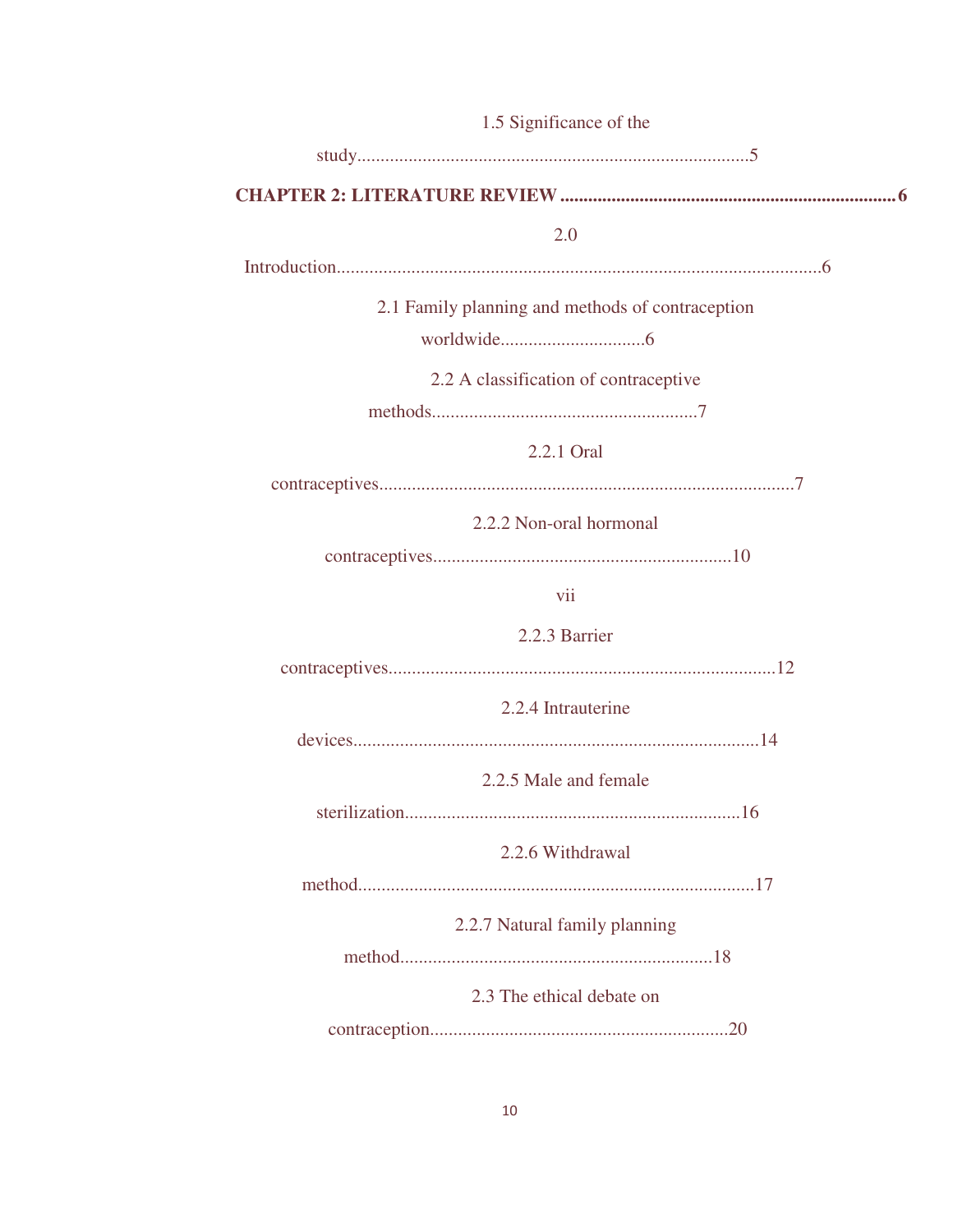| 2.3.1 Objections to contraception based on life and the natural  |
|------------------------------------------------------------------|
| order20                                                          |
| 2.3.2 Objections to contraception based on sexual                |
|                                                                  |
| 2.3.3 Objections to contraception based on the marriage          |
| breakdown22                                                      |
| 2.3.4 Objections to contraception base on increase of unintended |
| pregnancies23                                                    |
| 2.3.5 Christians views on contraception                          |
|                                                                  |
|                                                                  |
| 3.0                                                              |
|                                                                  |
| 3.1 General idea of                                              |
|                                                                  |
| 3.2 The history of                                               |
|                                                                  |
| 3.3 Types of                                                     |
|                                                                  |
| 3.4 Importance of                                                |
|                                                                  |
| 3.5 A contemporary version of                                    |
|                                                                  |
|                                                                  |
| 4.0                                                              |
|                                                                  |
|                                                                  |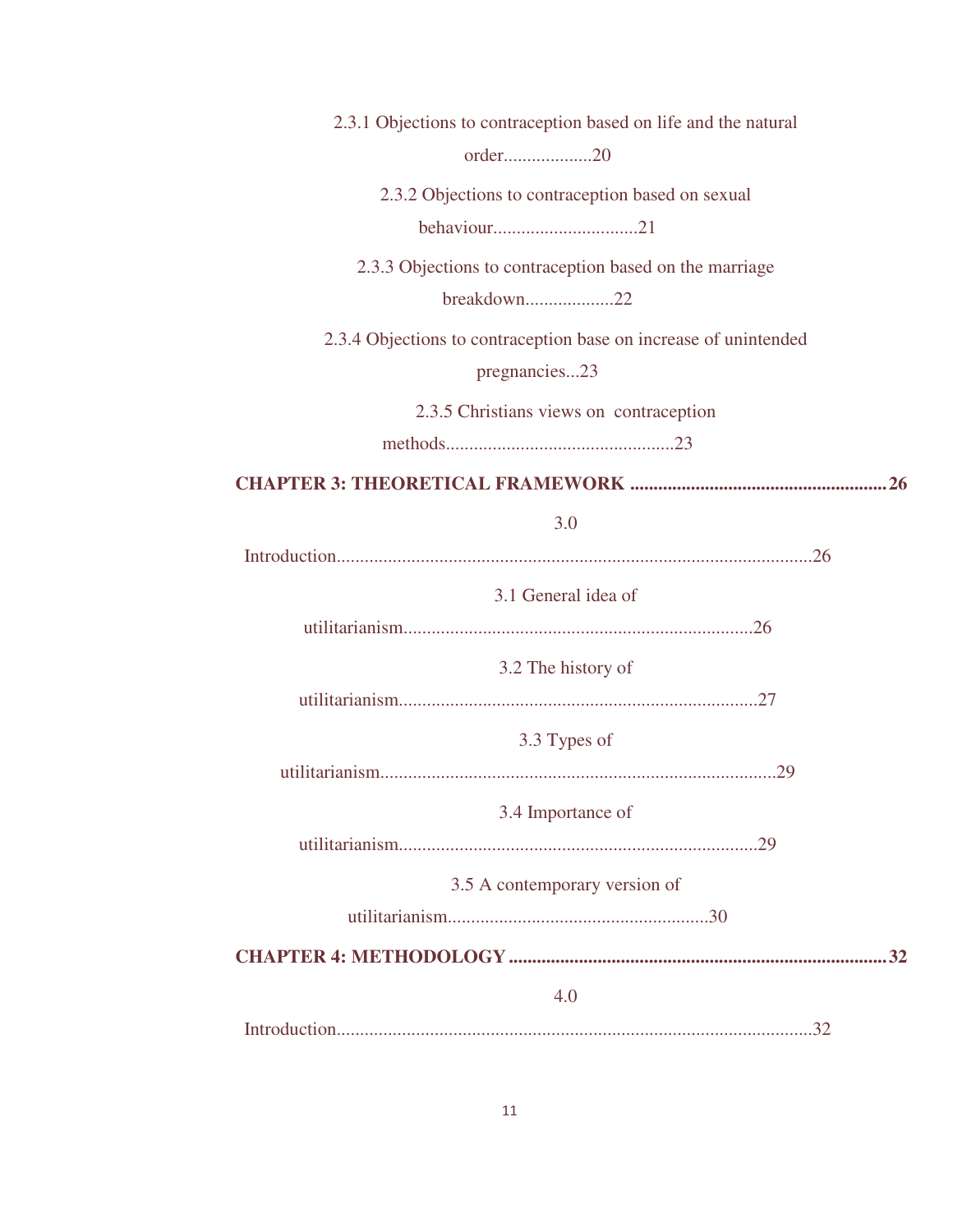| 4.1 The empirical                                      |
|--------------------------------------------------------|
|                                                        |
| 4.1.1 Research                                         |
|                                                        |
| 4.1.2 Sample                                           |
|                                                        |
| 4.1.3 Target                                           |
|                                                        |
| 4.1.4 Tools used to collect primary and secondary      |
|                                                        |
| viii                                                   |
| 4.1.5 Breakdown of in-depth                            |
|                                                        |
| 4.1.6 Sampling                                         |
|                                                        |
| 4.2 The philosophical                                  |
|                                                        |
|                                                        |
| 5.0                                                    |
| 36<br>Introduction                                     |
| 5.1                                                    |
|                                                        |
| 5.1.1 Different contraception methods used by          |
|                                                        |
| 5.1.2 Risks and benefits of contraceptives used by the |
|                                                        |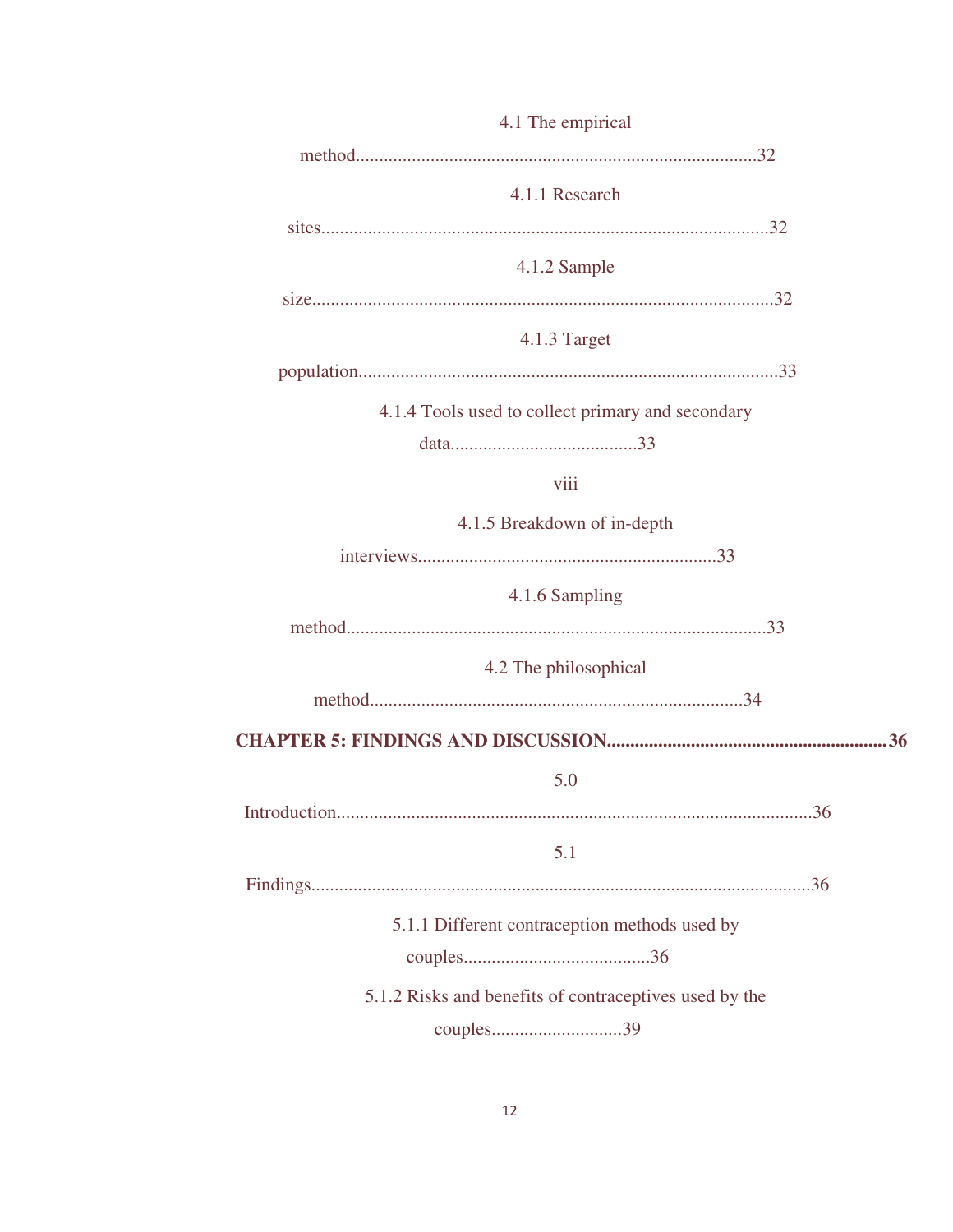| <b>CHAPTER 7: SUMMARY, CONCLUSION AND RECOMMENDATIONS</b> |  |
|-----------------------------------------------------------|--|
|                                                           |  |
| 7.1 The overall summary of the                            |  |

 $5.2$ 

| $\frac{1}{1}$ and overall summary of the |     |  |
|------------------------------------------|-----|--|
|                                          |     |  |
|                                          | 7.2 |  |
|                                          |     |  |
|                                          | 7.3 |  |
|                                          |     |  |
|                                          |     |  |
| 56                                       |     |  |
|                                          |     |  |
| 59                                       |     |  |

 $i**x**$ 

# **LIST OF ABBREVIATIONS**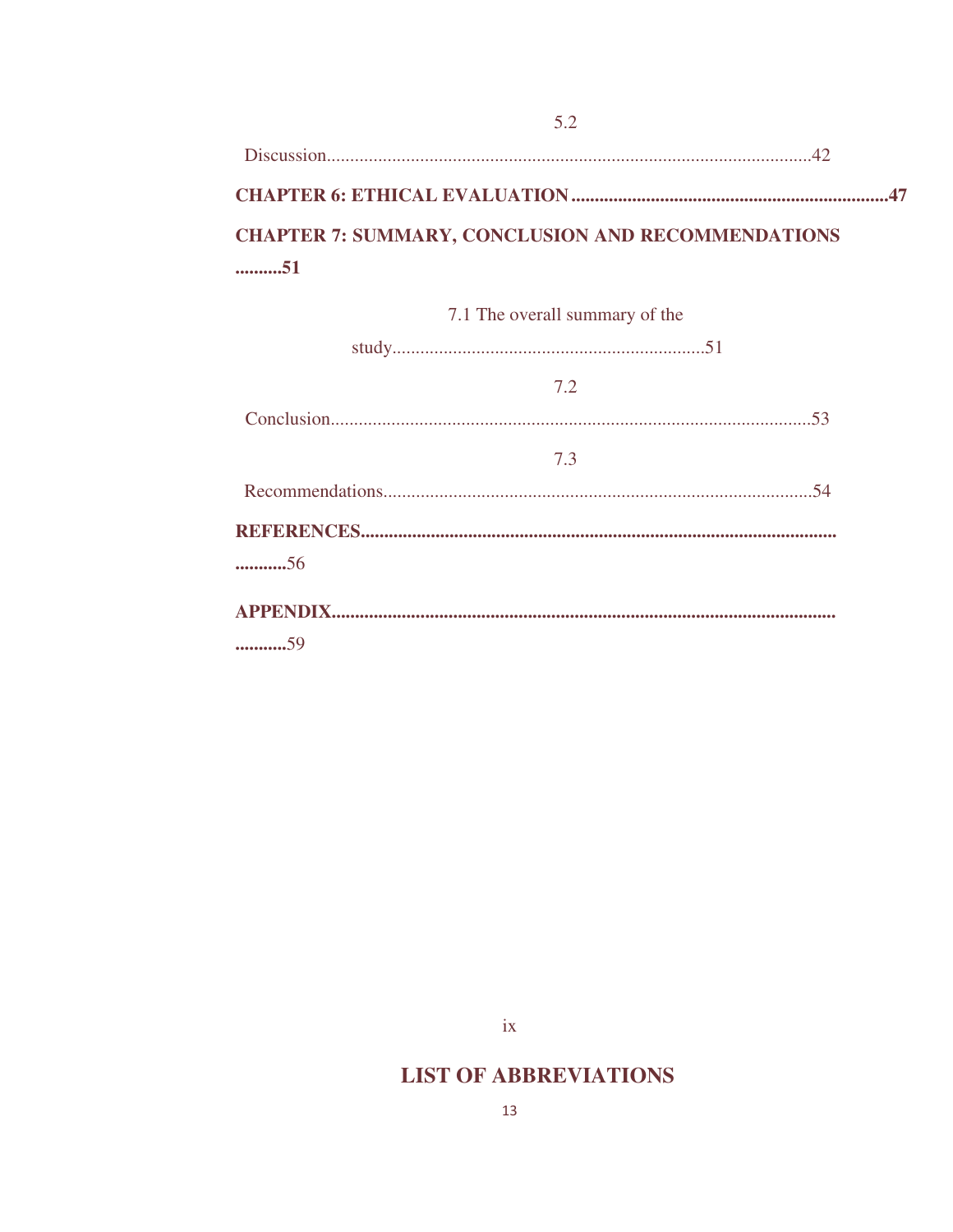ECPs: Emergency Contraception Pills

HIV: Human Immunodeficiency Virus

IUDs: Intrauterine Devices

MoH: Ministry of Health

NFP: Natural Family Planning

POPs: Progestogen Only Pills

SFH: Society for Family Health

STDs: Sexually Transmitted Diseases

STIs: Sexually Transmitted Infections

UTH: University Teaching Hospital

WHO: World Health Organisation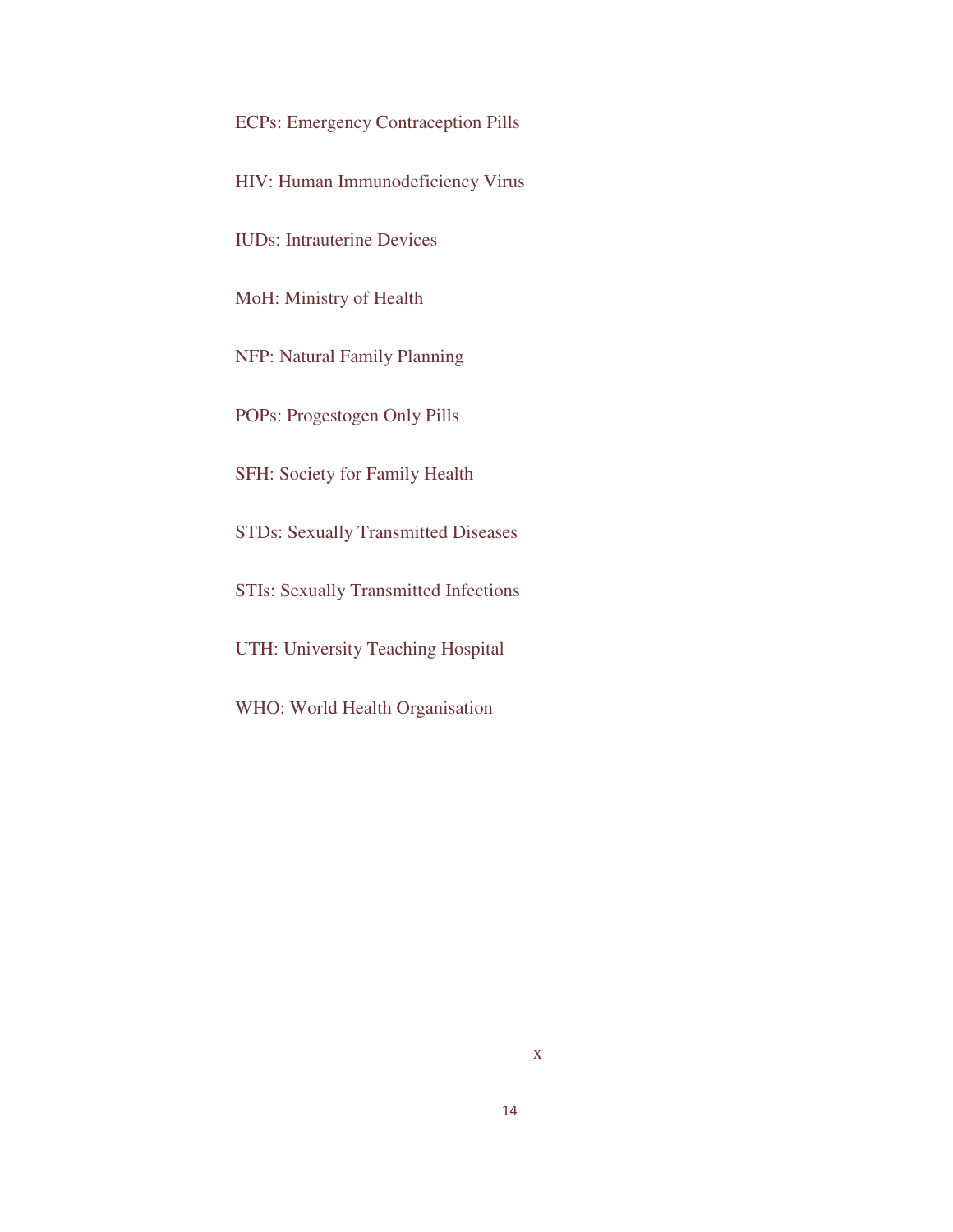## **CHAPTER 1: INTRODUCTION**

#### **1.0 Background**

Family planning programs are said to be essential to assure widespread access to good quality reproductive health care. The World Health Organization (1999) reports that the support for family planning is becoming vital as demand for reproductive health care grows. Worldwide, as many as six million people use contraception and millions more would do so with better access to good quality service. Although fertility levels are falling in many parts of the world, rapid population growth remains a significant issue in many developing countries where livelihood basic needs are greater, and resources are scarce.

 The Heritage Medical Dictionary (2000: 242) defines family planning as "a program to regulate the number and spacing of children in a family through the practice of contraception or other methods of birth control." In other words, family planning is the planning of when to have children and the use of birth control and other techniques to implement such plans. Family planning is most usually applied by couples who wish to limit the number of children they have and or to control the timing of pregnancy. That means, family planning allows individuals and couples to anticipate and attain their desired number of children and the spacing and timing of their births.

 Thus, family planning has been proven to save and enhance the lives of women, children, and families. It allows women to space births, and longer birth intervals reduce maternal and infant mortality rates. Women who control their fertility have fewer unsafe abortions, thereby saving mothers' lives. Family planning is achieved through the use of contraception methods and treatment of involuntary infertility.

 Many studies revealed that family planning greatly contributes to poverty reduction and environmental conservation. As a result, most countries in Africa have been implementing family planning programs. Andrew (1995: 21) says that "family planning in Sub-Sahara Africa, virtually non-existent ten years ago, is now rapidly developing in majority of countries." Based on the information highlighted above therefore, the progression of family planning in various countries of Africa and in other continents around the world indicates that family planning has positive results worldwide.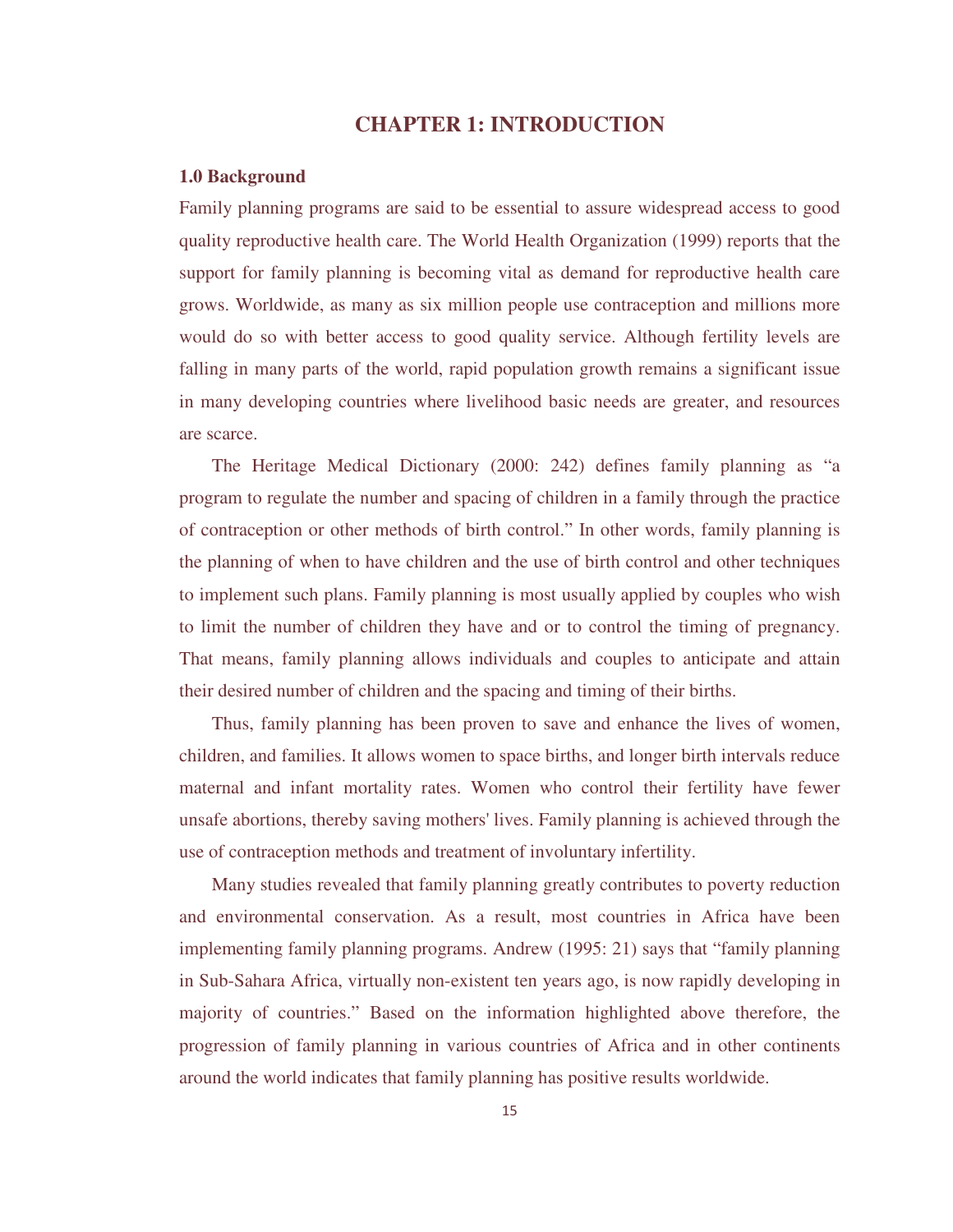Speizer and Justin (2007: 3) report that Zambia experienced a declining aggregate fertility and an increasing aggregate contraceptive use from 1990 to 2000. Yet in rural Zambia, progress in family planning has lagged far behind the advance made in Zambia's urban areas. The above-mentioned information shows that the issue of family planning is not a new program to Zambia. As mentioned, Zambia, like other countries, has used methods of contraception to achieve family planning.

Thus, according to Shier (2004: 862), contraception can be defined as "behaviour or device that prevents fertilization." With recent assertions of overpopulation on Planet Earth, there have been claims that birth control is the answer (ibid. 883). This means that contraception has been seen as the best and major tool to regulate the population on the earth.

 Russell and Tompson (2000: 4) also mention that "contraception entails the use of drugs, chemicals, devices, surgery or behaviour that control fertility amongst sexually active heterosexual people". They add that the various methods of contraception can be categorized by mode of operation, whether they are traditional or modern, or whether they are provided or user dependent.

 Cynthia (2006: 126) points out "that contraception means to prevent conception, but in common medicine usage, it also refers to methods that prevent implantation". Although contraception is said to be a good method of family planning, some Christians, for example Roman Catholics, are against the use of some of these methods. Some Muslim communities are also not in favour of some of the methods of contraception. They hold that some methods of contraception are associated with issues which raise a number of ethical concerns.

 Kelly (2010: 23) reports that Pope Paul VI in his 1968 encyclical letter "Humanae Vitae" (§14), prohibits the use of every barrier method, such as male and female condoms. He further prohibited the use of contraceptives such as pills (especially the morning after pill) for the specific purpose of preventing conception, since the morning after pill is often taken while conception may have taken place. Hence, its users are considered to be performing abortion. In this regard, several church bodies have issued statements that condemn condom distribution because they are perceived to accelerate moral degradation in societies such as increased sexual activity outside marriage. The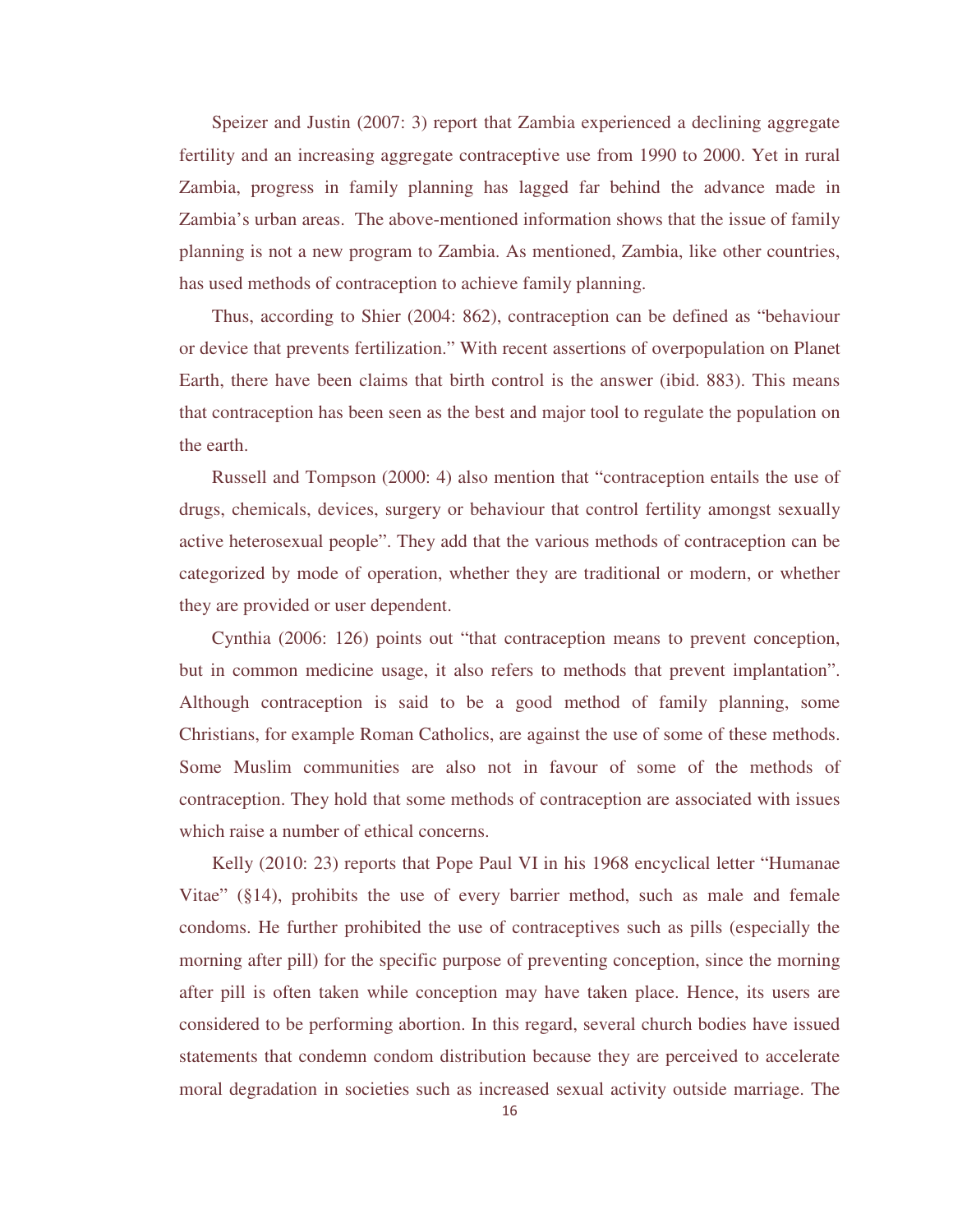Catholic Bishops of Zambia see abstinence before marriage and fidelity in marriage as safe sex or protected sex (ibid.: 24). Furthermore, many Christians believe that sex was created by God and designed it to be a sign of love between a man and a woman in the context of marriage and that God wanted children to be seen as a gift, not as a burden.

 Chaudhuri (2004: 9) highlighted that there are many methods of contraception used in family planning. Moreover, the major categories are: barriers contraceptives (male and female condom), oral contraception (combined oral contraceptives pills and progestogen-only pills), non-oral hormonal contraceptives (implant, patch and injectables such as Depo-Provera), intrauterine device, emergency contraception (morning after pills), sterilisation (male and female sterilisation), and natural method of contraception (withdrawal method, rhythm method, basal body temperature, and cervical mucus method). These methods of contraception will be discussed in more detail in Chapter 2 of this dissertation.

 However, Banda (1998: 59) holds that some of the methods of contraception used in reproductive health implies that people are able to have a satisfying and safe sexual life and that they have the capability to reproduce and the freedom to decide if, when and how often to do so. It is a right for men and women to be informed and to have access to safe, effective, affordable and acceptable methods of family planning of their choice. They also have a right to access other methods of their choice for regulation of fertility, which are not against the law and the right of access to appropriate health care services that enable women to go safely through pregnancy and childbirth.

 The information gathered from various sources indicates that contraception methods play a vital role in the context of family planning in the sense that they have good consequences to the users. On the other hand, however, they are associated with serious ethical issues. This study will be carried out to examine ethical issues related to methods of contraception and it will be conducted in Kalingalinga, Mtendere, Kabwata and Kamwala compounds of Lusaka.

### **1.1 Statement of the problem**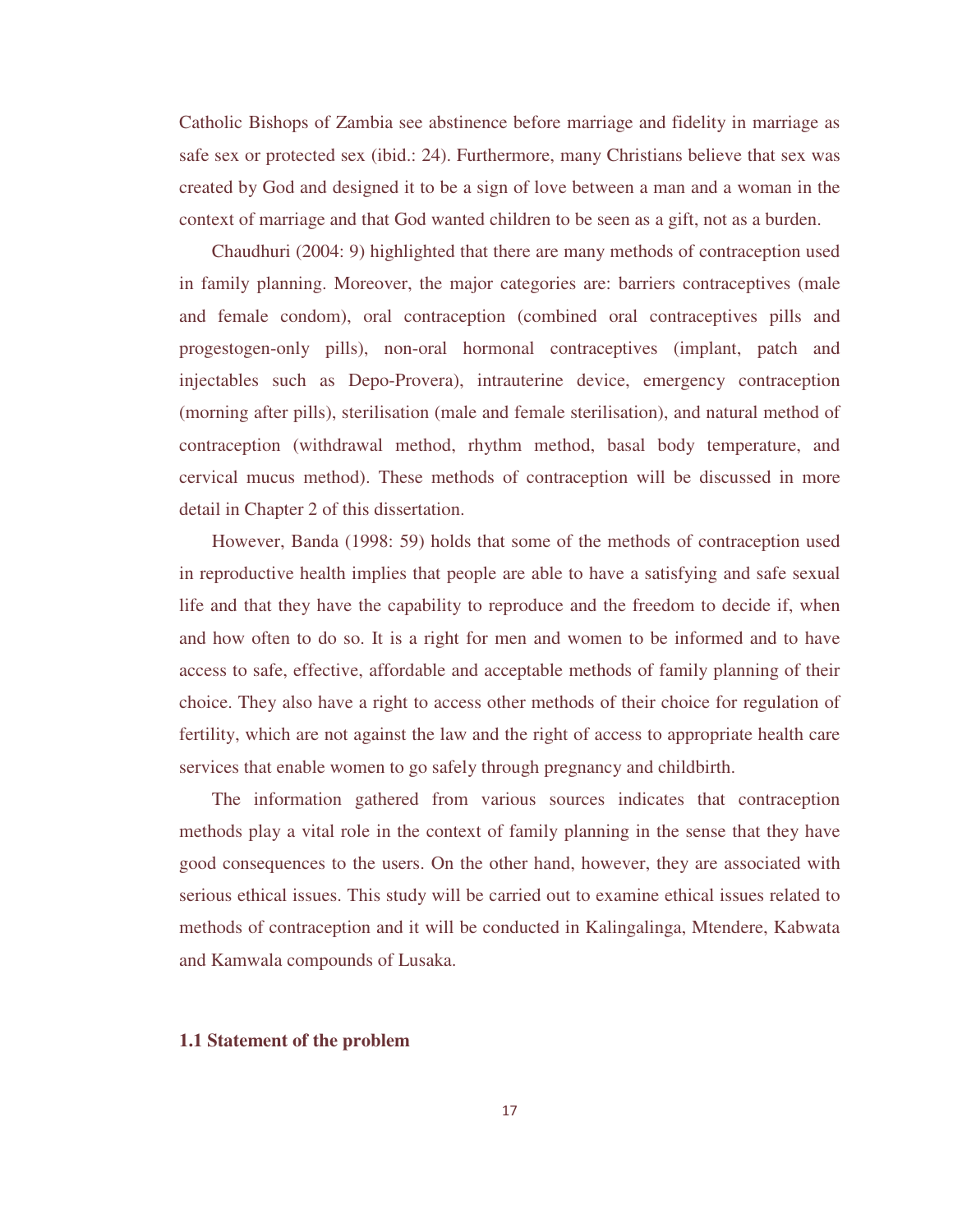This study is an ethical comparison of different methods of contraception used in family planning by couples of Kalingalinga, Mtendere, Kabwata and Kamwala compounds. Contraceptive usage had many debates from various groups of society but to date no conclusive outcome has been reached. Furthermore, a large literature has acknowledged that methods of contraception are associated with risks and benefits, but men and women are still applying them without paying attention to these risks. In addition to the problems that surround contraceptives, not many studies have been conducted to establish a comparative study to show the variations, similarities and rankings in usage of the different types of contraceptives in use. In the same vein, the ethical issues surrounding the use of contraceptives have not been adequately established to ascertain the morality of contraceptive usage.

### **1.2 Aim of the study**

The focal aim of this study is to carry out an ethical comparison of different methods used by couples of Kalingalinga, Mtendere, Kabwata and Kamwala compounds.

### **1.3 Objectives**

This study was guided by the following specific objectives:

- To explain the ethical debate on contraception as a means of family planning.
- To describe the different contraceptive methods which are used by couples of Kalingalinga, Mtendere, Kabwata and Kamwala compounds.
- To explain the risks and benefits of contraceptive methods that are being used in these compounds.
- To compare the different methods of contraception used by couples of Kalingalinga, Mtendere, Kabwata and Kamwala compounds from an ethical point of view.

## **1.4 Research questions**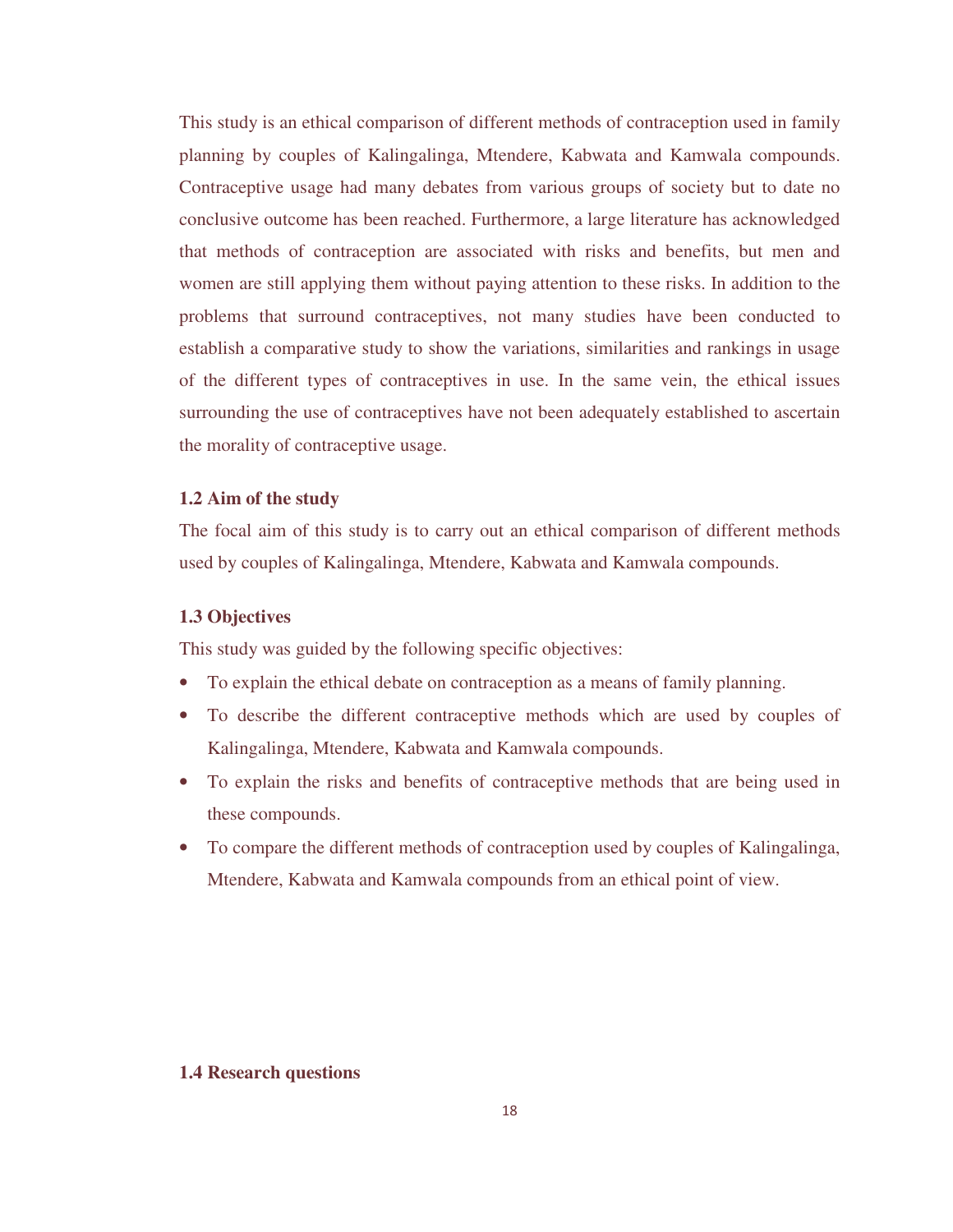This study was guided by the following research questions:

- What is the ethical debate on contraception as a means of family planning?
- What are the different contraceptive methods used by couples of Kalingalinga, Mtendere, Kabwata and Kamwala compounds?
- What are the risks and benefits of the contraceptive methods used by couples of these compounds?
- What are the ethical advantages and disadvantages of different methods of contraception used by couples in Kalingalinga, Mtendere, Kabwata and Kamwala?

## **1.5 Significance of the study**

This study is important because the findings may be used to explain the ethical issues regarding to the contraception, since many issues about them have not been adequately discussed. The study may also highlight the risks and benefits of contraceptive methods. It may also be of use in outlining the major methods of contraceptives used by different couples in family planning. Lastly, its significance may be seen from the fact that it seems to be the first study in Zambia that examines contraception from an ethical point of view. Hence, other researchers may be using it as reference in the future.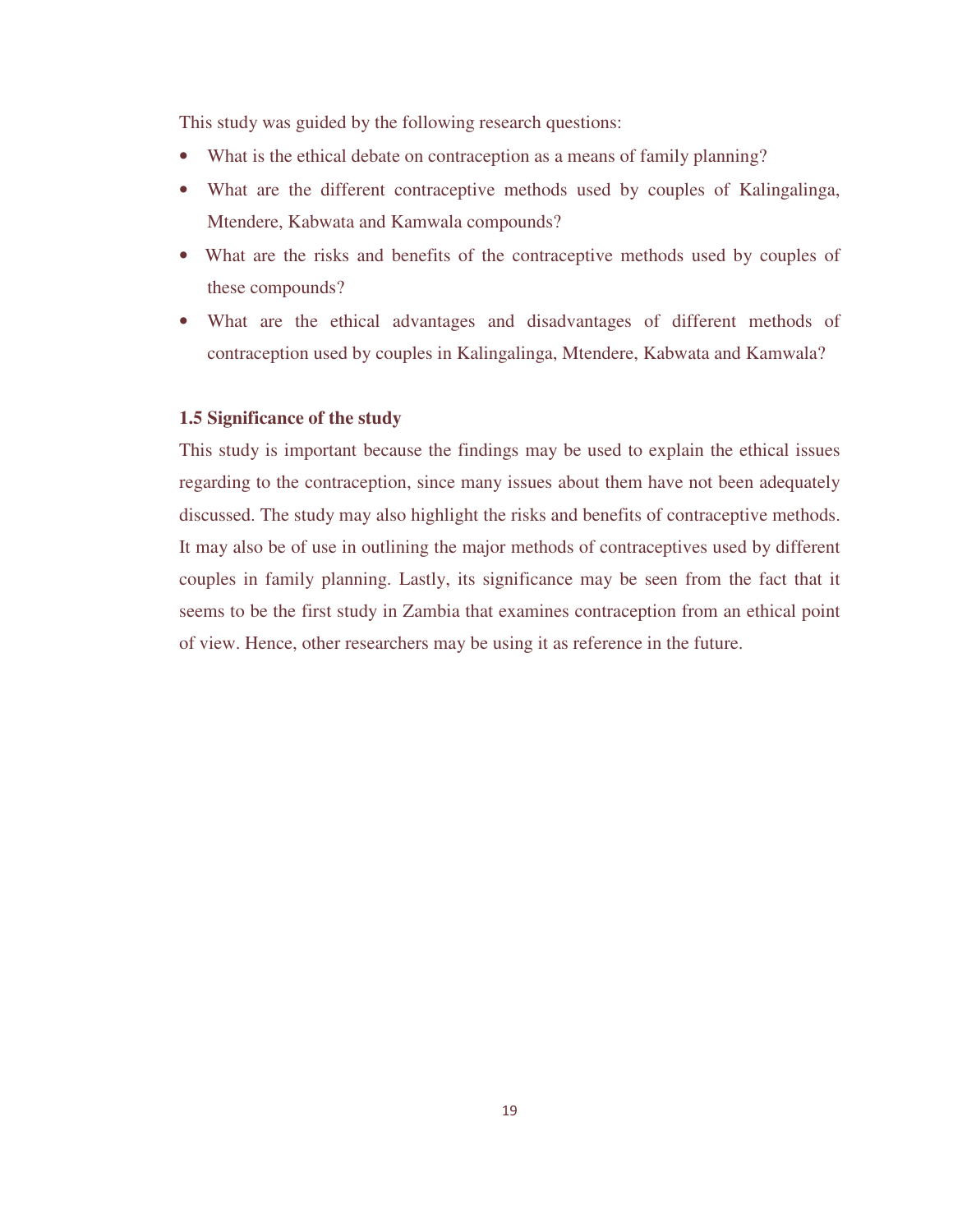# **CHAPTER 2: LITERATURE REVIEW**

### **2.0 Introduction**

This chapter highlights the relevant information from various sources on contraception methods used in family planning. That is, how they work, their benefits and their risks. By doing this, it is one way of providing information on the objectives of the study. Furthermore, the first objective, which is 'to explain the ethical debate on contraception as means of family planning', will be answered in this chapter.

## **2.1 Family planning and methods of contraception worldwide**

Chaudhuri (2004: 1) reports that **''**family planning is essential for the welfare of the individual family, and the population control for the socioeconomic development of the nation. Family planning also means limitation of pregnancy and family size, and it can be achieved by using contraception methods." Currently, numerous countries in the world encourage their citizens to apply methods of contraception because access to contraceptives allows couples worldwide to make informed decisions about when to become parents and helps secure women's full and equal participation in modern society. Using any form of contraception significantly reduces a woman's chance of getting pregnant and either having an abortion or giving birth to a child, she did not intend to have.

 Carvino (2008: 3) points out that in the less developed countries, unintended pregnancies are largely the results of low rates of contraceptive use. About 200 million women worldwide have an unmet need for effective methods of contraception. Worldwide, a third or more of all pregnancies are unplanned, resulting in high rates of abortions that are often unsafe when they occur in developing countries. Abortion rates are lowest in Western Europe, where effective contraceptive use is very high. In contrast, abortion rates are much higher in Africa, Latin America and the Caribbean, where contraceptive use is low, notwithstanding the fact that abortion in these regions is highly restricted.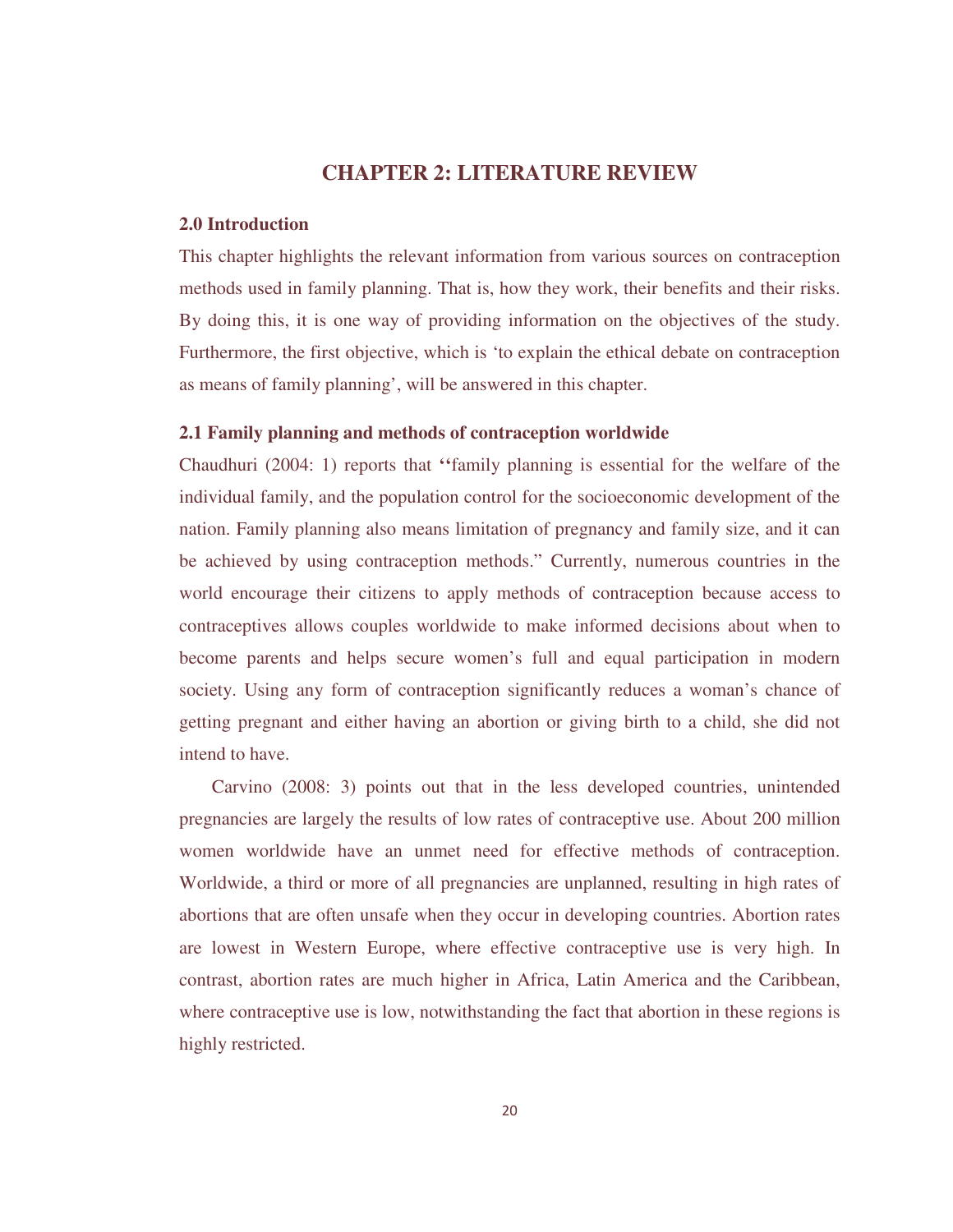### **2.2 A classification of contraceptive methods**

There are many methods of contraception used worldwide, some of which are not available or applied in Zambia. As a reminder, contraception entails the use of drugs, chemical, devices, surgery or behaviour that control fertility amongst sexually active heterosexual people. The various methods of contraception can be categorized by mode of operation, whether they are traditional or modern, and whether they are provider or use dependent. The main methods of contraception used in family planning are oral contraception (combined pills, progesterone-only pills and emergency contraception pills), non-oral contraceptives (progesterone only injectable, contraceptive implant and the patch), barriers contraception (male condom and female condom), intrauterine devices (IUDs), male and female sterilization and natural family planning.

### **2.2.1 Oral contraceptives**

The oral contraceptives commonly known as "the pills" are medications taken by mouth for the purpose of birth control. Oral contraceptives fall into the following categories: combined oral contraception, progesterone-only pills and emergency contraception pills.

 *i) Combined Oral Contraceptives*: According to Ministry of Health (2006: 22), combined oral contraceptives are pills that use synthetic estrogens and progestin to prevent pregnancy. Combined oral contraceptives were introduced in Zambia in the early 1960s and are appropriate for most women who want highly effective and easily reversible protection against pregnancy. Combined oral contraceptives have numerous health benefits in addition to pregnancy prevention.

 Paed (2005: 873) states that "worldwide, oral contraceptives have been used for over 35years and sixty-five million women are now regular users." Combined oral contraceptives work by stopping ovulation or thickening the cervical mucus so that sperm cannot pass through, and by changing the lining of the uterus so that an egg is unable to attach to it. When pills have been manufactured to acceptable standards or stored properly and used correctly, they are virtually hundred percent (100%) effective. Another advantage of applying pills as a method of contraception is that they can be stopped any time if the couple wants to have a child (ibid.: 875).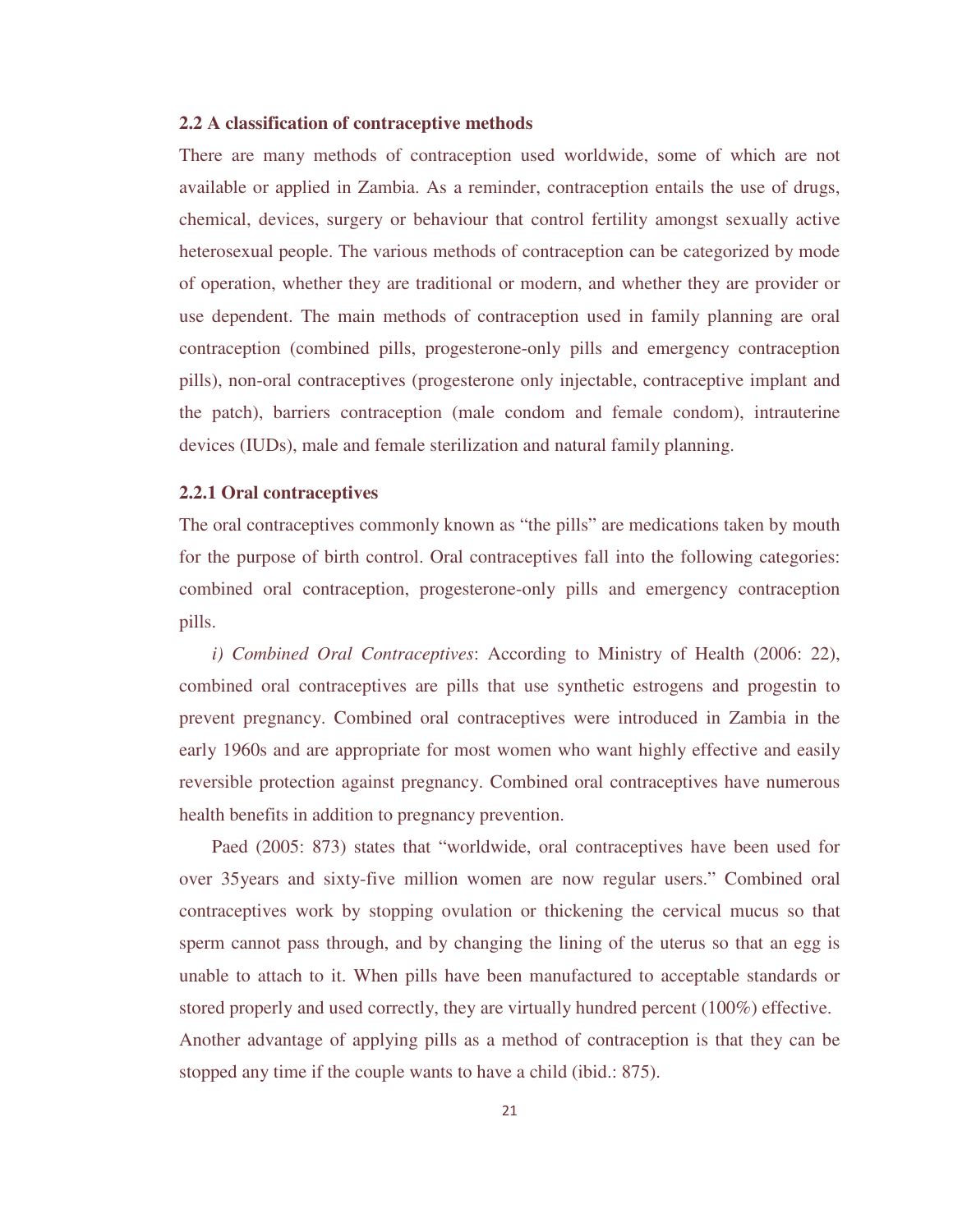The negative side of using combined oral contraceptives is that they must be taken every day and they can reduce milk supply in breastfeeding women. Combined oral contraceptives do not offer protection against sexually transmitted infections (STIs) including human immunodeficiency virus (HIV) infection. Combined oral contraceptives are effective methods of contraception when they are taken at appropriate time but if are taken later or missed, the chances of getting pregnant are high (ibid.: 876).

 *ii) Progestogen-Only Pills (POPs):* The Ministry of Health (1997: 80) reports that "progestogen-only pills are appropriate for most women who want effective protection against pregnancy and who can tolerate some menstrual bleeding irregularities." Paed (2005: 432) reports that progestogen-only pills thicken the cervical mucus in order to avoid spermatozoa penetration to meet with the ovum. The effect begins within 4 hours of taking the progestogen-only pills and continues for about next 20 hours before cervical mucus gets back to normal. Progestogen-only pills are also appropriate for breast feeding women and women who have cardiovascular disorders or who smoke. These types of pills have no serious side effects. They are highly effective in preventing pregnancy when taken correctly. Progestogen-only pills may reduce pain and bleeding during menstrual periods. Progestogen-only pills do not increase the risk of fatal abnormality if the client conceives while on the progestogen-only pills or after discontinuing it. Melinda and Grimes (2000: 242) write that

progestogen only pills reduce cervical mucus volume, increase its viscosity and alter its molecular structure. The result is hostile or blocked cervical mucus that decreases the possibility of sperm penetration. Progestogen-only pills also may interfere with the cyclic development of the uterine lining by making it unsuitable for ovum implantation. Progestogen-only pills appear to reduce the number and size of endometrial glands and inhibit the synthesis of progesterone receptors in the endometrium. POPs may affect cilia in the fallopian tubes by decreasing the intensity and frequency of their action then the result may be a slowing effect on the rate of ovum transport.

The primary side effect of progestin-only pills is menstrual cycle disturbance. Progestogen-only pills users commonly have spotting or breakthrough bleeding,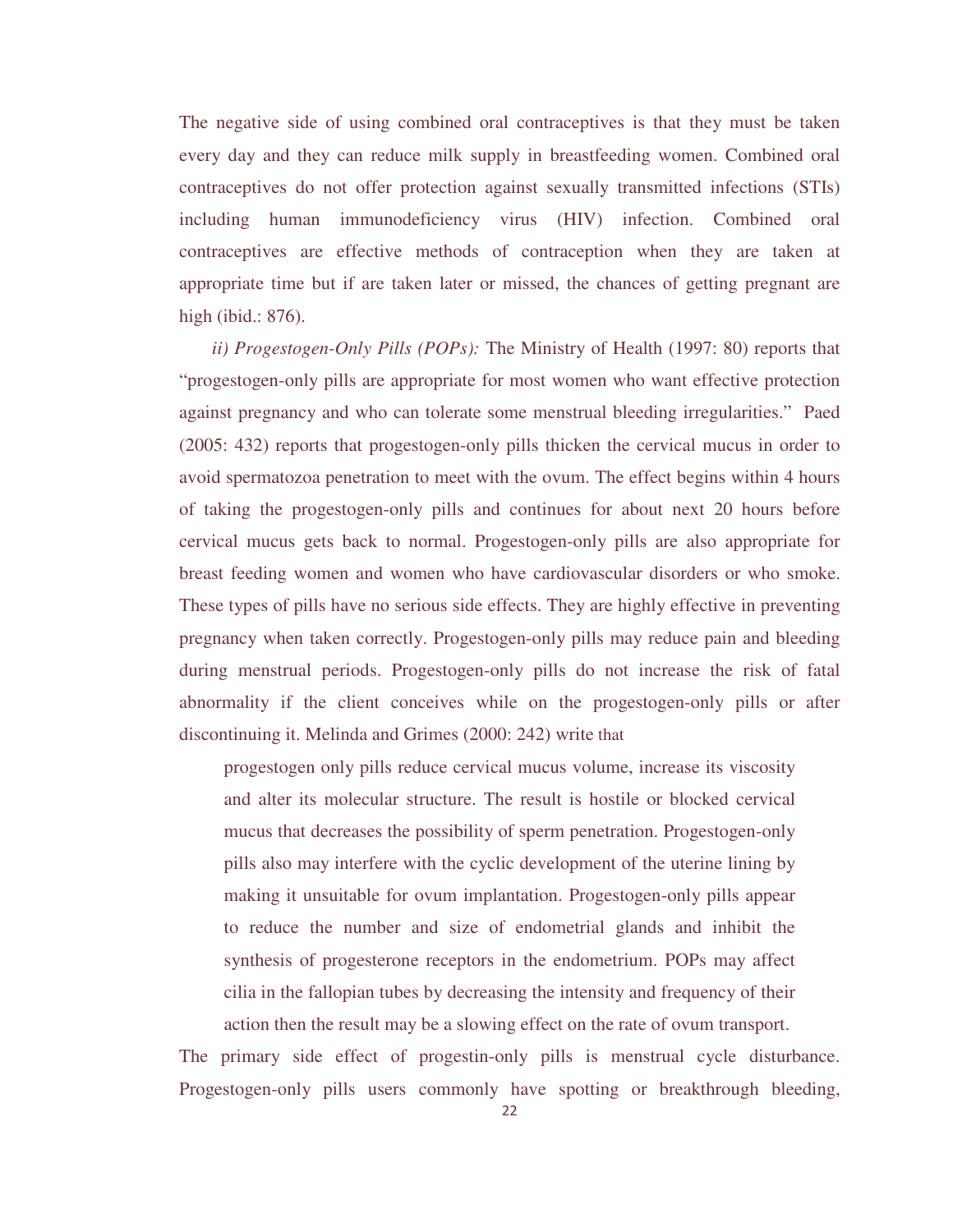amenorrhea or short cycle. Progestogen-only pills do not protect against sexual transmitted diseases. Progestogen-only pills may also cause abdominal pain, weight gain or loss, nausea, dizziness or vomiting. The variability of menstrual cycle lengths can be especially troubling for the users. Menstrual side effects are the most frequently cited reason for method-related discontinuation of POPs (ibid.: 245).

 *iii) Emergency Contraception Pills (ECPs):* Emergency contraception pills are oral contraceptions that are meant to prevent unintended pregnancy. Emedicinehealth (2010: 4) points out that emergency contraception pills are hormonal methods of contraception that may be used to prevent pregnancy following an unprotected act of sexual intercourse. They are sometimes referred to as "*morning after pills"*. However, Emergency contraception pills should not be used regularly as they contain a high dose of the hormones that are used in birth control pills. Nonetheless, the high dose of hormones is short lived.

 The hormones in the "morning after pills" also prevent pregnancy by thickening a woman's cervical mucus and the mucus blocks sperm and keeps it from joining with an ovum. They also prevent pregnancy by stopping or delaying the release of an egg and blocking fertilization by affecting the ovum or sperm. The first dose should be taken within the first 72 hours after unprotected intercourse. Some studies show they are effective when taken at the right time. Cases of deep vein thrombosis (blood clotting) have been reported in women using the emergency method. Morning after pills are however, not favourable for use as contraception method for women who are sexually active. They are not as effective as any ongoing contraceptive method (ibid.: 8).

 Emergency oral contraception should not always be used in place of family planning methods. It should be used only in an emergency case. For instance, it can be used when a woman has had sex against her will or has been forced to have sex (rape). It can also be used when a condom has broken or when sex took place without contraception, and the woman wants to avoid pregnancy. Emergency oral contraception can be utilised when a woman runs out of oral contraceptives. However, emergency oral contraception may cause nausea, vomiting abdominal pain and fatigue (Hatcher and Rinehart, 1998: 21).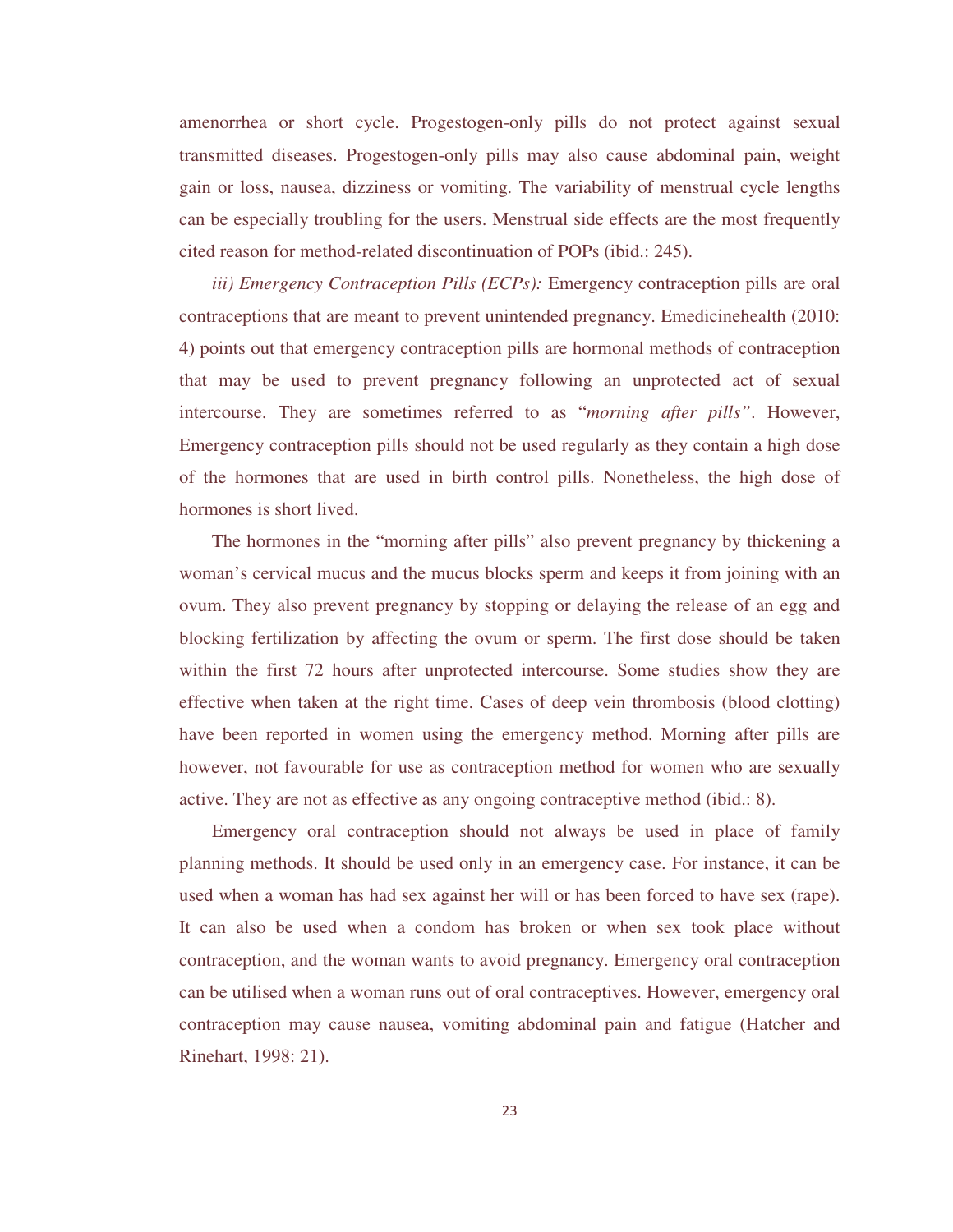### **2.2.2 Non**-**oral hormonal contraceptives**

Non-oral hormonal contraceptives are medications not taken by mouth for purpose of birth control. Chaudhuri (2004: 167) reports that "new methods of non-oral hormonal contraception have been developed over 40years." They include:

 *i) Progesterone-Only Injectables:* According to Ministry of Health (2006: 32), "progesterone-only injectables are injections given every 2 or 3 months to prevent pregnancy and can tolerate menstrual bleeding irregularities. They are appropriate for most women who want highly effective protection against pregnancy."

One of the popular progesterone-only injections is called Depo-Provera. The Centre for Young Woman's Health (2008: 2) stated that "Depo-Provera is a female hormonal method of birth control. It is very effective in preventing pregnancy." Depo-Provera contains a synthetic form of the hormone progesterone. The Depo-Provera injection gives 3 months protection against pregnancy. In order to get the best protection against pregnancy, a woman should have one injection every 3 months (13 weeks). It is safe to have an injection up to 2 weeks early if one's 3-month appointment date does not fit into her schedule (ibid.: 2).

 Allan (2006: 814) adds that the injectable Depo-Provera stops woman's ovaries from releasing an ovum. Without the ovum, fertilisation cannot take place. Depo-Provera also changes the lining of the uterus and the mucus in the cervix. Therefore, by changing the cervical mucus, the hormones make it harder for sperm to reach the ovum. If women get Depo-Provera injections at the precise time every 3 months, they are more than ninety-nine percent effective. However, a Depo-Provera injection does not protect individuals against sexually transmitted diseases**.** The side effects from Depo-Provera injections vary from one woman to the other. They include irregular menstrual periods, that is longer or shorter menstrual periods, heavier or lighter periods, loss of menstrual periods, weight gain and headaches.

 *ii) Contraceptive Implants*: The Center for Young Woman's Health (2008: 4) defines hormonal implants as "tiny rods equivalent to the size of a matchstick and contain hormones that are inserted under the skin". Hormonal implants include *Norplant* which has 6 small rods, *Norplant II* which has 2 small rods, and *Implanon* which has one small rod. The tubes slowly release small amounts of *levonorgestrel* or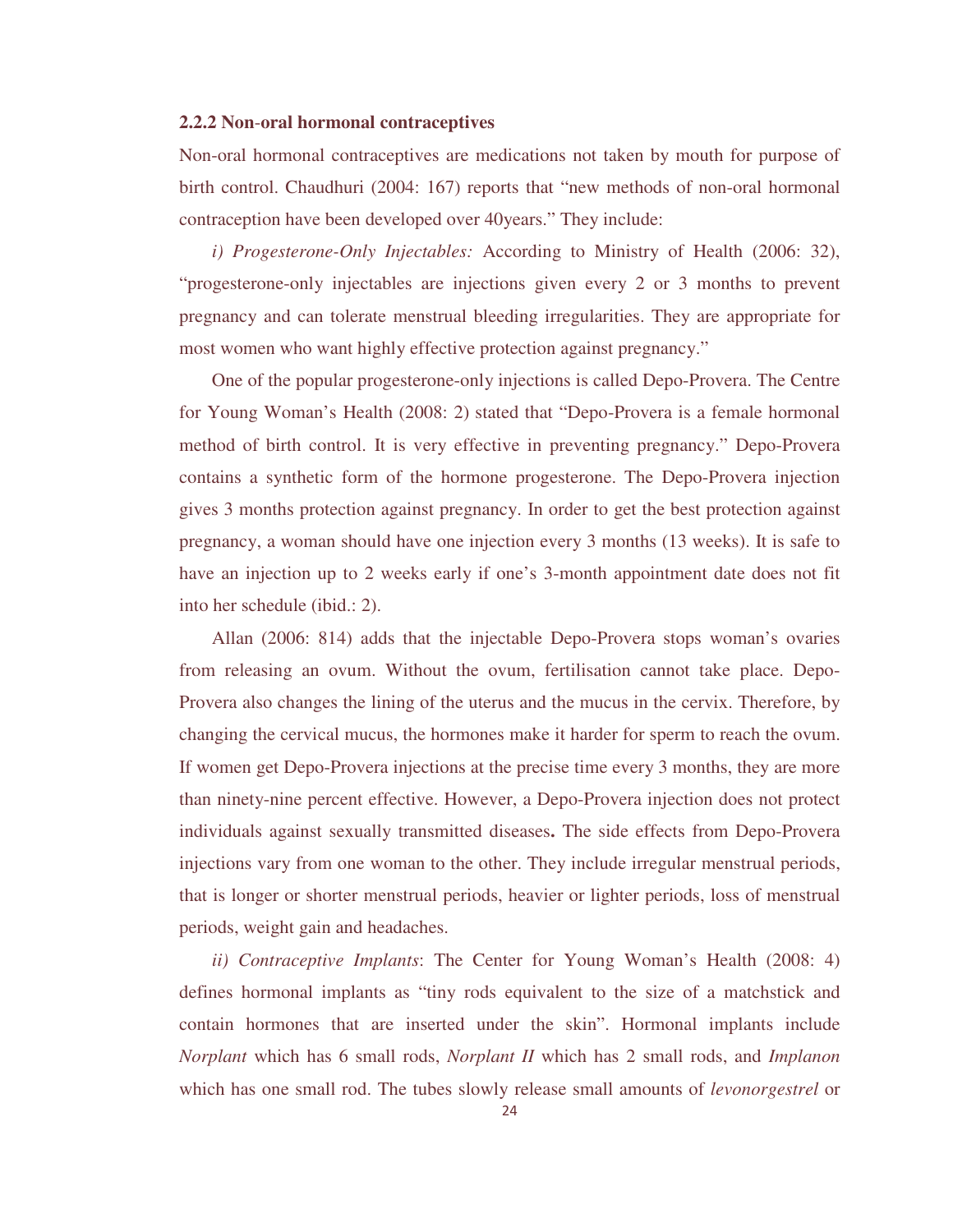*etonogestrel* hormons that stop ovaries from releasing an ovum. Without these ova, fertilization cannot happen. The hormones also change the lining of the uterus and the mucus in the cervix. By changing the cervical mucus, the hormones make it more difficult for sperm to reach the ova. Norplant and Jadelle are the common contraceptive implant. Cunningham (2000: 91) points out that *Norplant* and *Jadelle* is a matchsticksized, silicon-rubber implant containing a slow-release analogue of progesterone. Implants are inserted under the skin (on the woman's arm) where they release hormones for up to five years.

 Hormonal implants are more than ninety-nine percent (99%) effective. Hormonal implants are a type of contraception that lasts for 3 to 5 years, depending on the type. Implants may be removed at any time and the woman may become pregnant. The implant may also reduce risk of some female cancer. MedecineNet.com (2010: 4) writes that the most common side effect of hormonal implants is irregular menstrual bleeding. Other possible side effects are: headaches, weight gain and scalp hair loss. Norplant implants do not provide protection against HIV infection and STIs. It requires a minor procedure for insertion and removing and one may experience spotting between periods, light or long period or no periods. As a result, Norplant is no longer used in many countries. For instance, in the United States of America, Norplant is no longer available.

*iii) Contraceptive Patch:* Sarah (2012: 2) reports that, "the contraceptive patch is a combined form of hormonal contraception. It contains estrogen and progestogen hormones similar to the oral contraceptive pill. The contraceptive patch is stuck on to the skin so that the two hormones are continuously delivered to the body. The contraceptive patch works mainly by changing the body's hormonal balance so that a woman does not produce an ovum every month." She further states that the patch also makes the cervical mucus thicker, forming a plug in the cervix. This makes it difficult for sperm to get through to the womb and fertilise an ovum. The contraceptive patch also makes the lining of the uterus thinner so it is less likely that a fertilized ovum will be able to attach to the uterus. If used correctly, it is a very effective form of contraception.

 The benefits of contraceptive patch are that it is very effective and easy to use. It does not interfere with sex, the periods are lighter and less painful and more regular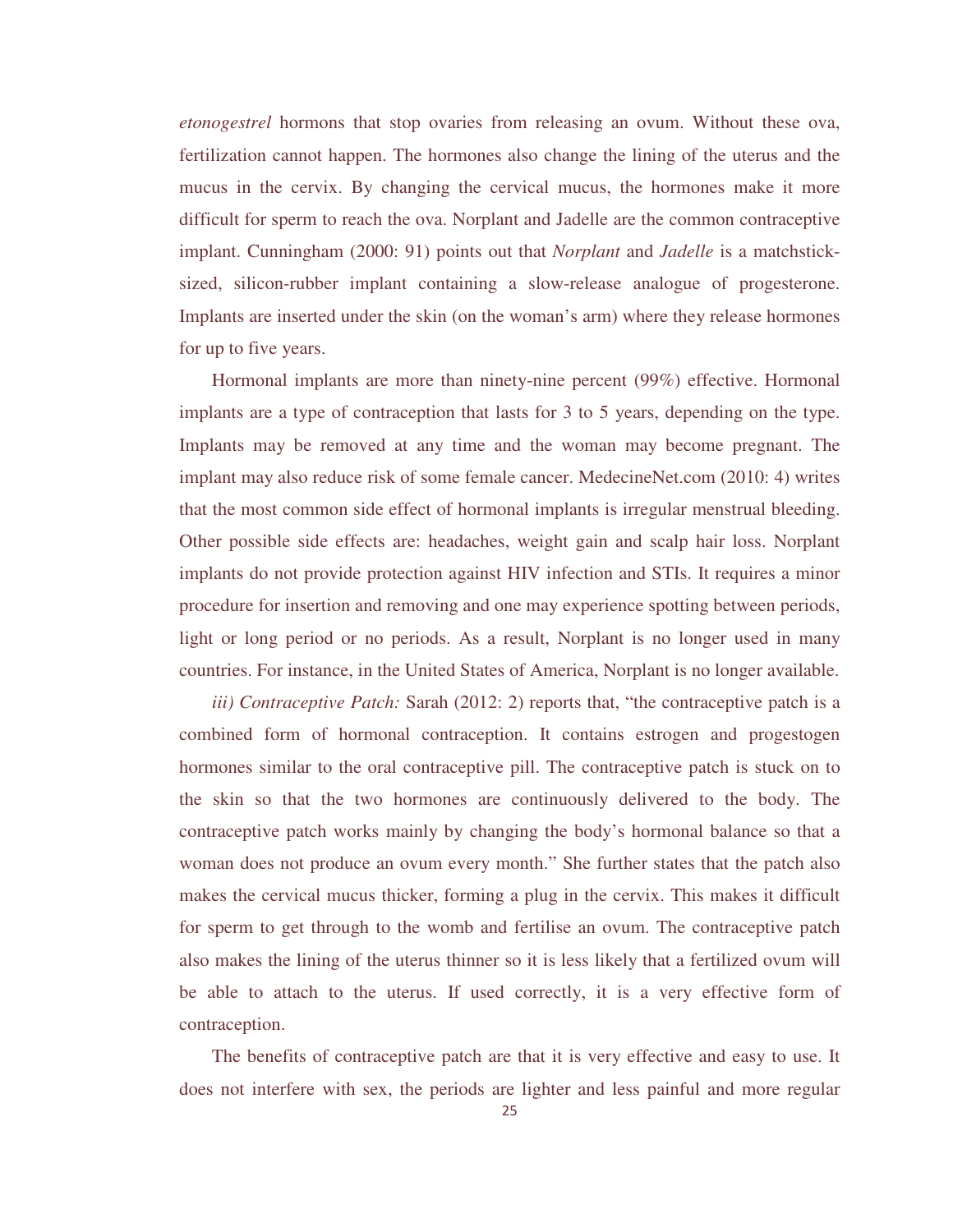when one is using the contraceptive patch. It is better than pills as it is changed once per week while pills are taken every day. The patch is small and discreet so people will not notice that one is wearing it, it is skin coloured, and it can be worn continuously. Even when someone is bathing or showering, she can still wear it (ibid.: 6).

 Some risks of the patch are that some women have skin irritation when they use contraceptive patch that usually lead to itching or soreness. Some women experience some mild side effects in the initial stages of using the contraceptive patch. Other possible effects associated with the patch are breast discomfort and tenderness, slight changes in bodyweight (these are small and are similar to those that can occur with the pill), headaches, feeling sick and bleeding between one's periods and spotting (ibid.: 8).

### **2.2.3 Barrier contraceptives**

Chaudhuri (2004: 76) points out that, barrier contraceptives are family planning methods, which act as barriers and prevent the unification of a sperm and an ovum necessary for pregnancy. There are many types of barrier contraceptives used in family planning. This study has focussed on male condoms and female condoms, which are more often used by individuals. Chaudhuri further states that all condoms are contraceptive sheaths meant to cover the penis during coitus to prevent pregnancy. Condoms are called rubbers or sheaths and are known by many different brand names. They are also the oldest and most widely used birth control device in the world.

 *i) Male Condom:* The Ministry of Health (2006: 70) reports that the male condom is a thin, usually latex sheath that a man wears over his penis during sexual intercourse. Latex condoms prevent pregnancy and STIs including prevention of HIV. Condoms made of other materials may not offer protection against STIs and HIV. For instance, "natural condoms made of sheep intestinal membrane can allow passage of hepatitis B viral particles" (Drife and Baird, 1993: 177). Currently, latex condoms are the only widely available barrier method for men, although polyurethane condoms are becoming more accessible. Shier (2004: 863) writes that "the main purpose of condom is to prevent semen from entering the vagina." That means condom creates the barrier (no contact) between the penis and vagina.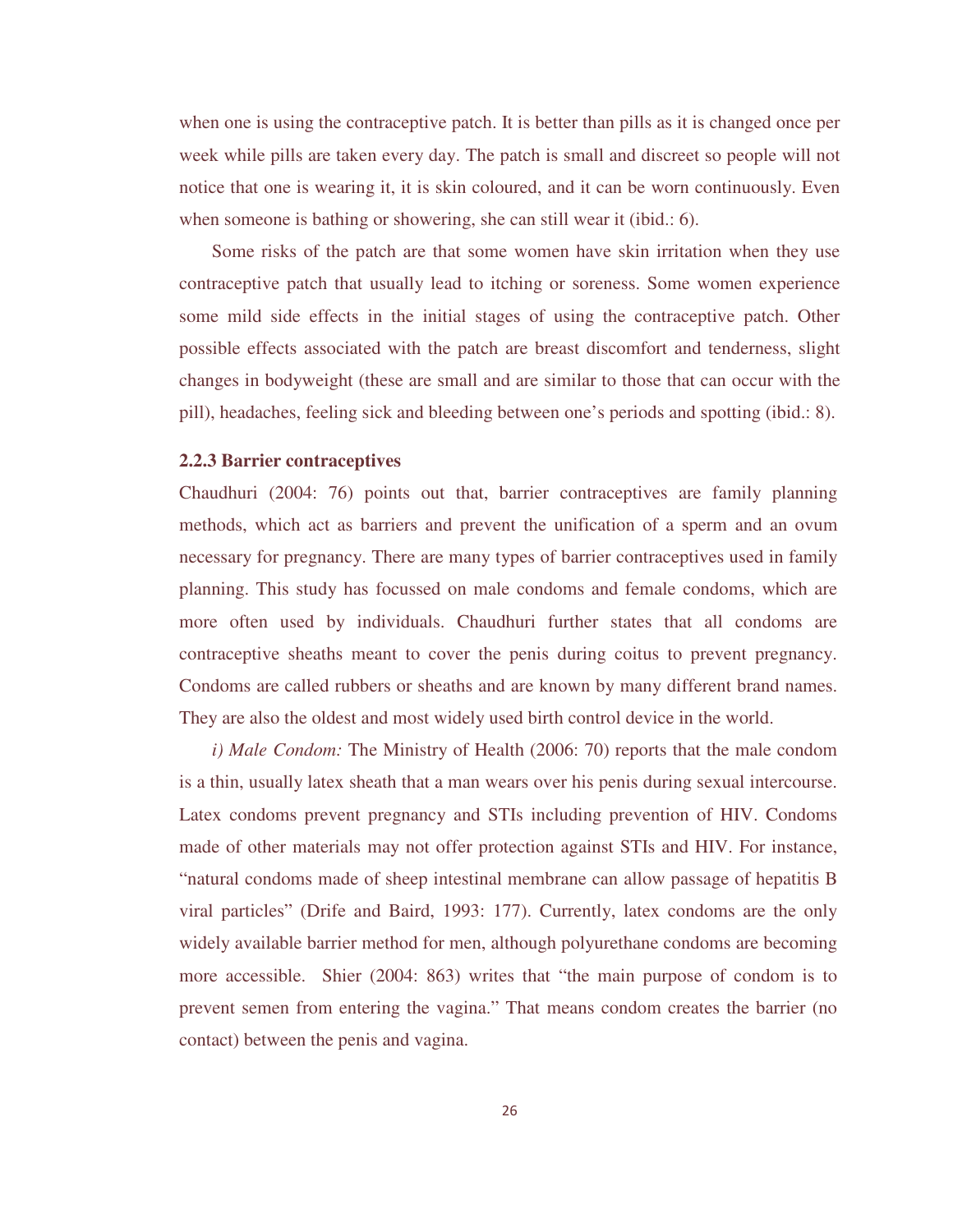Chaudhuri (2004: 79) reports that condoms are suitable for use in old age or for couples who have infrequent coitus and for subjects who cannot tolerate oral pills and intrauterine devices. Condoms are also suitable for teenagers particularly to prevent unwanted pregnancies and for those who have problems of premature ejaculation. When condoms are used for more than five years, they reduce the chance of developing severe cervical dysplasia and cervical cancer as compared to the use of oral pills or to non-use of contraceptives. Therefore, when condoms are use correctly, they are effective in preventing pregnancy. They may help to protect the user against contracting sexually transmitted diseases, and may prevent him/her from spreading them.

 Male condoms are also associated with risks. Some of the risks include the following: condoms may break any time when they are not used correctly. Condoms reduce sexual pleasure to a small extent by causing interruption of the sexual act and may reduce sensitivity during coitus. Nevertheless, the majority of couples can adjust themselves quite well to this. People may feel shy to buy a condom or to put on and take it off. They may also feel shy to ask a partner to use it. Condoms also may briefly interrupt sexual excitement when a couple stops to put it on and it may be problematic when it has expired (Hatcher and Rinehart, 1998: 11). Latex condoms may cause itching for a few people who are allergic to latex. In addition, some people may be allergic to the lubricant used by some brands of condoms. Condoms may become unsafe if stored for too long or in a place in which condoms are exposed to heat and direct sunlight. Many people associate condoms with promiscuity (immoral sex or sex outside marriage and sex with prostitutes) (ibid.: 11).

 Chaudhuri (2004: 81) writes that the typical average failure rate of a condom as commonly used is twelve per cent (12%) but is only three per cent (3%) when used correctly and consistently. Lower failure rates are experienced by those who use good quality condoms regularly and properly during each act of coitus and if spermicidal condoms are used. Effectiveness may also be improved, reducing the failure rate to even one per cent (1%), if spermicidal products are used along with the condom. Failures are due to breaking and slippage of the condom, errors in technique, such as applying the condom after some semen has escaped into the vagina, irregular use,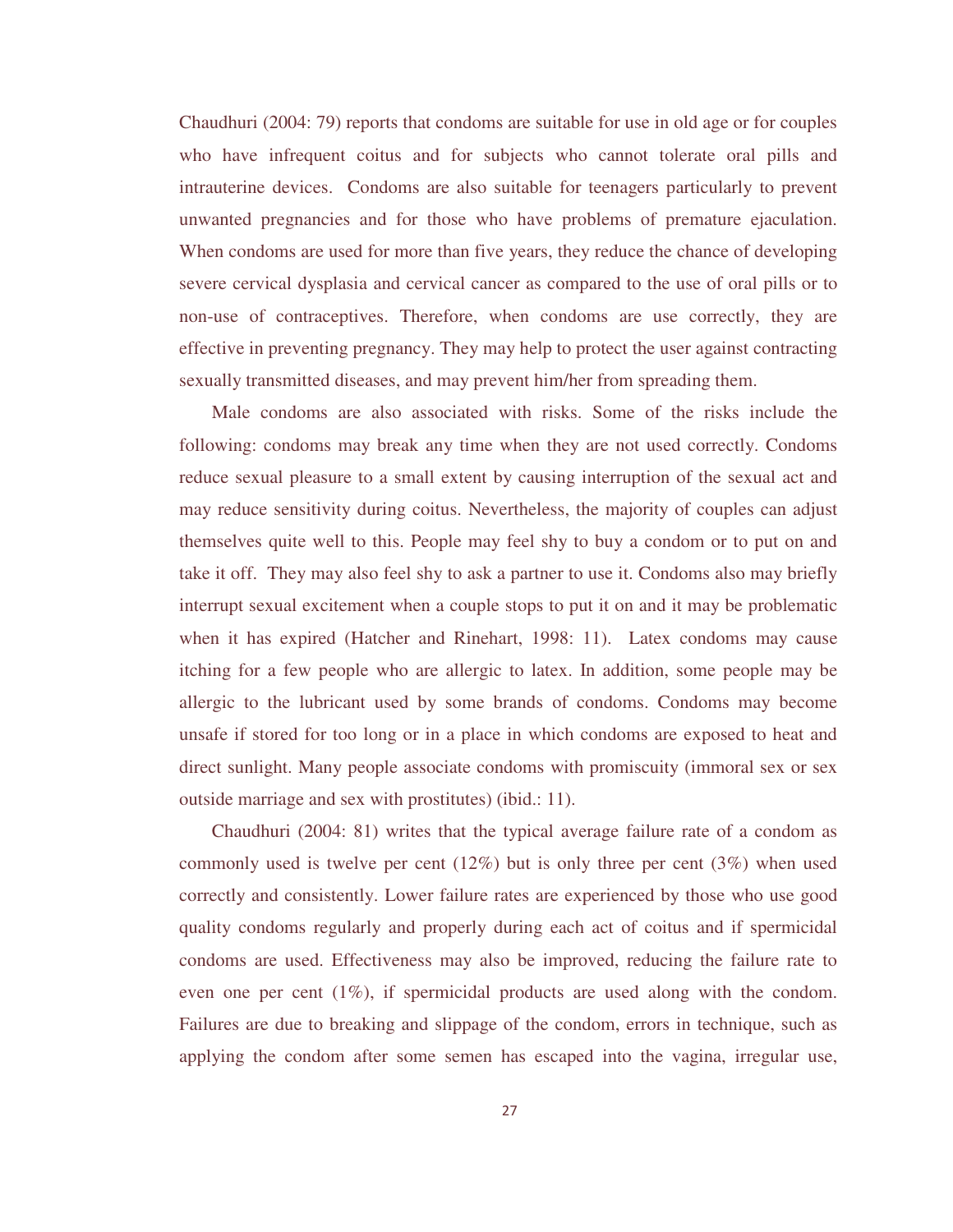escape of the semen from the condom because of delayed withdrawal, and the failure to leave a dead space of air in the condom.

 *ii) Female Condoms:* The International HIV and AIDS Charity (2010: 3) report that the female condom is a thin sheath or pouch worn by a woman during sex. Chaudhuri (2004: 95) points out that "female condom is a new disposable barrier contraceptive for women. It consist of; a soft loose fitting polyurethane sac about 15cm long and 7cm in diameter." A female condom provides an opportunity for women to share the responsibility for condom use with their partners. Some of the benefits of female condom are that female condoms protect against most STDs and pregnancy if used correctly. A woman may be able to use the female condom if her partner refuses to use a male condom. Other benefits are that female condoms rarely break during use and that they may be used many times.

 A study conducted under the auspices of the US Food and Drug Administration (FDA) found that female condoms can be washed, dried and pre-lubricated before reuse. When re-use is necessary, female condoms should be washed with plain water or soap water and kept dried; they should be lubricated with mineral oil (for instance baby oil or sunflower oil) or spermicides before coitus (ibid.: 97).

 The negative side of using female condoms is that intercourse is noisy and slippage occurs at times. Occasionally, the penis is introduced by mistake outside the female condom, leading to pregnancy and STDs. Some women find the female condom hard to insert and remove and it has a higher failure rate in preventing pregnancy than nonbarrier methods such as the pill.

## **2.2.4 Intrauterine Devices (IUDs)**

Chaudhuri (2004: 100) states that "intrauterine contraceptive devices are made of plastic or metal or a combination of these materials, meant for insertion into the uterine cavity for contraception." Intrauterine devices are an effective, safe and convenient contraceptive method. They are particularly suitable for women, who want to delay pregnancy for some years; who are breastfeeding; who have difficulty in using other reversible methods and women who prefer a method that does not require supervision or action before sexual intercourse.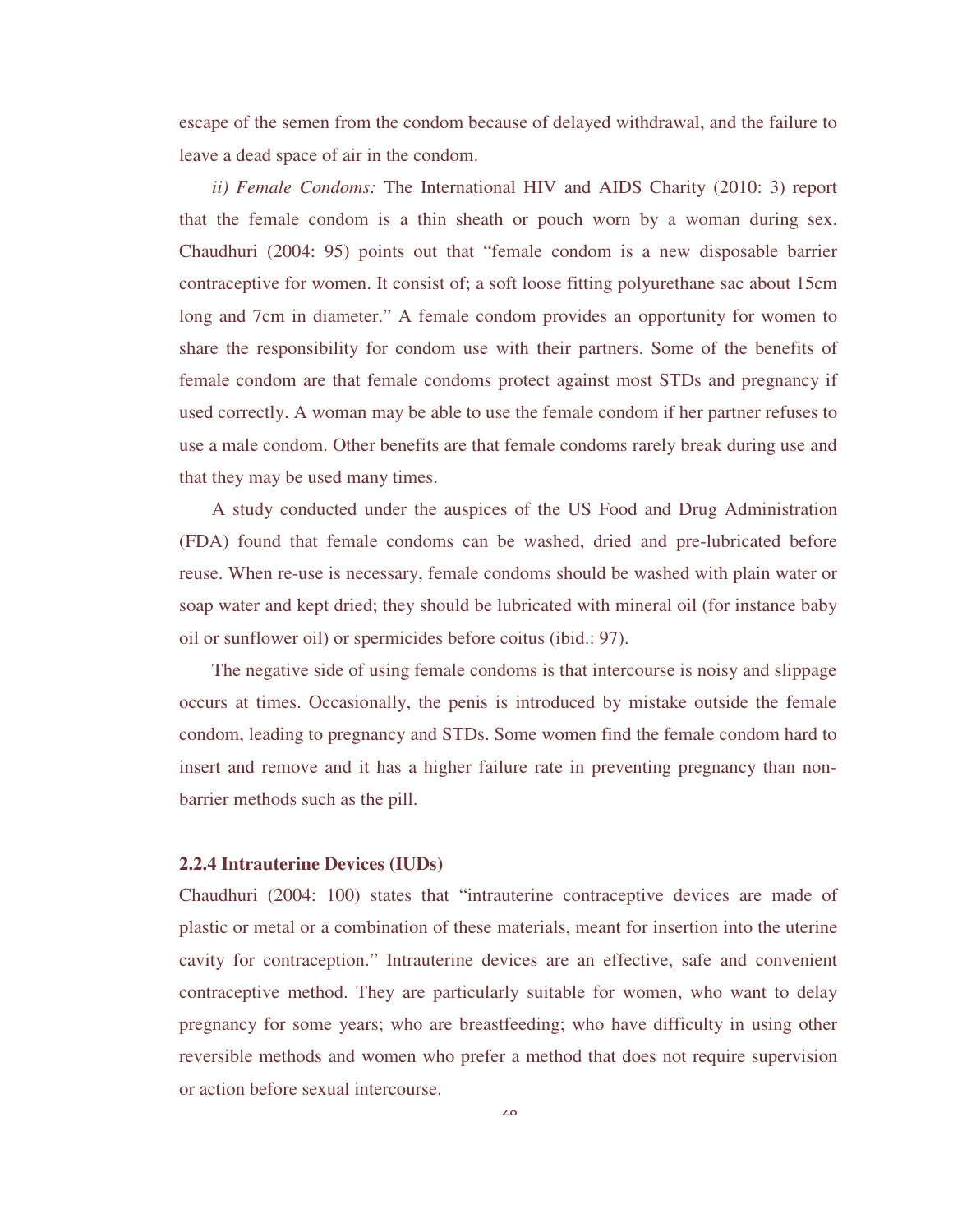Marie Stopes International-Zambia (2011: 3) reports that the intrauterine device is a small, "T" shaped device made of flexible plastic that is inserted into the uterus by a trained health professional. The intrauterine device is safe, inexpensive and provides extremely effective long-term contraception. The World Health Organisation (1987: 6) writes that copper devices produce an inflammatory or foreign body reaction, which in turn causes cellular and biochemical changes in the endometrium and in uterine and tubal fluids. Besides, normal cyclical change in the endometrium may be delayed or deranged by the inflammatory reaction and liberation of prostaglandin, making it inhospitable for implantation of the blastocyst. Intrauterine devices contain progesterone that prevents the sperm from passing through the cervical mucus.

 Hatcher and Rinehart (1998: 12) point out that it is easy to use a copper intrauterine device and it requires low maintenance method. It is effective up to 10 years and reduces the risk of pregnancy. An intrauterine device can be inserted immediately or soon after childbirth. It may as well be inserted after induced abortion with no evidence of infection. They further write that the intrauterine method of contraception is reversible. That is to say, when women have their intrauterine devices removed, they may become pregnant as quickly as women who have not used intrauterine devices. Couples who use the intrauterine devices, experience increased sexual enjoyment because there is no need to worry about pregnancy. Its greatest advantage is that it is a one-time procedure and need no regular use of tablets or barrier contraceptives. It does not affect sex play and does not have the systemic bad affect of oral contraceptives.

 The risks of intrauterine devices are that they do not protect against sexually transmitted diseases including HIV and AIDS. In addition, this method does not favour women with multiple sexual partners. Intrauterine device may cause some pain or bleeding immediately after intrauterine device insertion but may go away in a day or two. Intrauterine device also may increase bleeding or cramping during periods. Women may also experience pain at the time of insertion. Another risk faced by users of the intrauterine device is that the client cannot stop the intrauterine device use individually but requires the services of the trained health practitioner to remove it. Hence, a trained health care provider must remove the intrauterine device for her. Another possible risk of using the intrauterine device is that it may come out of the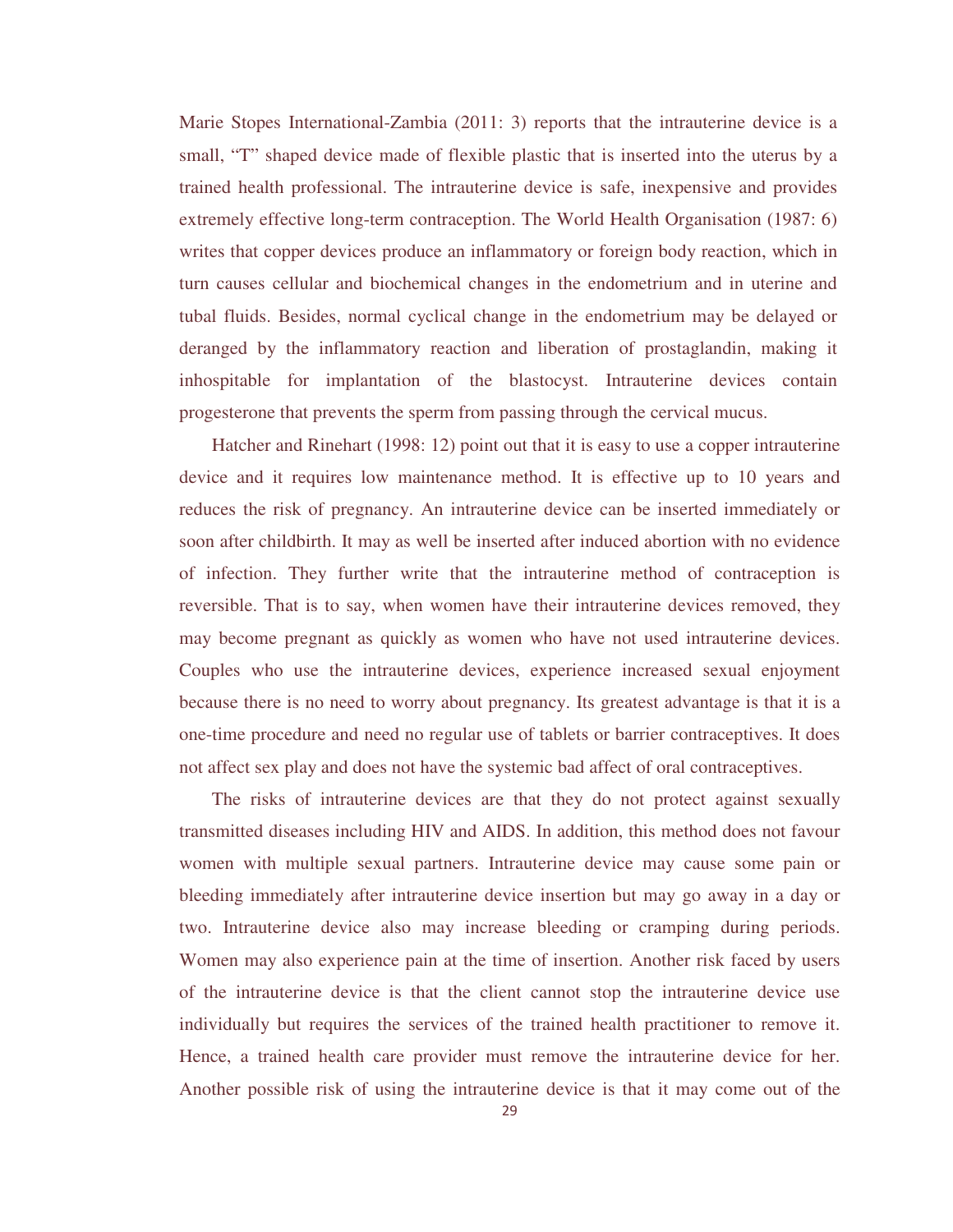uterus, possibly without the women's knowledge (it is more common when the intrauterine device is inserted soon after childbirth). The intrauterine device requires a trained health provider to insert or remove it. However, the intrauterine device has been proven to be a safe and effective method of fertility control (ibid.: 12).

### **2.2.5 Male and female sterilization**

*i) Male Sterilization (Vasectomy):* Wyeth (2008: 2) reports that male sterilization is "a surgical procedure, usually permanent, in which an individual is made incapable of reproduction." Generally, vasectomy is a surgical procedure that involves tying, sealing, or cutting the tube (called *vas deferens*) through which the sperm travels to the penis from the testicles. It is a simple, safe, inexpensive, and well-accepted permanent method of protection against pregnancy.

 Phiri (2010: 6) reports that vasectomy is applied as a method of contraception in Zambia. He gives an instance of a forty-six years old man called Marlon Kananda who decided to go for vasectomy because his wife used to have complications with the family planning medications she was using. In short, Mr. Kananda went for vasectomy upon seeing that his wife was in persistence pain resulting from contraception. Kananda said that he is proud of the decision he took to undergo vasectomy because he has helped his wife to live a healthy life despite his family receiving the news with mixed feelings. Kananda added, "It used to worry me when my wife suffered from all these complications when a solution is there." She started gaining weight and she does not like that, so I thought why don't I go to save my beloved one.

 Kananda says he would love to see more men undergoing vasectomy to protect their wives from family planning-related complications and manage their families well. In addition, Dr Manda, who did the vasectomy on Kananda, says vasectomy is the safest method of family planning for couples that feel they have enough children. He further said that vasectomy is the safest and simplest method of family planning because it has no side effects compared to the family planning methods administered to women, which have multiple adverse effects (ibid.).

 According to WebMD (2008), vasectomy is a very effective birth control method (99.85%). Only 1 to 2 women out of 1,000 will have an unplanned pregnancy in the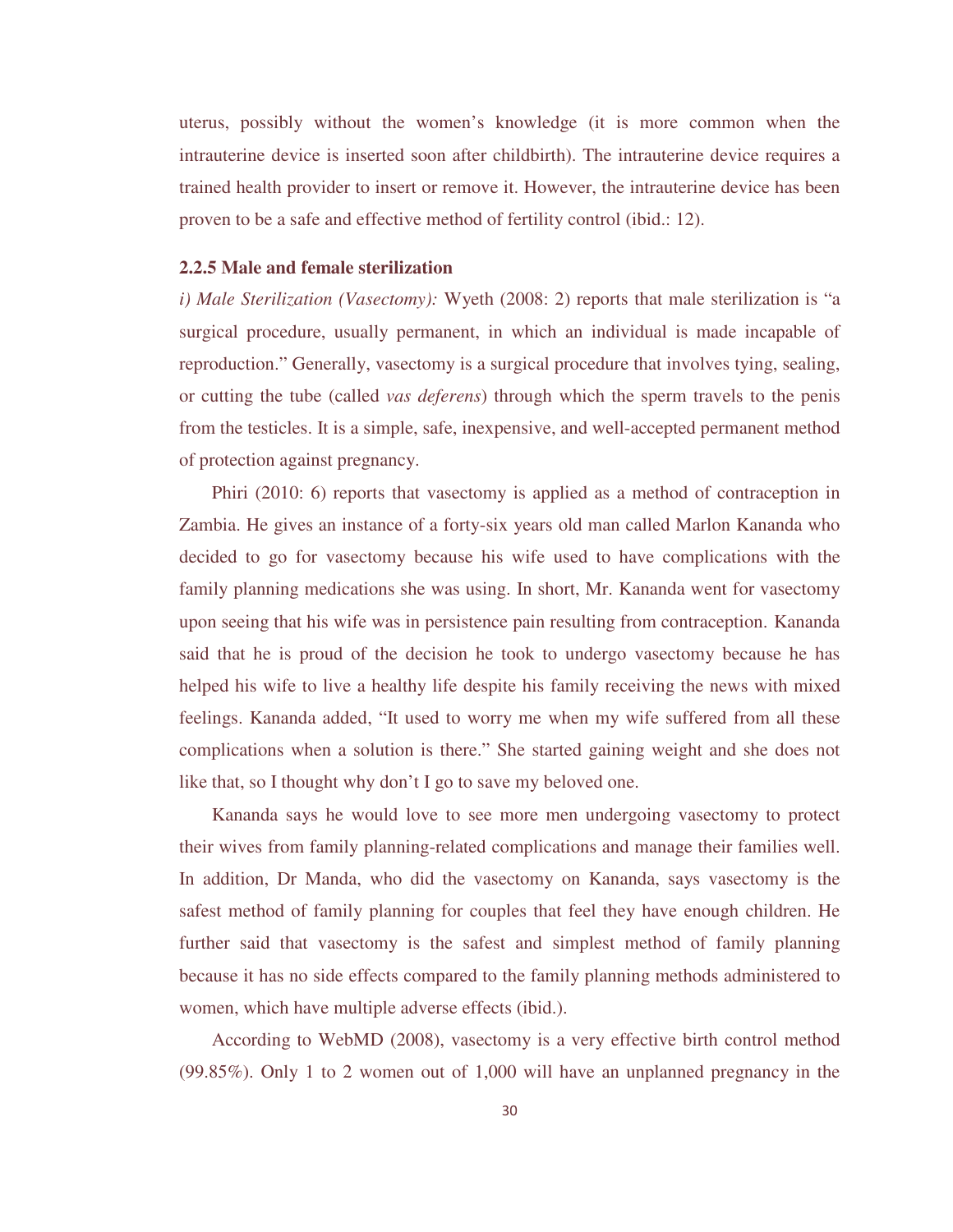first year after her partner had a vasectomy. The benefit of this method of contraception is that it is permanent. So, one does not need to worry about using other methods of contraception; it is a safe and cheaper procedure that causes fewer complications than tubal ligation in women. The risks or complications after a vasectomy are very low. Complications however, may include bleeding, inflammation of the tubes that move sperms from the testicles and infection at the site of incision, which is however, very rare. However, vasectomy does not protect against sexually transmitted diseases (STIs) including human immunodeficiency virus (HIV) and it may contribute to sex out of marriage.

 *ii) Female Sterilization (Tubal Ligation):* Evans (2006: 520) states that female sterilization or tubal ligation is a surgical procedure that involves cutting, tying, or blocking the fallopian tubes. Hence, an ovum cannot travel through to the uterus. Tubal ligation is a highly effective surgical sterilization technique for women who do not want children or more children.

 The benefits of the female sterilization method are that it prevents sperms and ovum from fusing. Therefore, it may be the best method in terms of preventing pregnancy. The method allows couples to have sexual intercourse at any time as it sheds off fears of unintended pregnancy while cutting off one's needs to visit a health centre for contraceptives.

 Some of the risks of female sterilization are that it does not protect from STIs and that this method requires surgery, which has some risks. That means, one may have serious wound infections. Female sterilization may not be reversible. Therefore, one has to think twice before making a decision of choosing this method. This method may also contribute to sex out of marriage (ibid. 522).

### **2.2.6 Withdrawal method**

Cullins (2011: 6) says that the withdrawal method is also known as the *coitus interrupts*. It is the practice of ending sexual intercourse before ejaculation. The withdrawal method is one of the oldest methods of birth control methods, which was used even by people in the early stages of human civilization. However, the withdrawal method needs great motivation and self-control on the side of both partners, especially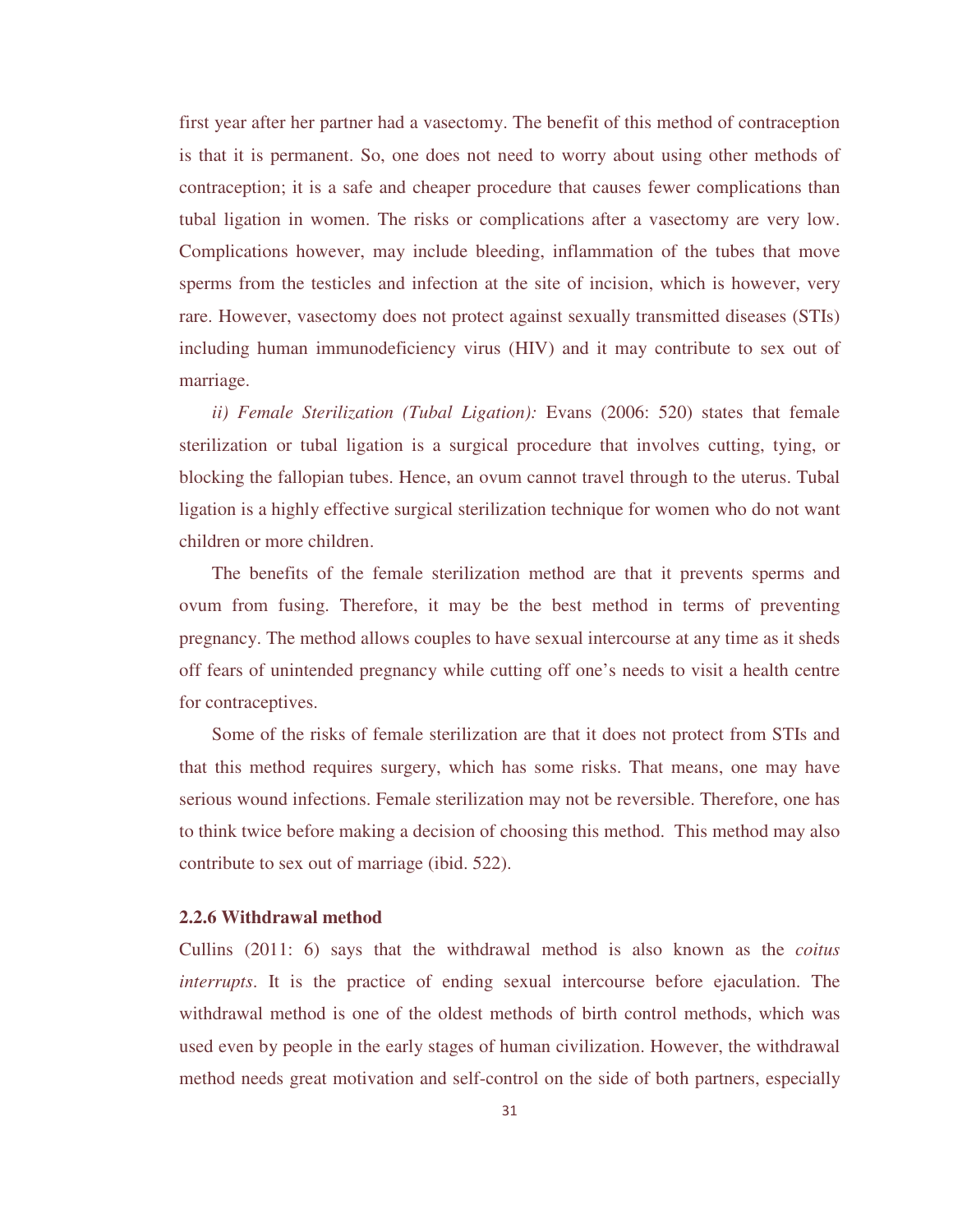the male partner. As a result, Cullins adds that the main risk of withdrawal method is that a male partner may not perform the manoeuvre correctly or in a timely manner. Chaudhuri (2004: 71) also writes that concern has been raised about the risk of pregnancy from the sperm in pre-ejaculate.

 Some of the benefits of the withdrawal method are that it is inexpensive, that it needs no medical supervision and requires no prior preparation. The risks of the withdrawal method are that it is not a reliable method compared with other methods of contraception. It is not reliable method of contraception because it relies more on the male partners' discretion to pull out. Hence, failure to do so may result in a pregnancy. The failure may also result from the lack of self-control especially by the male partner. Other drawbacks of the method are its inadequacy to provide full sexual satisfaction for both partners and the relatively high failure rate. Furthermore, the withdrawal method is not for men who ejaculate prematurely or men who do not know when to pull out (ibid.: 71).

### **2.2.7 Natural Family Planning methods** (NFP)

McSweeney (2005: 47) states that natural family planning techniques are based on fertility awareness-based methods that teach women how to identify the fertile days of their menstrual cycle. They can then use this information to avoid pregnancy or to become pregnant. Chaudhuri (2004: 55) holds that "natural methods of contraception are those which do not use any appliance of medicine". It means that natural family planning refers to a "methods of planning and preventing pregnancy by observation of the naturally occurring signs and symptoms of the fertile phase of the menstrual cycle and avoid sexual intercourse during the fertile phase". Thus, fertility awareness-based methods include the calendar or rhythm method, the basal body temperature method and the cervical mucus method.

 *i) Calendar or Rhythm Method:* According to Ministry of Health (2006: 64), the calendar method involves calculations based on the length of previous menstrual cycles to predict the first and last fertile day in future menstrual periods. This method determines the time a woman can conceive according to the calendar dates.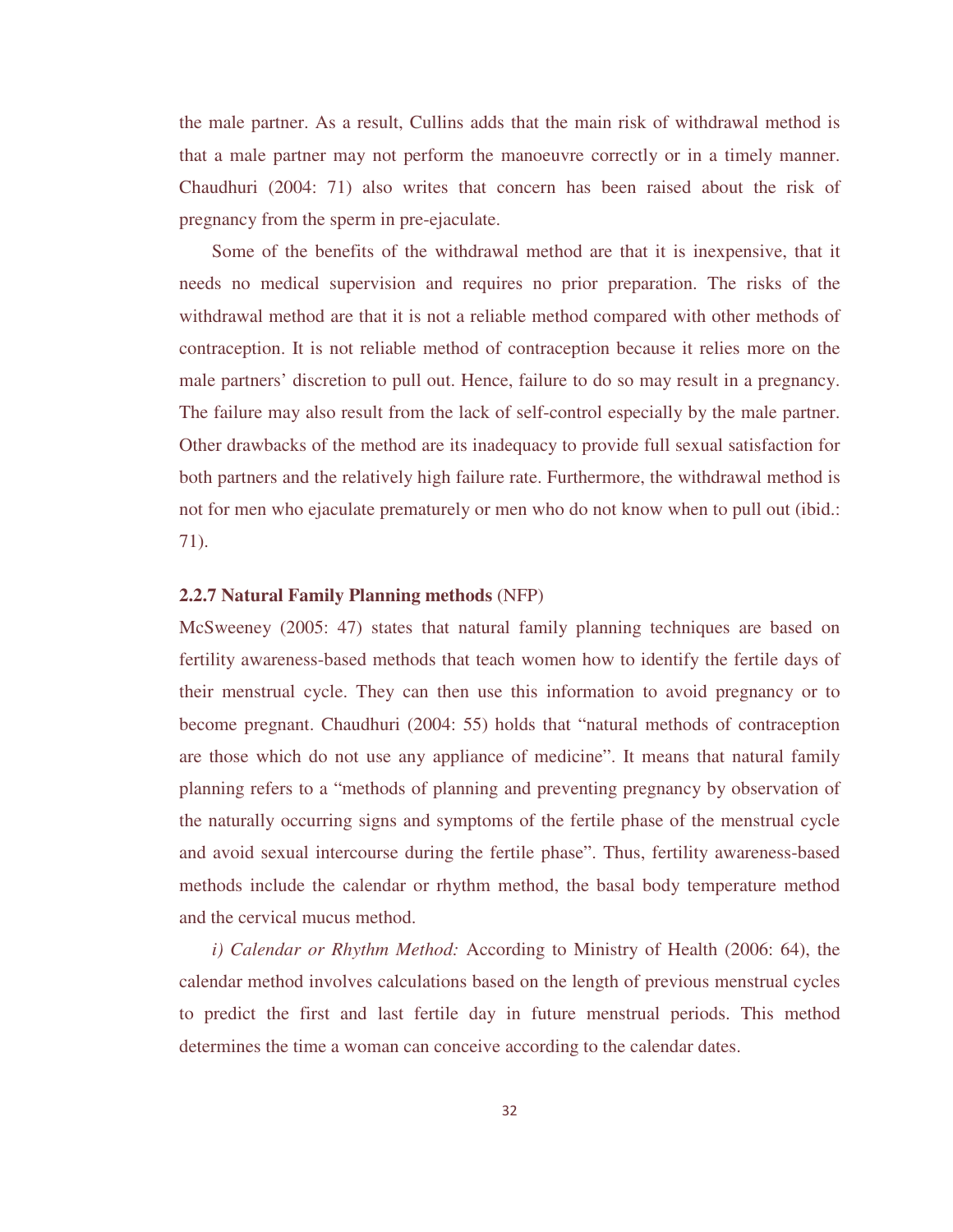*ii) The Basal Body Temperature Method:* The basal body temperature method is based on the change in body temperate that occurs during the cycle. That means, shortly after ovulation the progesterone level in the blood rises, increasing the basal, metabolic rate and causing rise of temperature. Thus, the woman should record her temperature every day before getting up from the bed in the morning.

 *iii) The Cervical Mucus Method:* The cervical mucus method is also called ovulation method or Billing ovulation method. This method is based on recognizing the changes that occur in cervical mucus due to the effect of oestrogen and progesterone at different times of the menstrual cycle. If cervical mucus is wet or slippery, the couple should abstain from sex or they can use barrier method of contraception or withdrawal method (ibid.: 64).

 Chaudhuri (2004: 62) reports that the benefit of natural family planning method is that it has no physical side effects, it does not cost anything like other methods of contraception, it does not require a prescription by a medical person and it also improves knowledge of the reproductive system. Natural family planning also can be used both for avoiding pregnancy or to achieve it when desired. The Natural family planning can improve the marital relationship as it involves the man's co-operation.

 The risks of the natural family planning method of contraception is that it does not provide protection against sexually transmitted diseases, requires accurate daily record keeping, requires intensive training and has a higher rate of failure than other family planning methods. This kind of contraception method may fail if men do not agree with their wives on the same method. Hence, it requires cooperation of male partners. That means the calendar method of contraception may fail when some men want to have sexual intercourse regularly in a month. Furthermore, it may be difficult to practice it, if a woman has more than one partner. The calendar method may also be ineffective for women with irregular menstrual cycles. NFP can be unreliable or hard to use if the woman is breastfeeding, or if she has any other condition that changes body temperature. Lastly, its effectiveness is less than that of some modern contraceptives.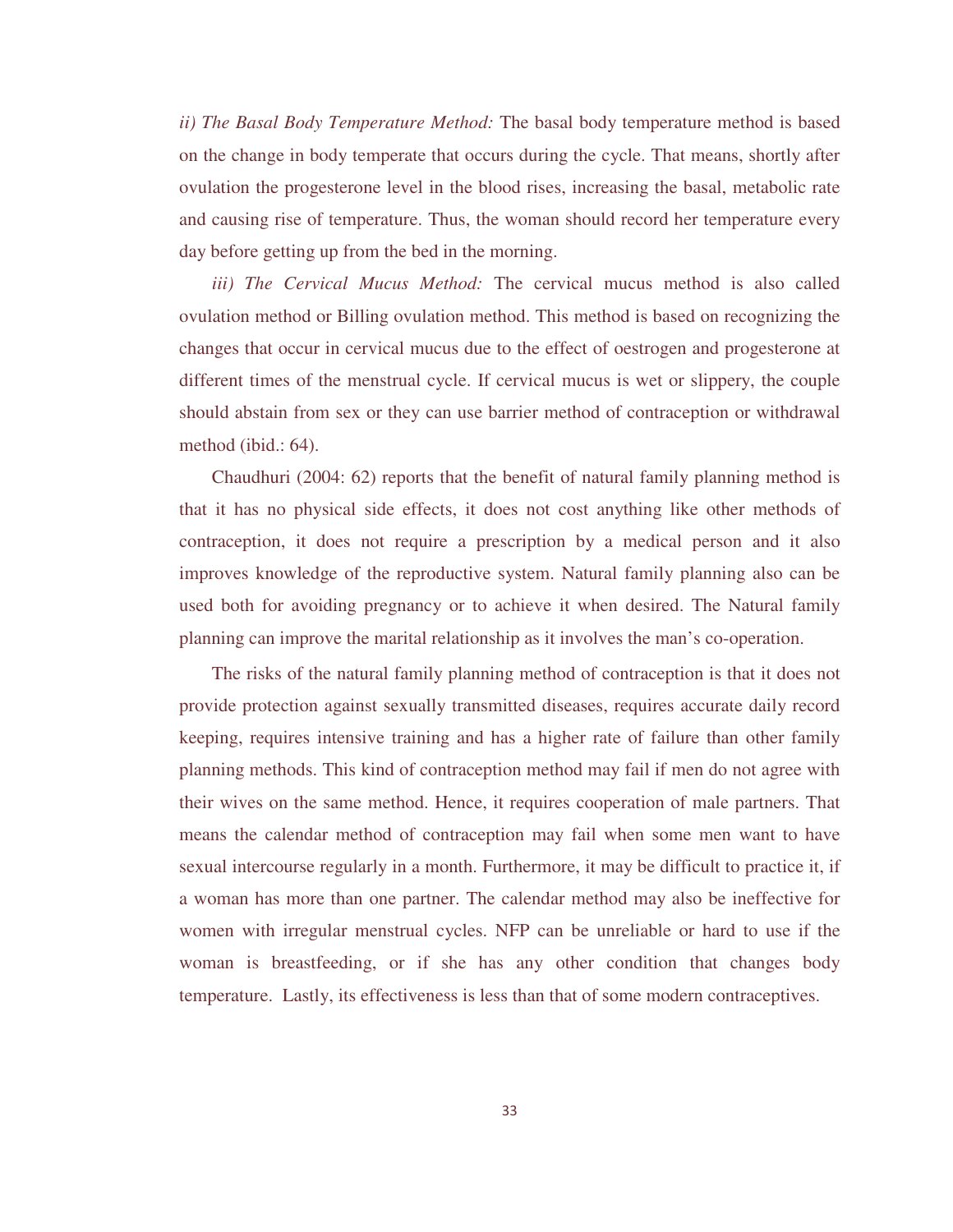### **2.3 The ethical debate on contraception**

Contraception methods are said to be good in terms of family planning and some methods may be used to prevent sexually transmitted diseases, including HIV infections. However, more research on contraceptives revealed that "family planning has been practiced throughout the world since earliest times but the population and family planning field is still confronted by difficult ethical issues" (Mundi, 2002: 4). Under this sub-heading, therefore, the study focuses on the current ethical debate on the methods of contraception as a means of family planning. The ethical debate developed from the various concerns and perceptions that surround contraception by different stakeholders in society. Below are some of the ethical debates that various groups have presented regarding contraception.

### **2.3.1 Objections to contraception based on life and the natural order**

*a) Contraception is unnatural:* Gordon (2011: 8) writes that "the natural consequence of having sexual intercourse is conceiving a child**,** it is wrong to interfere with this, thus birth-control is intrinsically wrong." This argument is founded on two ideas, which are:

*i*) There is some natural order in the processes of the universe. That means to interfere in the universe's processes is not good.

*ii*) It is wrong to interfere with the natural order of the universe. This means that human beings interfere with the natural order of the universe when they try to disturb the natural processes (for example the use of contraceptives). The results may sometimes be good or bad. Nevertheless, the usage of contraception can be seen as intrinsically wrong because contraception is against the natural order of the universe and often disturbs the natural processes in the universe.

 *b) Contraception is anti-life*: This argument is based on the premise that life is a good thing. The holders of this view argue that contraception is morally wrong because life is a fundamental good. In other words, life is a good thing. Thus, those who use contraception are engaged in an intentionally "anti-life" act because they intend to prevent a new life from coming into being. It is always morally wrong to do something with a bad intention. The main problem of contraceptives in this context is that they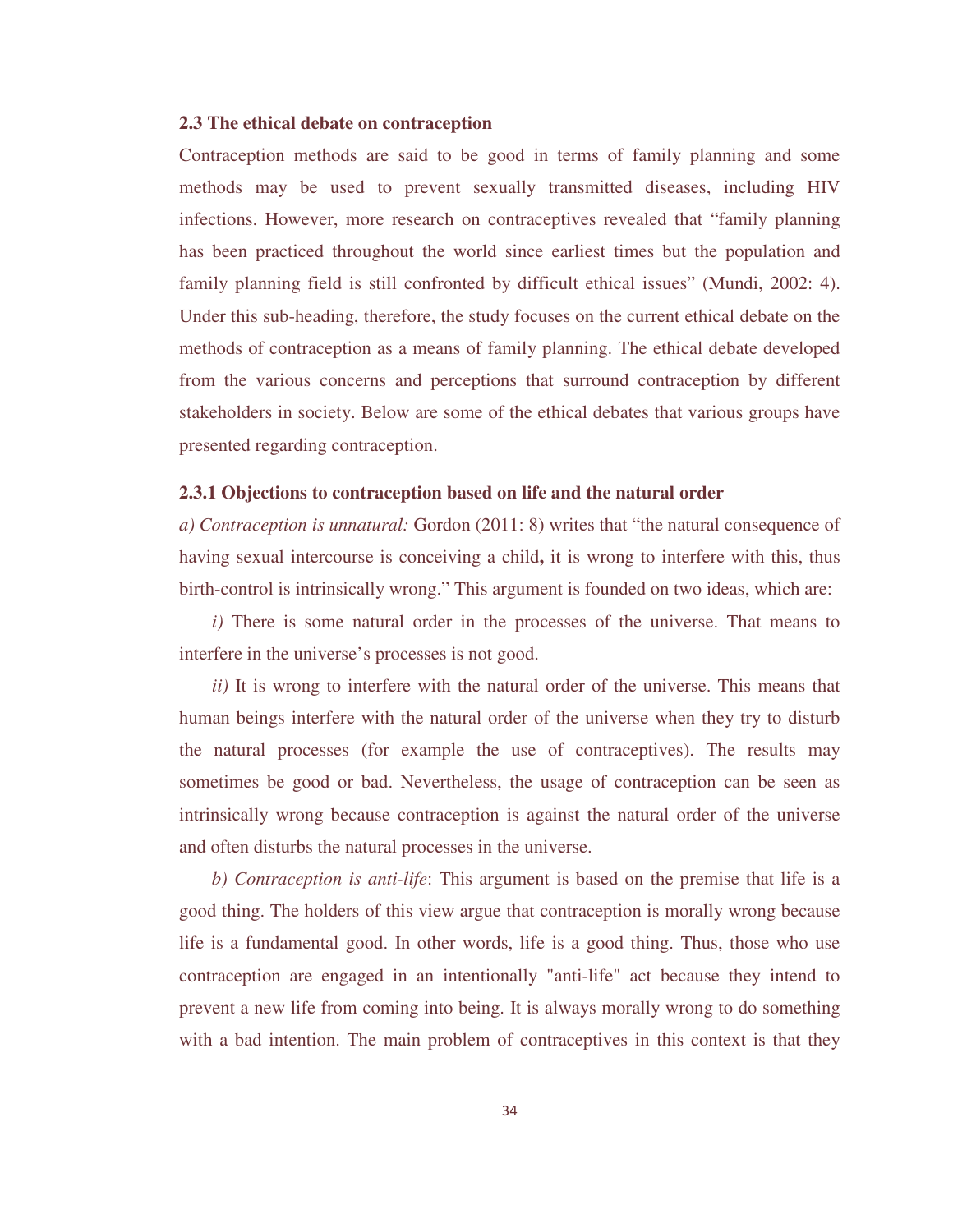may be used to terminate the life of someone who could have become great in terms of intelligence (ibid.: 8).

 *c) Contraception is a form of abortion:* Some birth control techniques operate by preventing the implantation and development of a fertilised egg. Those opposed to such methods say that this is equivalent to an abortion, and that if abortion is wrong then those forms of contraception that cause it are wrong. The forms of contraception included are emergency contraception and intrauterine devices. Furthermore, morningafter pills and intrauterine device operate by preventing implantation of a fertilised egg. Therefore, using pills presents the risk of causing abortions. It is morally wrong to use these contraceptives that risk causing an abortion (ibid.: 9).

#### **2.3.2 Objections to contraception based on sexual behaviour and health**

Gordon (2011) further mentions that some people are concerned that the availability of contraceptives has led to promiscuity in countries where contraceptives have generally been accepted and widely used, thereby lowering the standards of sexual morality. He further writes that the president of the American Life League explained that contraceptive mentality gives men and women absolute and total control over their reproductive lives. However, this mindset has lead to irresponsible sexual behaviour that has often resulted in health problems and elimination of pregnancies.

 Gordon also says that contraception may be a health risk to individuals in two ways: either through side effects of the contraceptive or because using contraception allows people to have more sexual partners and thus it increases the possibility of catching a sexually transmitted disease.

*i) Side effects***:** Contraception does have side effects that affect human health. Some health problems have been identified while others have not been identified. For example, those identified include the intrauterine device that may cause some pain or bleeding at the point of its insertion and immediately after its insertion, but may go away in a day or two. The intrauterine device may also increase bleeding or cramping during periods. Female sterilisation may cause serious wounds. It can also cause internal infections or bleeding and injury to internal organs.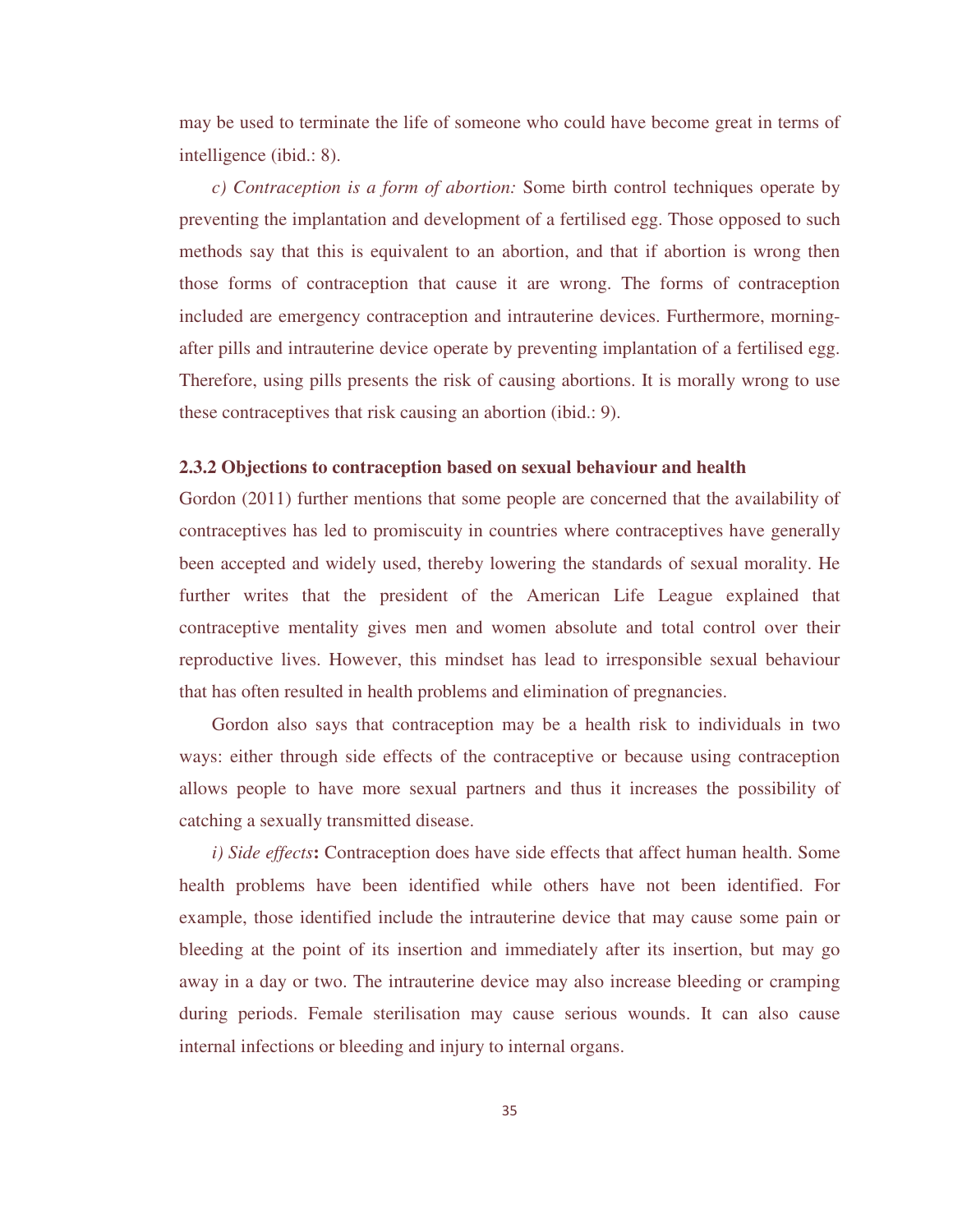Furthermore, opponents of contraceptives point out that some contraceptives are a concoction of chemicals meant to prevent conception or induce miscarriage. Opponents of these contraceptives argue that these contraceptives work on chance grounds thus they have a failure chance. Generally, in case of failure, contraceptives may be a risk and unsafe for women taking them, and probably affect the infant that may lead to birth defects.

 *ii) STDs and HIV/AIDS:* Gordon (2011) further notes that contraceptives have been taken liberally for pregnancy but not disease prevention hence they have increased health risks. Coupled with it, contraceptives allows many people to have multiple sexual partners, thereby increasing the risk of individuals catching sexually transmitted diseases, and increasing the opportunities for such diseases to spread in the population. Depo-Provera for example, can increase the risk of being infected with HIV.

Maluba (2011: 7) reports that a study conducted by researchers at the University of Washington has revealed that the most popular contraceptive for women in Eastern and Southern Africa showed a double risk of being infected with HIV. Furthermore, a study by the New York Times revealed that when contraceptives are used by HIV positive women, their male partners are twice as likely to become infected as women who used no contraception.

 The study led by researchers at the University of Washington and published in "The Lancet", indicates that infectious diseases involved 3,800 couples in Botswana, Kenya, Rwanda, South Africa, Tanzania, Uganda and Zambia. It stated that in each couple, either the man or woman was already infected with HIV. The authors said that the injectable used by the African women were probably a generic. The study found that women who use hormonal contraception become infected at a rate of 6.61 per 100 person-years, compared with 3.78 for those not using that method. The report noted that transmission of HIV to men occurred at a rate of 2.61 per 100 person-years for women using hormonal contraception compared with 1.51 for those who did not (ibid.: 7).

### **2.3.3 Objections to contraception based on marriage breakdown**

The usage of contraception may contribute to marriage breakdown. This is certainly true, since having sexual intercourse without contraception carries a significant risk of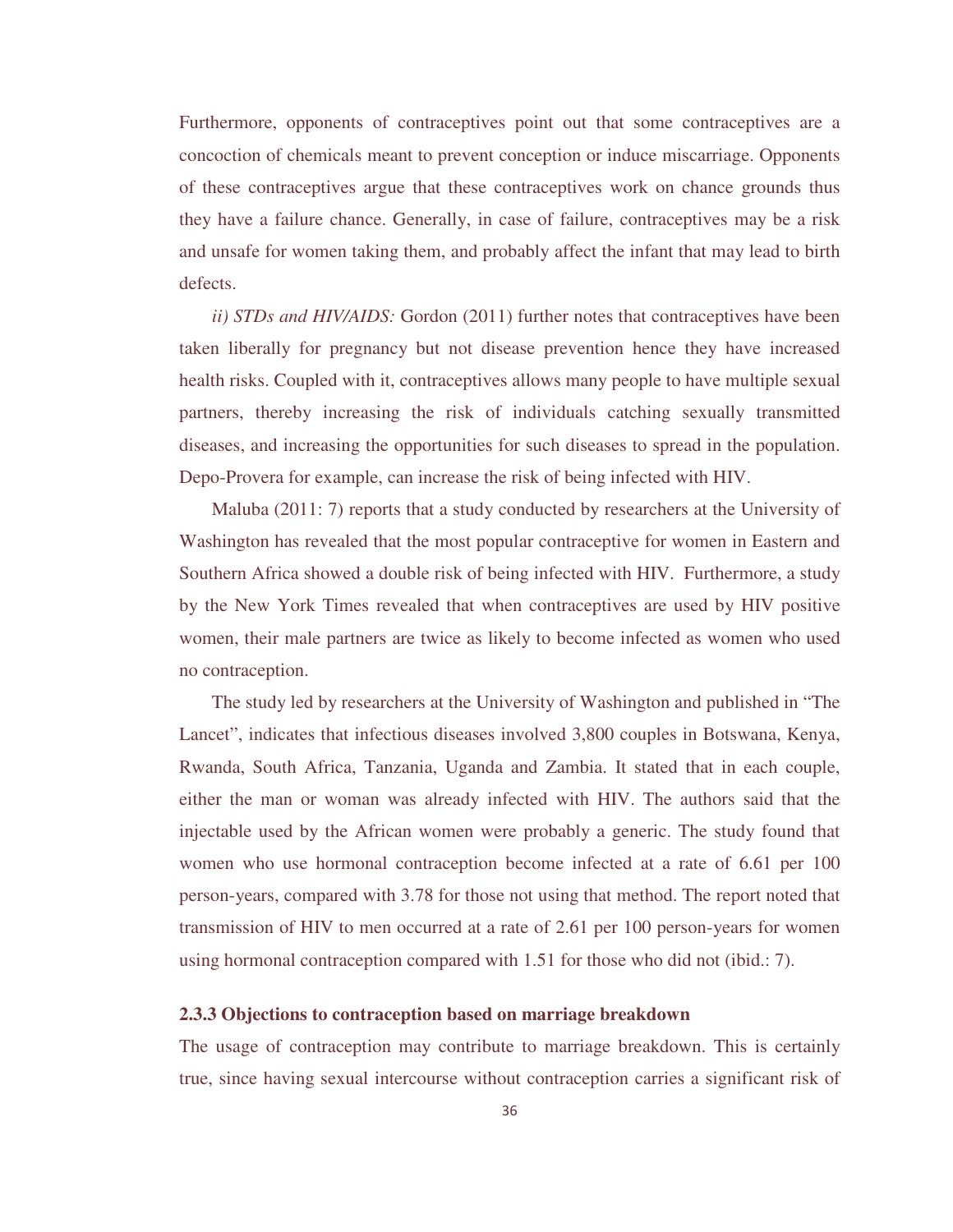conceiving a child, which most of those having sexual affairs outside marriage would regard as a deterrent. However, contraception may contribute to marriage breakdown if one partner is having sexual affairs outside marriage. For instance, Chilufya (2012) a news reporter at Muvi TV Zambia, reported that a woman identified as Mrs. Muntali divorced her husband because he forced her to use contraceptives each time they had sexual intercourse. Mrs. Muntali also told the news reporter that her husband used to move with condoms in his pockets. She added that when she tried to ask her husband the reason for moving with condoms, that was the end of their marriage.

## **2.3.4 Objections to contraception based on increase of unintended pregnancies**

Icebergsandbabies' Stuffs (2011: 8) report that no method of birth control is hundred percent effective. The more often one has sex the greater the chance one is likely to have of failure. For instance, one may become pregnant due to the condom failure or if one misses to take contraceptive pills several times. That is how contraception methods can increase the number of unplanned pregnancies and not decreased it.

 Before contraception was available, the greatest deterrent of having sex was the fear of becoming pregnant. Currently, most unplanned pregnancies occur with those using contraception. Therefore, the number of unwanted pregnancies has also increased. A reflection of this is that the abortion rate in the UK has continued to increase annually despite contraception being available for more than 30 years. In fact, many would say that the increase in the usage of contraception methods in the UK contributed to the increase in abortion rates rather than reverse them. Hence, In 1967 abortion act in Britain was introduced as a backup for failed contraception (ibid.: 8).

#### **2.3.5 Christian views on contraception methods**

Jefskins (2009: 12) reports that Christian ideas about contraception come from church teachings rather than the scripture, as the Bible has little to say about the subject. As a result, their teachings on birth control are often based on different Christian interpretations of the meaning of marriage, sex and the family. Since these churches regard sex outside marriage as morally wrong (or if not wrong, as less than good), they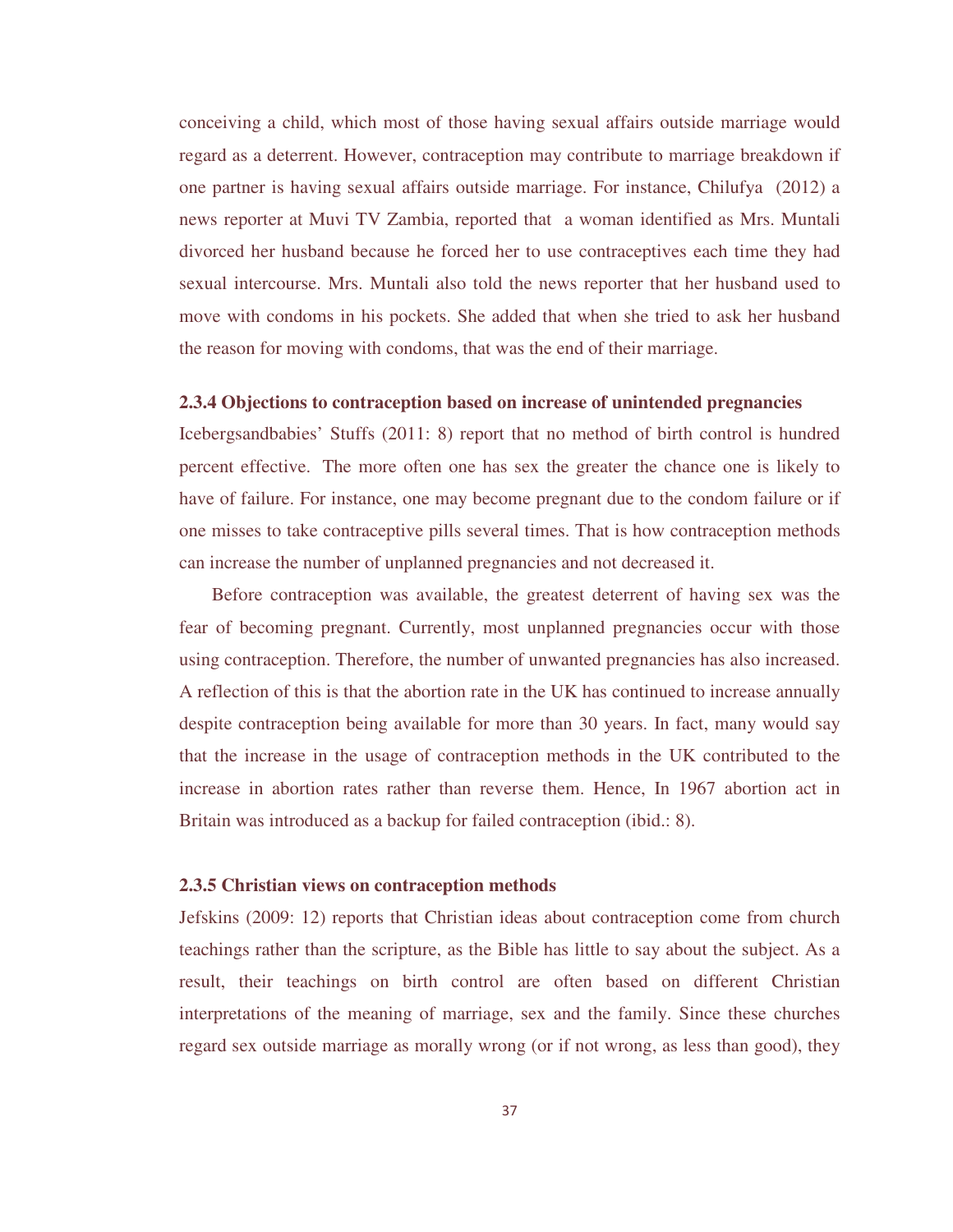believe that abstaining from sex would be morally better than having sex and using birth control.

Churches that are more conservative suggest that contraception should be limited to married couples who are using it to regulate the size and spacing of their family. They often teach that using contraception to prevent children altogether is not desirable. The Roman Catholic Church only allows 'natural' birth control, by which it means only having sex during the infertile period of a woman's monthly cycle. Artificial methods of contraception are banned. Thus, the only way for a Catholic couple to be faithful to the Church's teachings on human sexuality and to avoid having children is to use "natural" family planning. Moreover, NFP has no side effects, like causing clots or long-term risks like increasing the risk of breast cancer (unlike taking hormone pills) or increasing the risk of ectopic pregnancies and infections (having foreign objects e.g. IUDs in your body). If practiced correctly, natural family planning is as reliable in avoiding pregnancy as the combined oral contraceptive pill (ibid.: 13).

Jefskins further writes that God knows that even in a marriage relationship, a woman cannot continue having one baby after another until exhaustion occurs. He knows that through circumstances such as illness or poverty it is not always possible to have one or more children. He therefore invented family planning by natural means. As creator, he has the ultimate knowledge of our bodies. That is why he designed a woman to be fertile only for a couple of days each cycle.

 Many world religions, including Christianity and Islam, recognise that life begins at conception and hence it is against their faith to use contraceptives in order to avoid pregnancy. Many religions believe that we have a spiritual dimension as well as a physical and emotional one and that we have a purpose beyond our present life; and that we must be accountable not just to one another but to a creator. This gives an importance to humanity far beyond being a creature on earth. Many believe that sex was created by God not only in order to "multiply" and keep the human race going but to deepen a relationship, as an ultimate and exclusive sign of love. God designed sex to be a sign of overflowing love between a man and a woman in the context of marriage. Literally, he wanted all of us to be made by love and for love as a sign of his love for us. He wanted children to be seen as a gift, not a burden.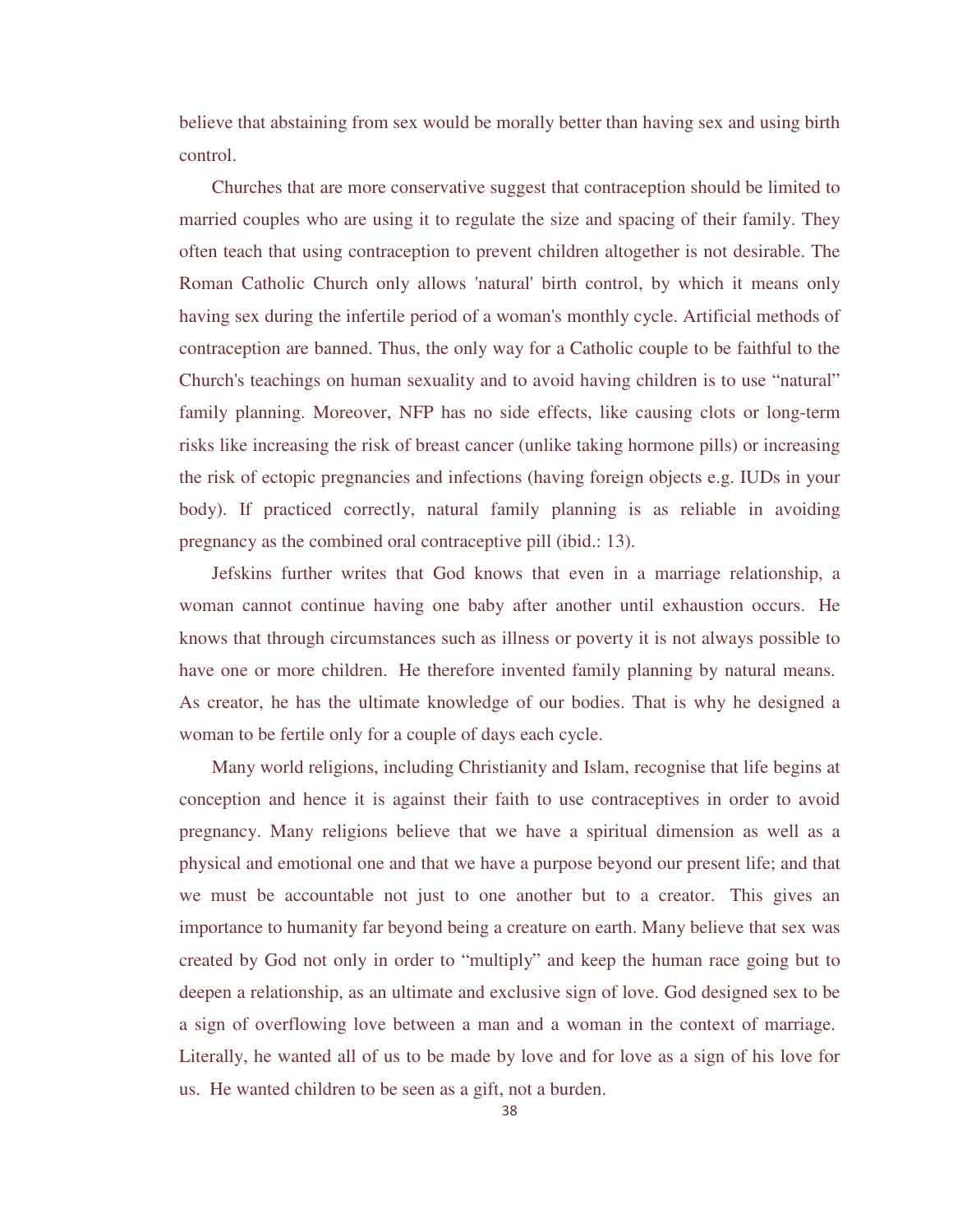Religiously, sex is the most intimate kind of physical contact two people can have. It is therefore very personal and not something, one ought to share with someone casually. Contraception "allows" sex to occur without much prior thought. This may even be on a first date. In such cases, there is an absence of respect and often a feeling of being used for sex. In teenage relationships, once sex enters the relationship on average the relationship only lasts a further 3 weeks. Even in a longer relationship with the frequent use of contraception, a man may finally lose respect for the woman and may come to the point of considering her as a mere instrument of selfish enjoyment, and no longer as his respected and beloved companion. This has a damaging effect on self-respect and self worth. The religious idea suggests that birth control is intrinsically wrong because the natural consequence of having sexual is conceiving a child. Hence, it is wrong to interfere with this (ibid.: 14).

In conclusion, this chapter presented information about contraception used in family planning. It especially looked at the different methods of contraception more used in family planning, their risks and benefits. At the end, this chapter answered the first specific objective of this study.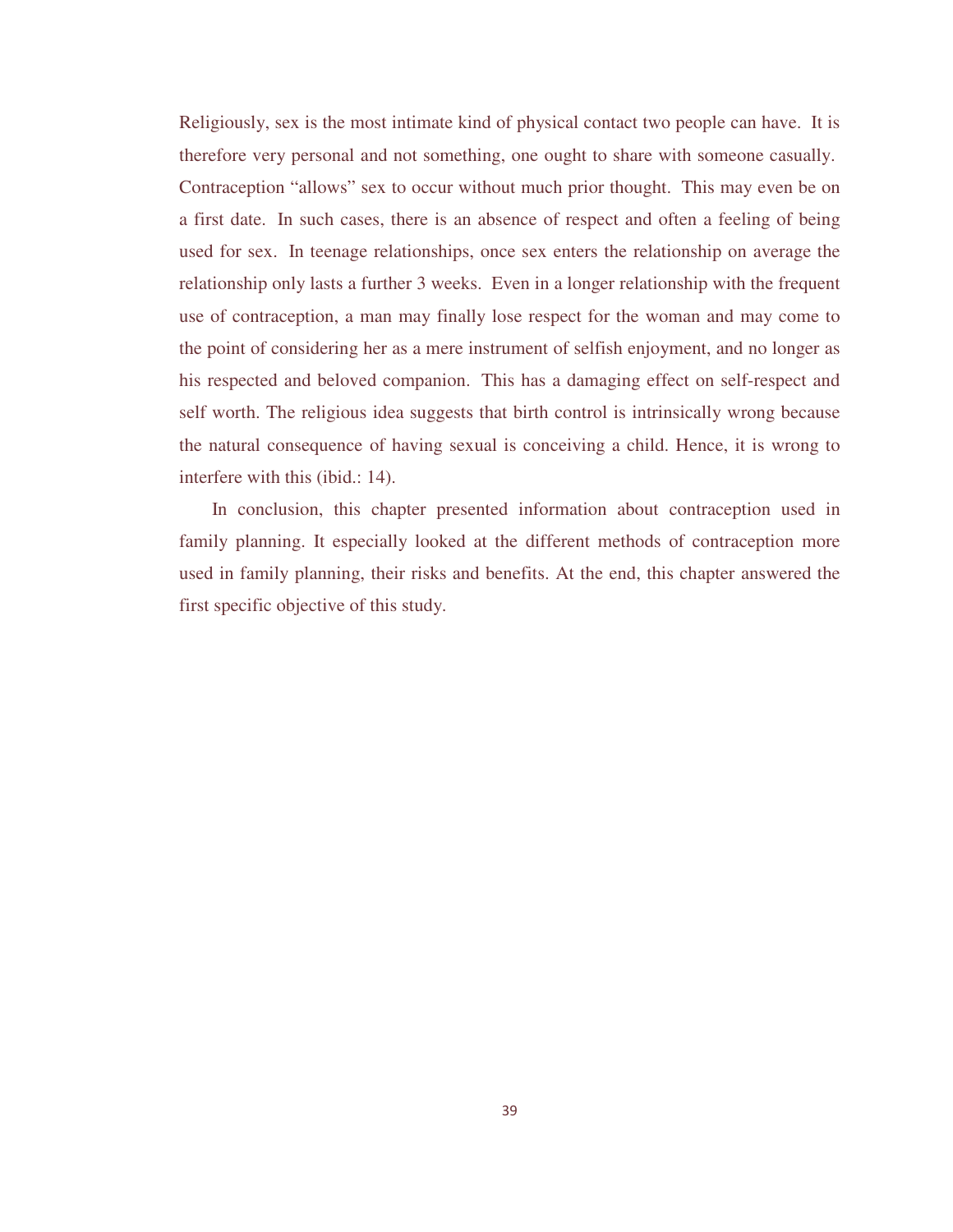# **CHAPTER 3: THEORETICAL FRAMEWORK**

## **3.0 Introduction**

The main aim of this chapter is to describe the theoretical framework used in this study. Utilitarianism is the moral theory that will be used in this study. It will be applied in Chapter 5 to analyse the findings of this study from an ethical point of view. That means, the ethical evaluation of this study will be guided by the utilitarian ethical theory.

 Utilitarianism was also relevant in collecting data for this study. It guided the researcher in terms of gathering primary and secondary data suitable for this study. Some of the information gathered from the users of contraception methods was related to the popular methods known by the couples in the study areas and the benefits and risks they had experienced through the use of methods of contraception.

## **3.1 General idea of utilitarianism**

Shaw (1999: 7) writes that the term 'utilitarianism' was initially coined by the English philosopher Jeremy Bentham (1748-1832). It was loosely used to describe those in the history of ethics whose criterion for moral judgment was based on maximizing the good. It is also worth mentioning that all utilitarians share the conviction that human action ought to be morally assessed in terms of their production of maximal value (Beauchamp, 1982: 80). Utilitarianism is a widely applied ethical theory by which people decide what they ought and ought not to do.

 Beauchamp (1982: 73) reports that ''utilitarianism is the most influential of several ethical theories that measure the worth of actions by their ends and consequences. These theories are commonly said to be *teleological* (Greek term *telos*, meaning 'end') or *consequentialist.* While there are many types of utilitarianism, they hold in common that the rightness and wrongness of actions and practices are determined solely by the consequences produced for the general well-being of all parties affected by the actions or practices.'' In other words, what makes an action morally right or wrong is the net outcome produced by the act, not the mere act in itself.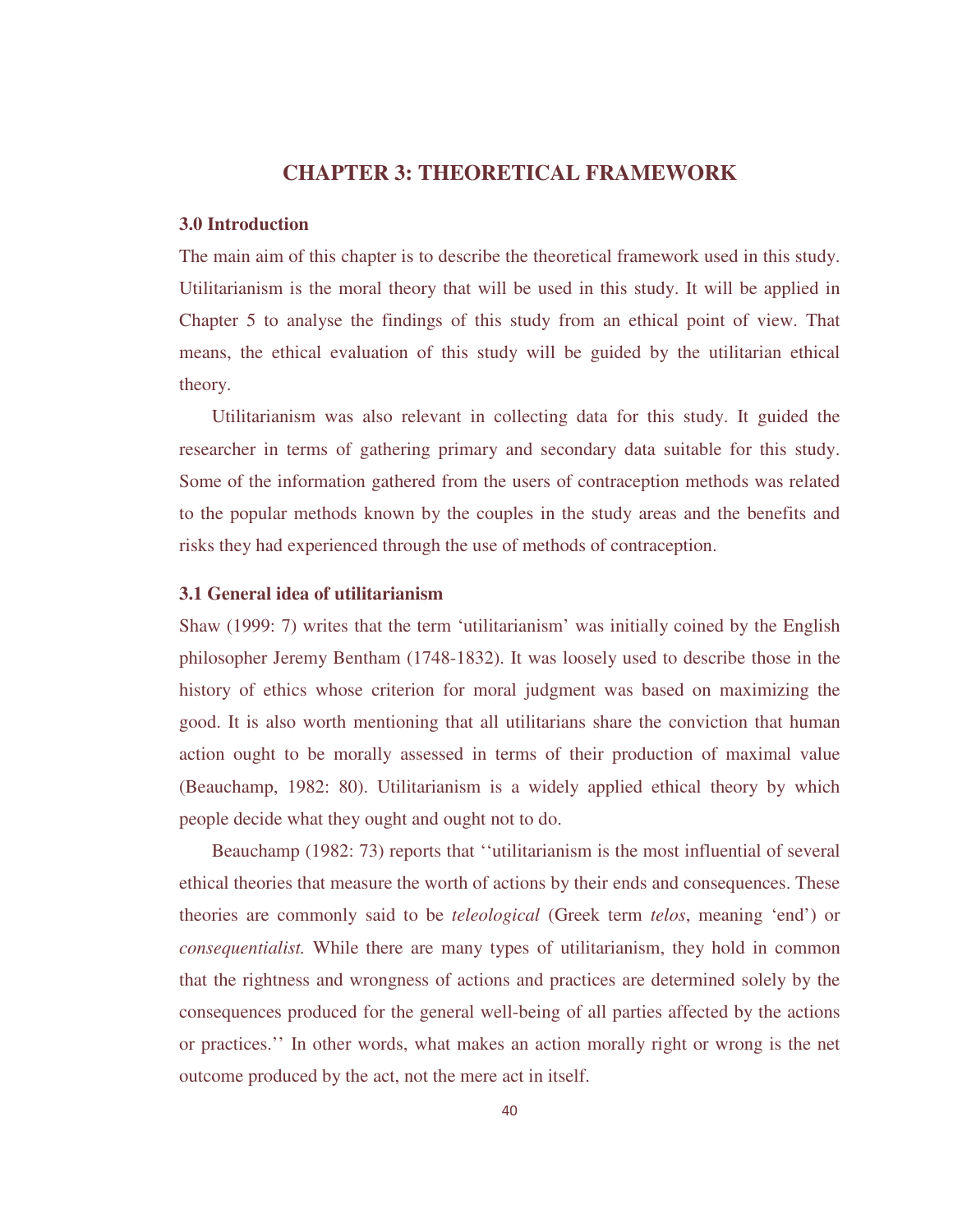Beauchamp further says that the Utility principle holds that an act is morally right if there is no other possible act that has overall seen better consequences. A utilitarian would hold that one ought to choose the action that leads to the production of the best consequences for all affected (ibid.: 73). "A consequence of this is that when deciding whether an action is right or wrong, it is always essential to go from the action to the consequences. If the consequences of an action are better than the consequences of its alternatives, then this action is better than the alternatives. Moreover, utilitarianism tells us why the actions are right or wrong and when they are right or wrong." Shaw (1999: 3)

 In order to understand utilitarianism better, it is very important to mention the distinction between hedonistic utilitarianism and pluralistic utilitarianism. Beauchamp (1982: 81) pointed out that Bentham and Mill are hedonistic utilitarians because they conceive utility entirely in terms of happiness or pleasure. They argue that the good is equal to happiness, which is the same as pleasure. All other things are valuable only as means to the production of pleasure or the avoidance of pain. Hedonistic utilitarianism, then, holds that acts or practices which maximize pleasure, when compared with any alternative acts or practices, are right actions (ibid.: 81). Pluralistic utilitarian philosophers, however, have not looked kindly on pleasure. They have argued that "there is no single goal or state constituting the good and that many values besides happiness possess intrinsic worth" (ibid.: 83).

## **3.2 The history of utilitarianism**

Julia (2009: 3) reports that utilitarianism is one of the most powerful and persuasive approaches to normative ethics in the history of philosophy. Though there are many varieties of the view discussed, utilitarianism is generally held to be the view that the morally right action is the action that produces the most good. There are many ways to spell out this general claim. One thing to note is that the theory is a form of consequentialism. Thus, the right action is understood entirely in terms of consequences produced.

 On the utilitarian view, one ought to maximize the overall good—that is, one needs to consider the good of others as well as one's own good. The so-called Classical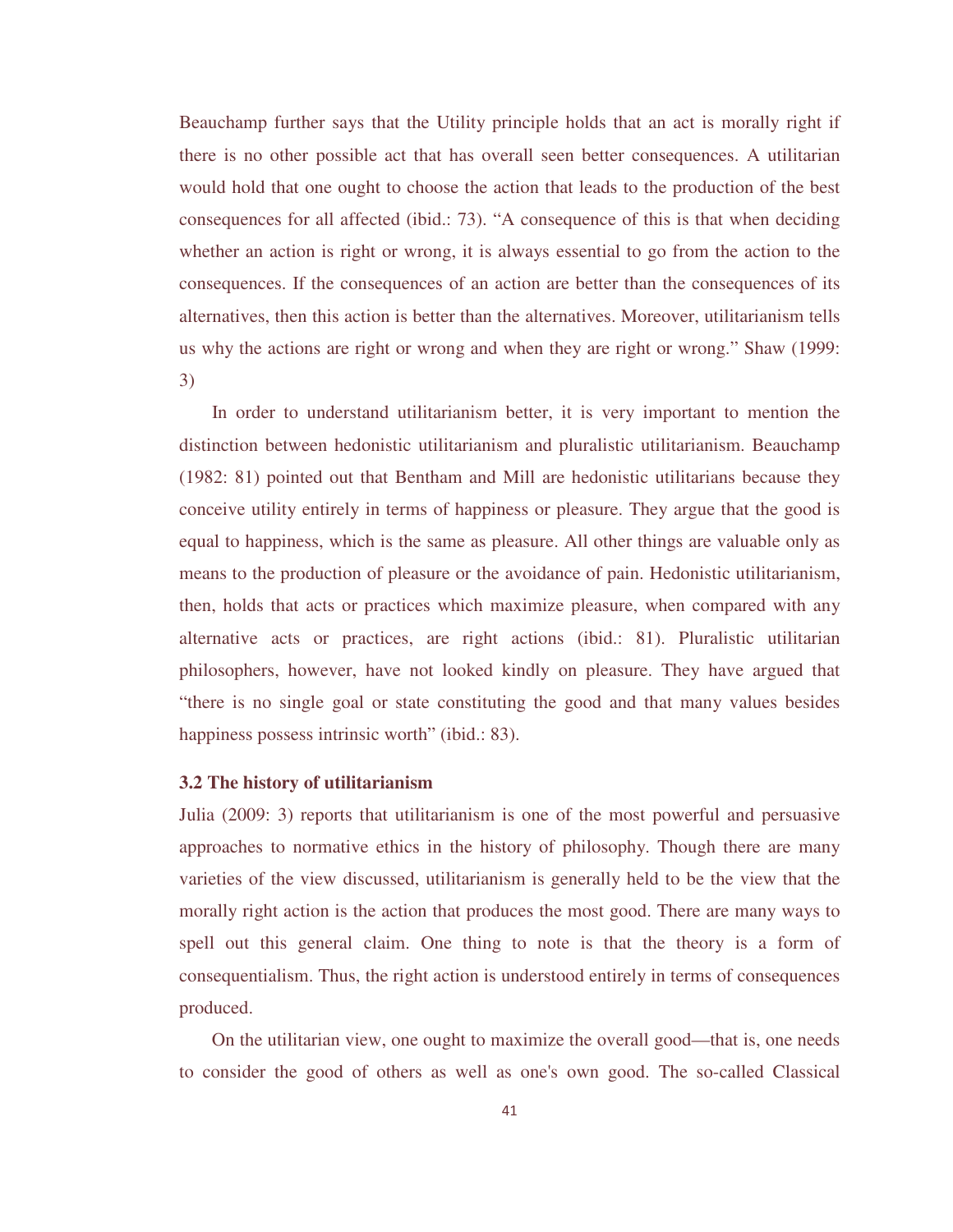Utilitarians, Jeremy Bentham, John Stuart Mill and Henry Sidgwick identified the good with pleasure. Though the first systematic account of utilitarianism was developed by Jeremy Bentham (1748-1832), the core insight motivating the theory occurred much earlier. That insight is that morally appropriate behaviour will not harm others, but instead increase happiness or utility (ibid.: 3).

 Weiss (2003: 80) points out that there are various interpretations of utilitarianism. The basic utilitarian view holds that an action is judged as right, good, or wrong on the basis of its consequences. Weiss (2003) also states that utilitarianism includes the following tenets: i) an action is morally right if it produces the greatest good for the greatest number of people affected by it; ii) an action is morally right if the net benefits over costs are greatest for all affected compared with the net of all other possible choices considered; iii) an action is morally right if its immediate and future direct and indirect benefits are greatest for each individual and if these benefits outweigh the cost and benefits of the other alternatives.

 Weiss (2003) further mentions that the precursors to the classical approach were the British Moralists Cumberland, Shaftesbury, Hutcheson, and Hume. Of these, Francis Hutcheson (1694-1746) is explicitly utilitarian when it comes to action choice. Some of the earliest utilitarian thinkers were the 'theological' utilitarians such as Richard Cumberland (1631-1718) and John Gay. They believed that promoting human happiness was incumbent on us since it was approved by God (ibid.: 4).

 Furthermore, Shaw (1999: 7) reports that "the English philosopher Jeremy Bentham, who coined the term utilitarian, is generally considered to be the founder or at least the first systematic expounder of utilitarianism." In politics and ethics, Bentham and his followers saw themselves as fighting on behalf of reason against dogmatism, blind adherence to tradition, and conservative social and economic interests. They were social reformers who used the utilitarian standard as the basis for assessing and criticizing the social, political, and legal institutions of their day. They also rejected many of those institutions (such as the penal code, the reform which was the interest to Bentham) as backward or even harmful, and they dismissed much of the accepted morality of their day as unenlightened, prejudice and repressive (ibid.: 7).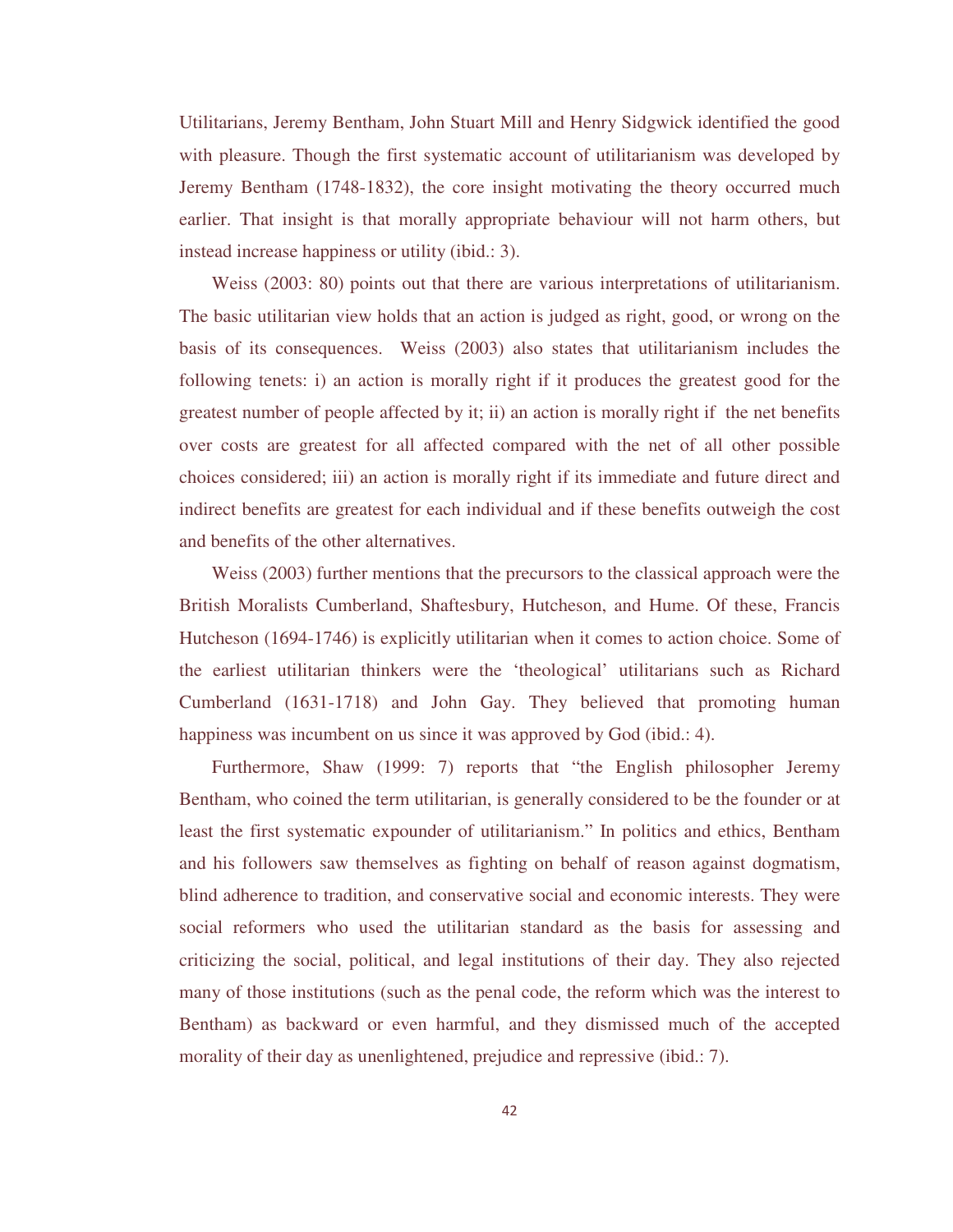John Stuart Mill is another philosopher who wrote on utilitarianism. Beauchamp (1982: 75) points out that "John Stuart Mill argues that the creed which accepts as the foundation of morals, Utility, or the greatest happiness principle, holds that actions are right in proportion as they tend to promote happiness, wrong as they tend to produce the reverse of happiness. By happiness, is intended pleasure, and the absence of pain, by unhappiness, pain and the privation of pleasure."

#### **3.3 Types of utilitarianism**

Utilitarianism can be divided into act and rule utilitarianism. According to Christian (2007: 4), "act utilitarianism states that, when faced with a choice, we must first consider the likely consequences of potential actions and, from that, choose to do what we believe will generate the most pleasure."

 Christian further states that rule utilitarian, on the other hand, begins by looking at potential rules of action. In order, to determine whether a rule should be followed, one may have to consider what would happen if such a rule was constantly followed. If adherence to the rule produces more happiness than the opposite, it is a rule that morally must be followed at all times. The distinction between act and rule utilitarianism is therefore based on a difference about the proper object of consequentialist calculation specific to a case or generalised to rules.

#### **3.4 Importance of utilitarianism**

Weiss (2003: 80) writes that "utilitarianism concepts are widely practiced by government policy makers, economists, and business professionals. Utilitarianism is a useful theory for conducting a stakeholder analysis, since it forces decision makers to i) consider collective as well as particular interests, ii) formulate alternatives based on the greatest good for all parties involved in decision, and iii) estimate the costs and benefits of alternatives for the effected groups." Thus, one may use utilitarian principles in making decisions.

 Generally speaking, the basic principal of utilitarianism involves a calculus of happiness, in which actions are deemed to be good if they tend to produce happiness in the form of pleasure and evil if they tend to promote pain. As such, the philosophy is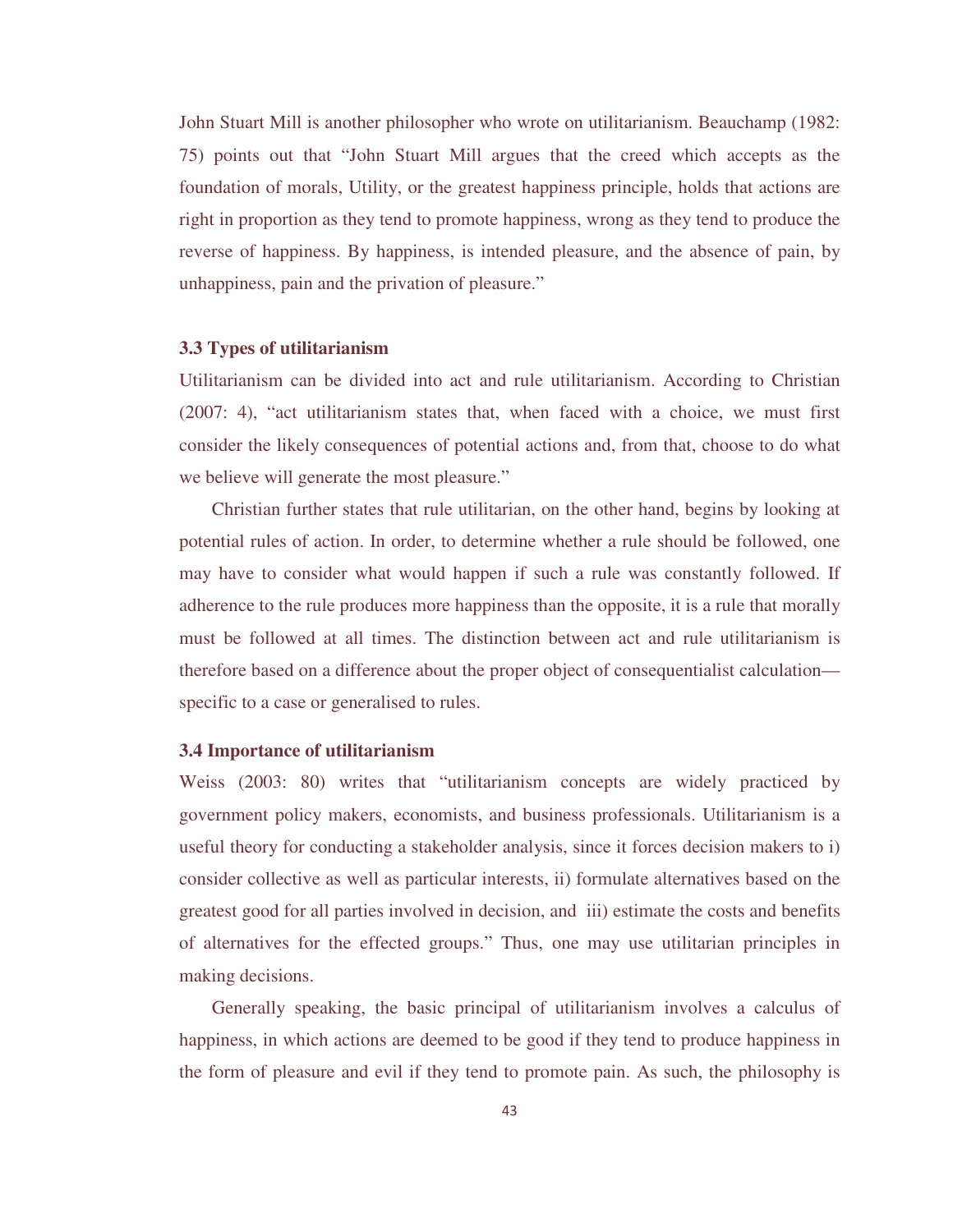said to derive from the classical concept of hedonism, which values the pursuit of pleasure and avoidance of pain. The sophisticated system proposed by Bentham and later expanded by John Stuart Mill and others regards not only the end product of happiness, or utility, in actions, but also considers the motives of actions and the extent to which happiness can be created not only for the individual, but also for the members of society as a whole (Salem 2012: 2).

#### **3.5 A contemporary version of utilitarianism**

Among the key elements of the contemporary vision of utilitarianism that I am going to apply in this dissertation are welfarism, universalism, and impartiality. I will describe these elements in turn.

 i) Welfarism: this element of utilitarianism states that the value of the consequences depends on the welfare or well-being found in the consequences as opposed to other goods. Well-being plays a vital role in moral theory. That is to say, a theory, which says that it just does not matter, would be given no credence at all. The philosophical idea of well-being encompasses both the positive and the negative aspects. The positive aspect means how well a person's life is for that person. It may perhaps also mean what is in the interest of a person. Another term that is used in this context is 'flourishing'. A flourishing life refers to a good life. The negative aspect of well-being refers to a condition where one is living in suffering. Other terms used to explain the negative situation include 'ill-being', 'ill-faring' or unhappiness.

 ii) Universalism: this element of utilitarianism states that moral rightness depends on the consequences for all people or sentient beings (as opposed to only the individual, present people, or any other limited group). That means the goodness of morality depends on the consequences of all people. Thus, if we compare this to a theory called *ethical egoism,* the theory holds that an action is morally right if it maximises the agent's good. It also says that we should always do what is in our own best interest. However, utilitarianism is universalistic in the sense that it holds that we must consider the consequences of our action on everyone who will be affected. In other words, consequentialism is not restricted to a particular group of people or individuals but it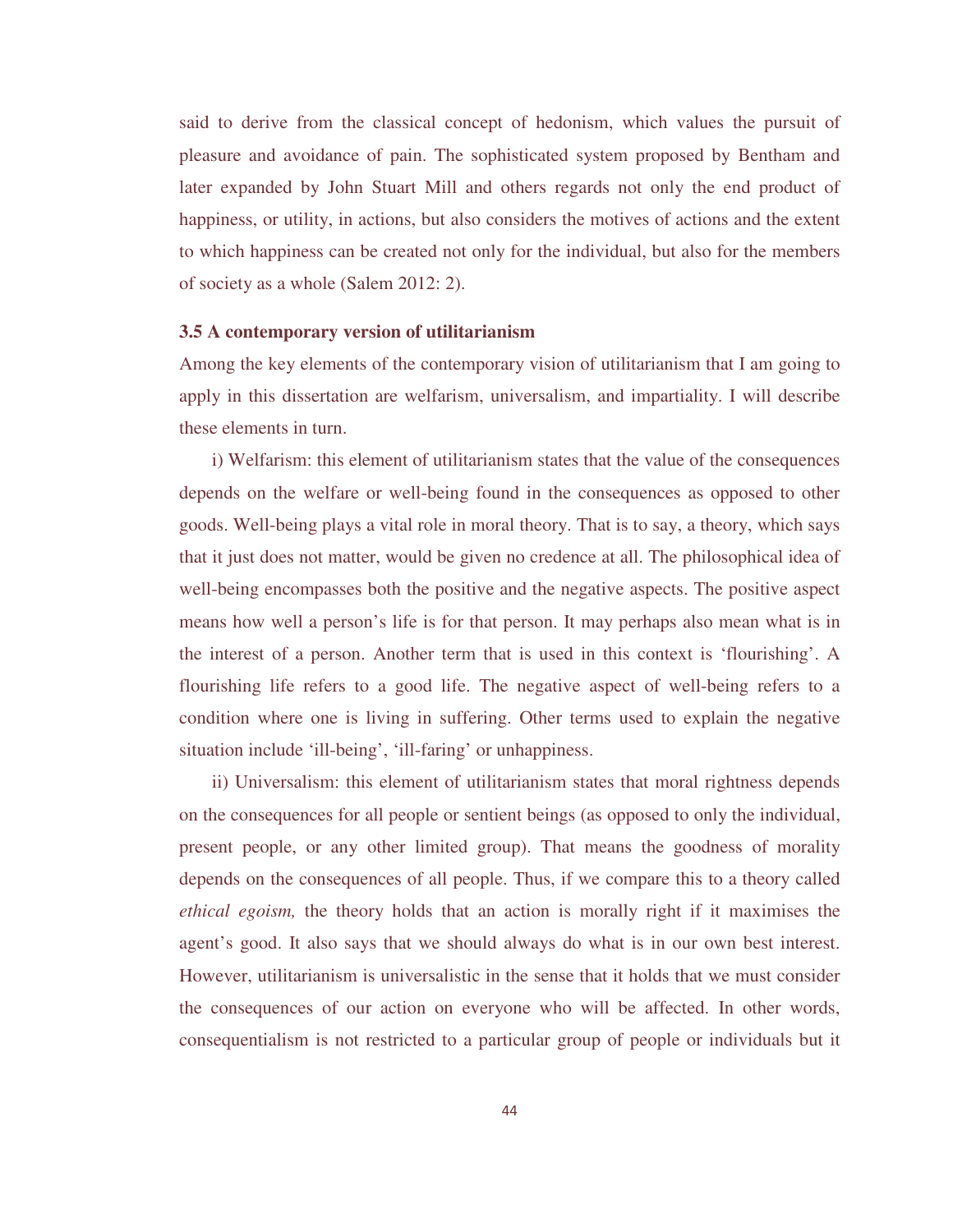takes into consideration everyone who will be affected by the consequences of an action.

iii) Impartiality: this holds that in determining moral rightness, benefits to oneperson matter just as much as similar benefits to any other person. That means all who count, count equally. In short, utilitarianism is an impartial theory. Everyone's happiness counts the same. When one maximizes the good, it is the good *impartially* considered. This means that one's own good count for no more than anyone else's good.

 One may conclude by saying that utilitarianism belongs to consequentialist theories, which hold that the rightness or wrongness of an action depends solely on its consequences. The utility principle also highlights that an act is morally right if there is no other possible act that has overall seen better consequences.

 In this study, utilitarianism will be applied in the ethical comparison of different methods of contraception used by couples in Kalingalinga, Mtendere, Kabwata and Kamwala compounds.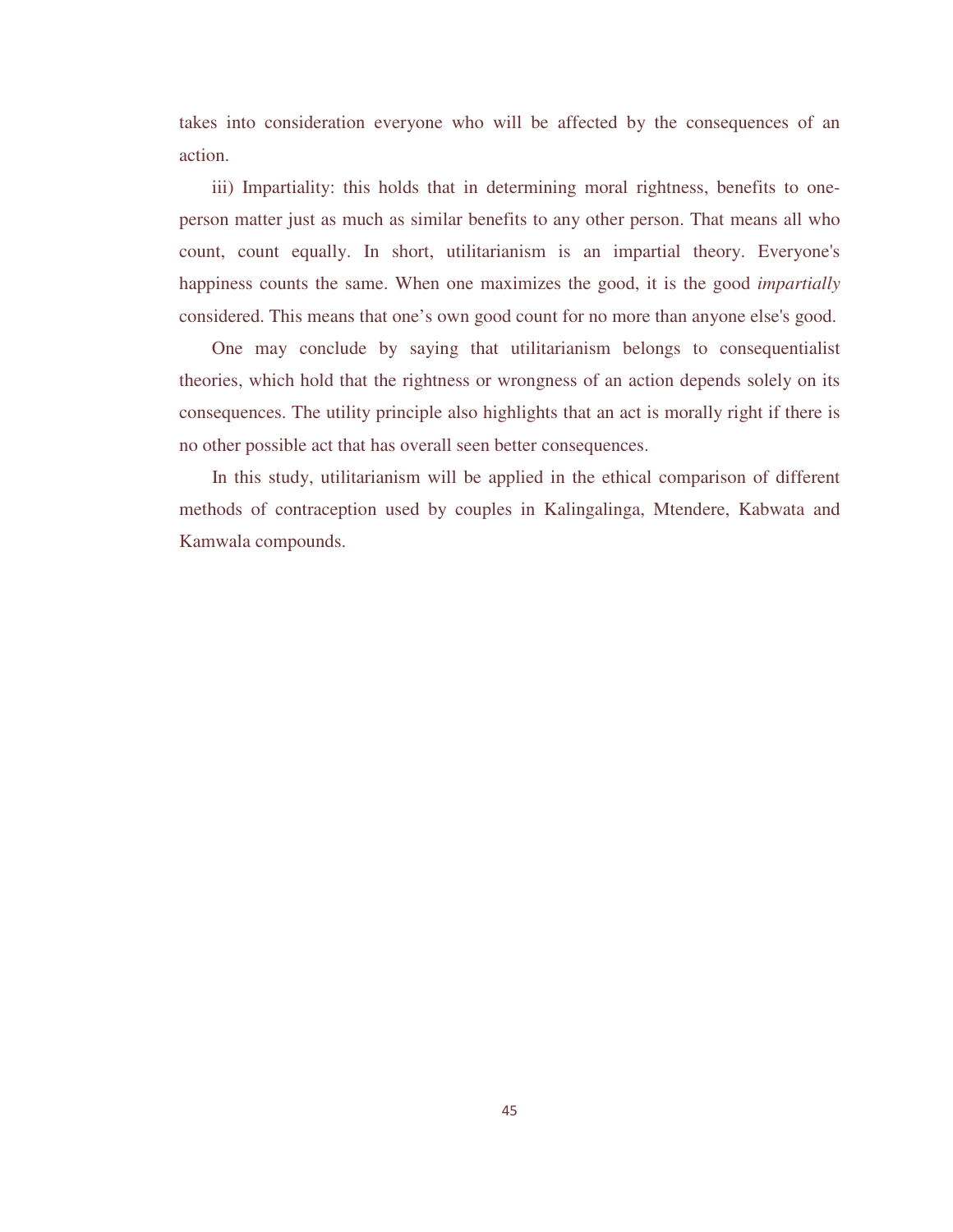# **CHAPTER 4: METHODOLOGY**

## **4.0 Introduction**

This research is an ethical evaluation of family planning by means of contraception. The research was conducted in Kalingalinga, Mtendere, Kabwata and Kamwala compounds. Both an empirical and a philosophical method of gathering and analyzing information were used in this study since ethical evaluations rely on empirical data. I shall first describe the empirical method used in this dissertation and then the method employed in the ethical assessment.

## **4.1 The Empirical Method**

## **4.1.1 Research sites**

The study sites of this research were Kalingalinga, Mtendere, Kabwata and Kamwala compounds of Lusaka District. The rationale behind selecting these areas of study was that the researcher lives in one of these compounds and is therefore familiar with the conditions of life in these compounds.

## **4.1.2 Sample size**

The sample size of this study was 72 respondents. It was subdivided in the following manner: sixty (60) respondents were couples sampled from the study sites. These couples were men and women of Kalingalinga, Mtendere, Kabwata and Kamwala compounds. Twelve (12) respondents were key informants chosen from various government health institutions, private health organisations and churches. Under the government health institutions, key informants comprised officers from reproductive department of Kalingalinga clinic, Mtendele clinic, Kabwata clinic, Kamwala clinic and University Teaching Hospital. Key informants from private health organisations comprised health personnel selected from the Society for Family Health and Marie Stopes International-Zambia, while key informants from churches consisted of selected senior members of Kamwala Islamic Church, Central Seventy Day Adventist Church,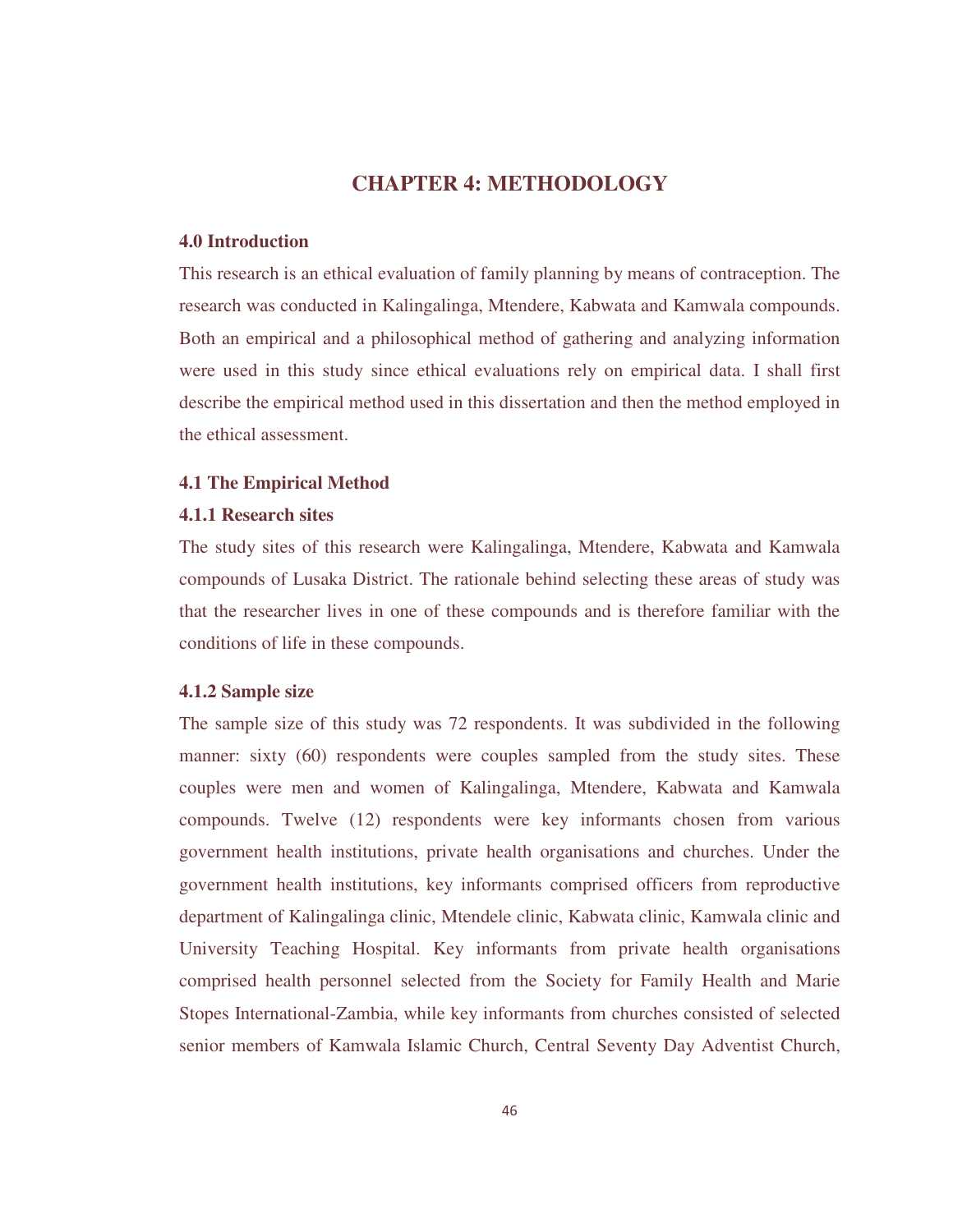Kalingalinga United Church of Zambia, Mtendere Apostolic Church and Kabwata St Patrick. The total number of selected respondents is 72 individuals.

## **4.1.3 Target population**

The target population of this research comprised couples from study sites, government health institutions, private health organisations and some churches found in the study sites. Couples were the main target group in this research since they are the users of contraceptives. Government and private health institutions were also targeted because they deal with issues regarding family planning. Representatives of churches were interviewed in order to obtain their views on contraceptives.

## **4.1.4 Tools used to collect primary and secondary data**

In-depth interviews were used as a tool to collect data in this study. In-depth interviews (one to one interviews) were conducted to gather primary data from respondents in the above-mentioned study sites, government health institutions, private health organisations and selected churches found in the study sites. Secondary data were collected from relevant books at the University of Zambia Library, Ministry of Health library, Marie Stopes International-Zambia Library, Society for Family Health Library and the Department of Philosophy and Applied Ethics. Secondary data were also collected from the Internet.

#### **4.1.5 Breakdown of in-depth interviews**

In-depth interviews were administered to fifteen (15) couples from each selected compound of the study. That means sixty (60) in-depth interviews were conducted from the four (4) compounds of the study sites. Five (5) officers (health personnel) who are in charge of family planning under the reproductive department in the government health institutions were interviewed. Two (2) experts in reproductive issue from private health organisations were also interviewed, and in-depth interviews were also used to collect data from five (5) senior members of selected churches found in the study sites.

#### **4.1.6 Sampling method**

Purposive sampling procedure was used to select the respondents of this study. Purposive sampling method is one in which only a few members of the population who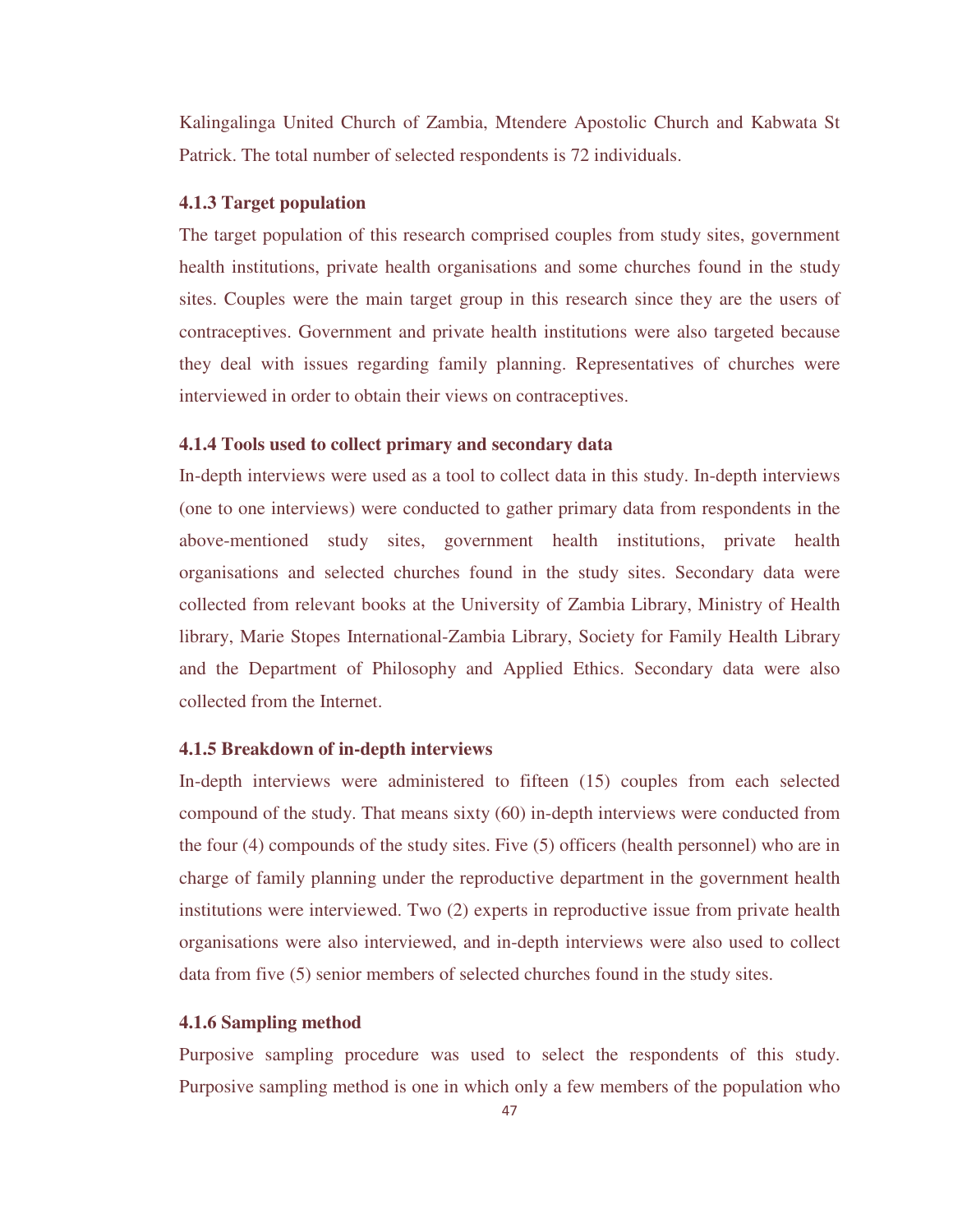have characteristics related to the study are sampled. It was also used to choose the officers from the government and private health institutions that deal with family planning issues. It was again employed to select representatives of churches in order to get their views on the methods of contraception. Laerd (2012) highlights that the main purpose of this sampling technique is that the people who have been selected for the sampling have been selected with a particular purpose in mind and that those people who are unsuitable for the study or who do not fit the bill have already been eliminated. Therefore, only the most suitable candidates will be chosen. As only the most appropriate people for the study have been selected, this process becomes less time consuming. In addition, the results are expected to be more accurate than those achieved with alternative forms of sampling.

#### **4.2 The Philosophical Method**

The ethical analysis is based on the results of the empirical research, but it has its own method. There are various methods employed in Applied Ethics (see Beauchamp, 2003). This research used the deductive approach, which is also called the "Straightforward-Application Model" (or "Top-Down Model") of Applied Ethics. This technique "involves in the application of ethical theories or ethical principles to a given problem with the purpose of answering the ethical question of what to be done in regard to this problem" (Spielthenner, 2009, 29). When the notion of 'applied ethics' gained popularity in philosophy, it was widely assumed that general ethical theories were to be applied top-down to certain moral problems or cases. In fact it was this approach that accorded 'applied' ethics its name. It is still one of the recognized methods in applied ethics, even though it has, as any technique, restrictions and dangers (see Beauchamp, 2003, 7-8).

 According to this technique, the ethical theory (or the ethical principle) is the starting point, and we apply the theory to the case in question in order to reach a conclusion about what needs to be done. On this view, an ethical assessment of a case is compared with deductive reasoning that starts from ethical principles. The application of this methods requires (i) a thorough description of the case under consideration, (ii) a clear explanation of the ethical principle that is intended to be applied, in order to see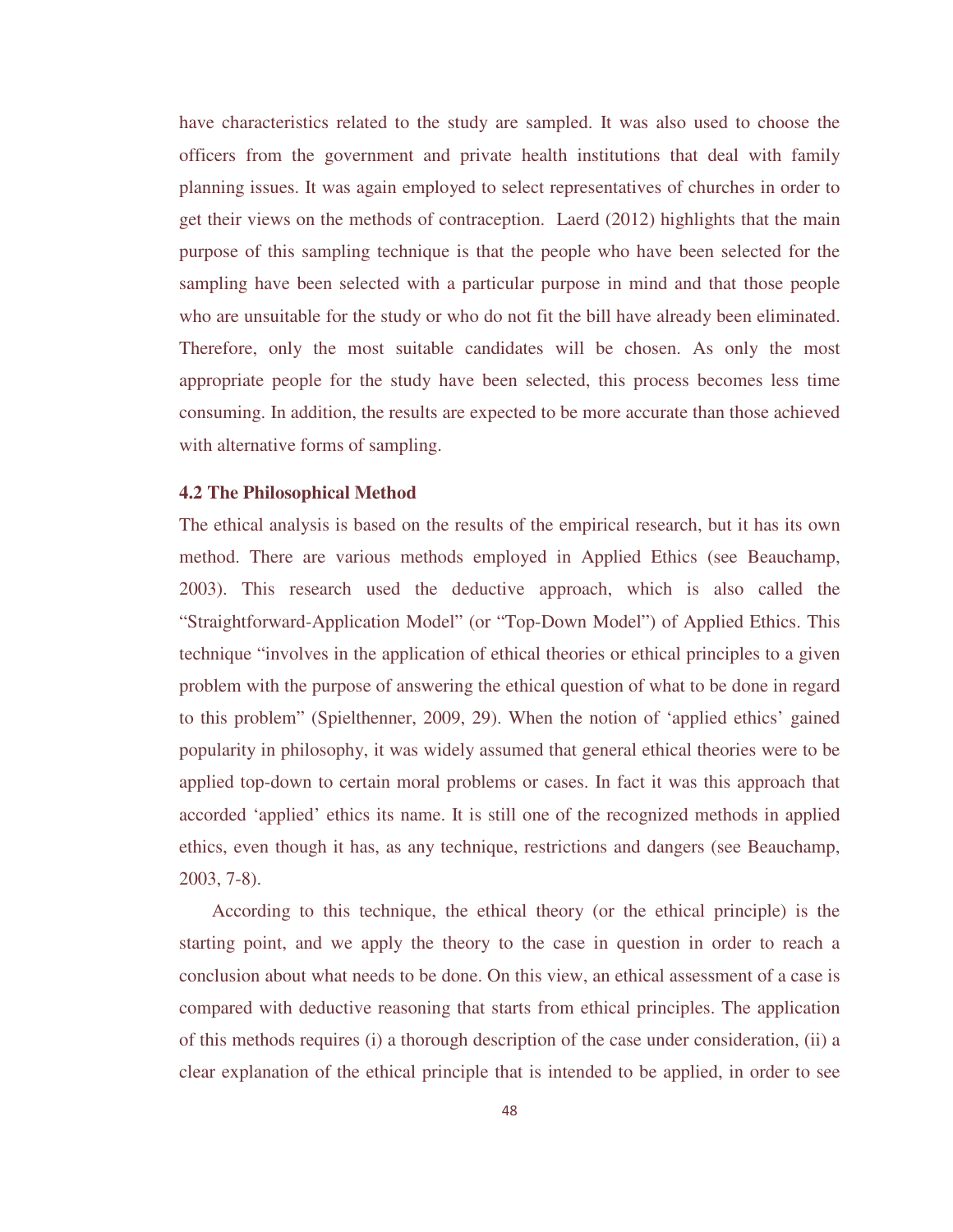whether it is appropriate to the issue, (iii) the collection of empirical data that are essential for applying the principle, and (iv) correct deductive reasoning to make sure that the principle together with the empirical data allow an assessment about what ought to be done in the case under consideration. The theory which has been used in this study is utilitarianism. It was described in more detail in the chapter on the Theoretical Framework, and its application is shown in Chapter 5.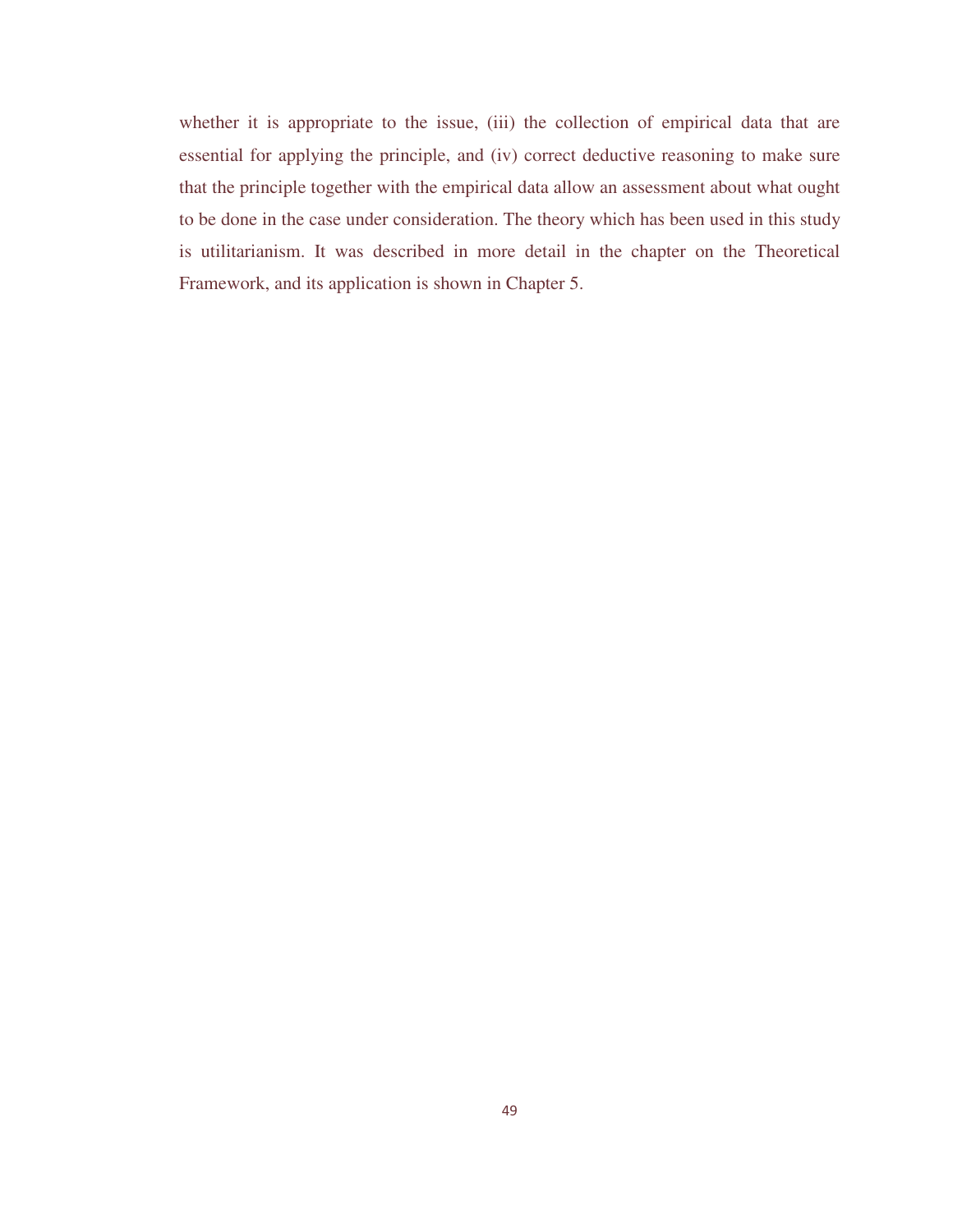## **CHAPTER 5: FINDINGS AND DISCUSSION**

## **5.0 Introduction**

This chapter presents the findings of this study as answers to the following objectives: (a) to describe the different contraceptive methods which are used by couples of Kalingalinga, Mtendere, Kabwata and Kamwala compounds and (b) to explain the risks and benefits of contraceptive methods that are being used in these compounds.

 The study aimed at collecting data that was relevant to the ethical evaluation part. In this light, utilitarian theory guided the researcher to gather the data that was relevant and suitable to the study. The target participants were couples residing in the study areas.

## **5.1 Findings**

## **5.1.1 Different contraception methods more used by couples**

Out of sixty (60) couples interviewed in the study areas, eighty-five percent (85%) have children, while fifteen percent (15%) have no children. The respondents said they are able to control their fertility, number of children and protect themselves from sexually transmitted diseases using the various methods of contraception as indicated below.

 Fifty-seven percent (57%) of the sixty (60) couples interviewed in the study areas (four compounds) indicated that they use Depo-Provera injection as a contraception method. Twenty percent (20%) of the sixty (60) couples revealed that they use pills. Thirteen percent (13%) said they use condoms while the remaining ten percent (10%) indicated that they use natural family planning methods of contraception.

 The bar graph below illustrates the different contraceptive methods used by couples in Kalingalinga, Kabwata, Kamwala and Mtendere compounds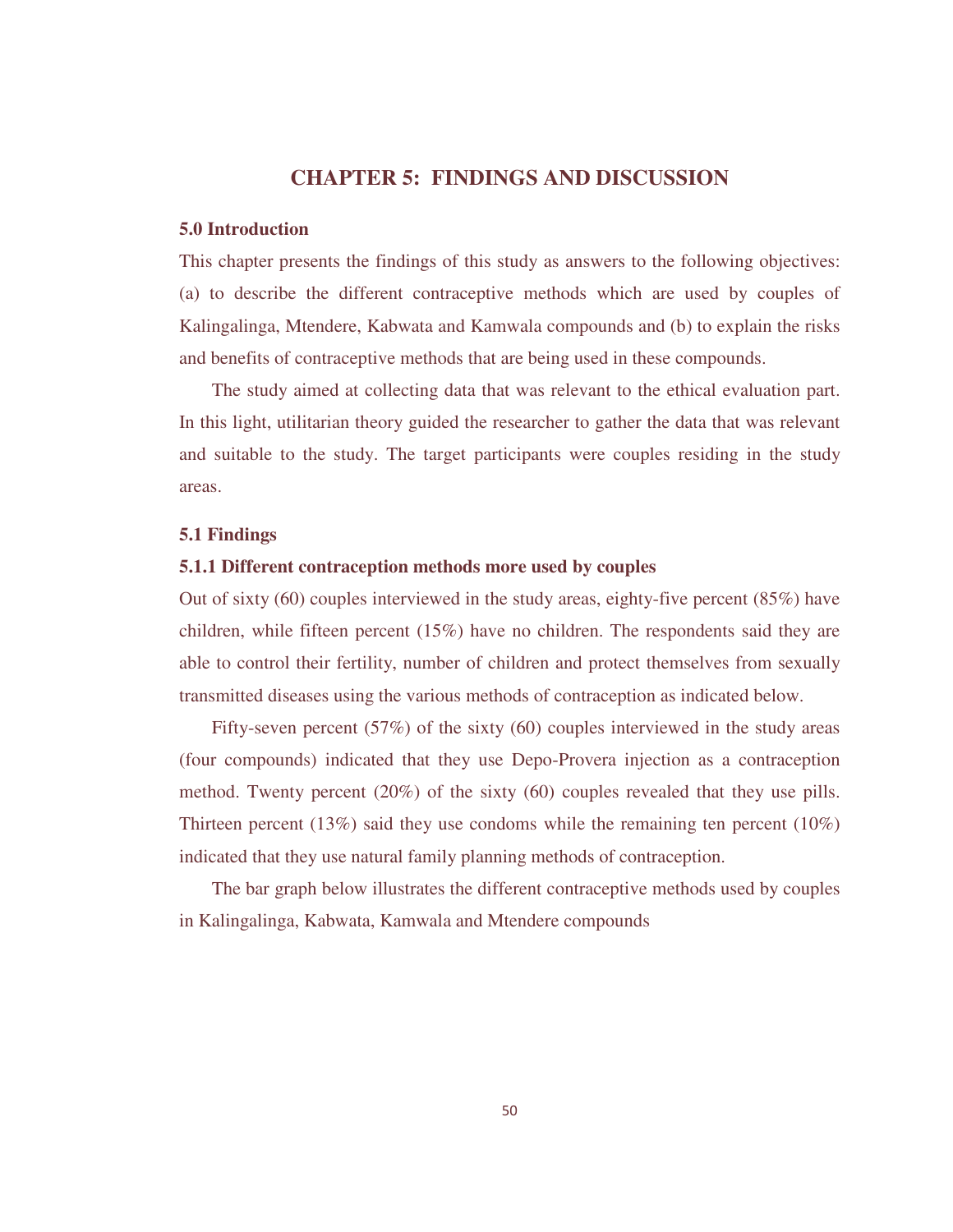

**Figure 1:** The types of contraceptives used by couples in the study sites

Furthermore, the sixty (60) couples indicated that they were aware of different other contraception methods. Seventy seven percent (77%) mentioned that they knew the following contraception methods: Pills, Male and a Female Condoms, Depo-Provera, Intrauterine Device, Male and Female Sterilisation, Natural Family Planning Method (NFP) and traditional methods of family planning. The remaining twenty three percent (23%) indicated that they knew some of the above mentioned contraception methods but had no knowledge of the intrauterine device, male and female sterilisation and traditional methods of family planning. One respondent of Kabwata compound told the researcher that in the past, some women used herbs as method of contraception. They used to wear some herbs in the waist, and these women believed that they would be protected from unintended pregnancies. The table below shows different types of contraception methods known by couples interviewed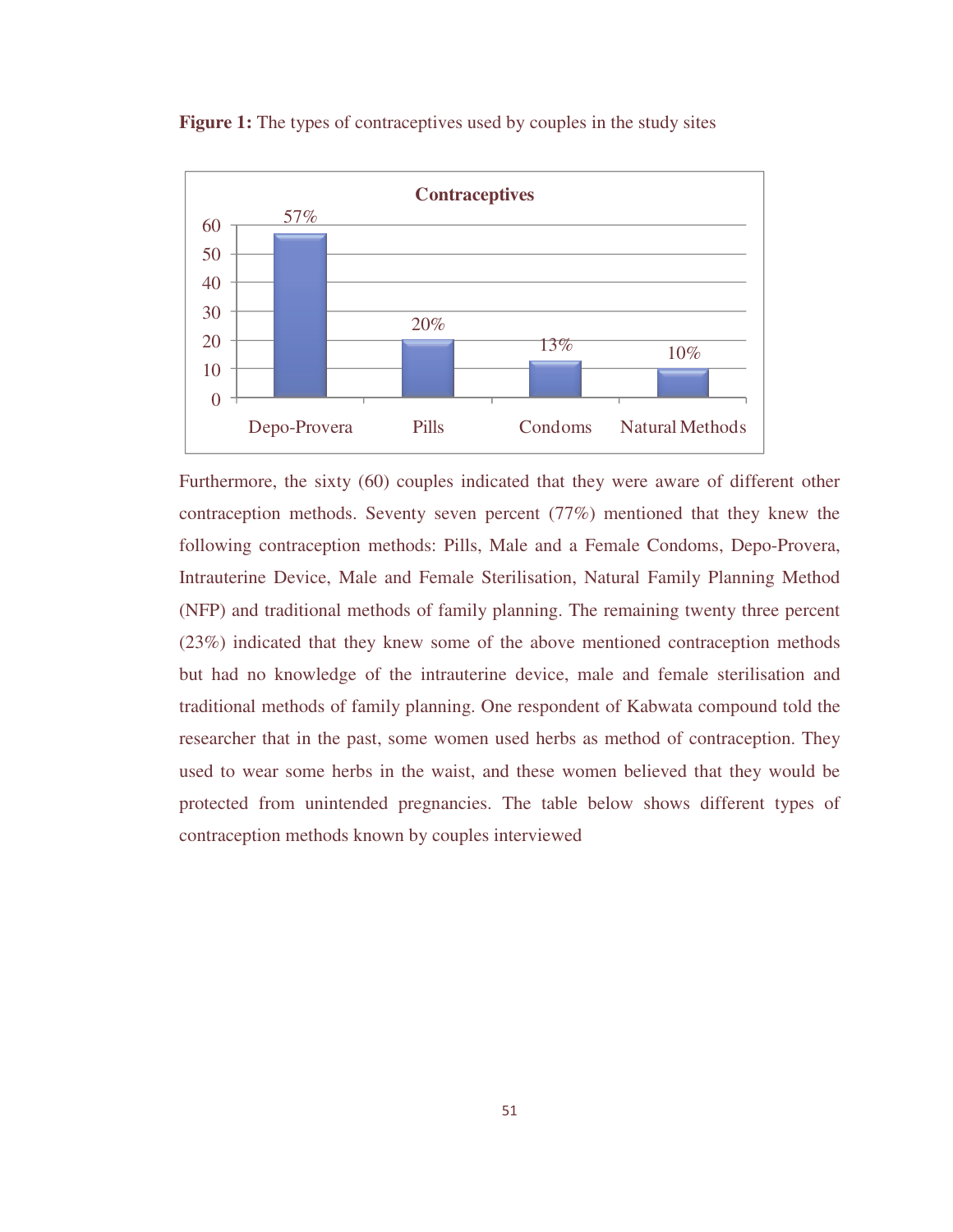| Popular methods of contraception                                                                                                                              | Number of<br>couples | Percentage |
|---------------------------------------------------------------------------------------------------------------------------------------------------------------|----------------------|------------|
| Pills, Male and a Female Condoms, Depo-Provera,<br>Intrauterine Device, Male and Female Sterilisation,<br>Natural and Traditional methods of family planning. | 46                   | $77\%$     |
| Pills, Male and a Female Condoms, Depo-Provera                                                                                                                | 14                   | 23%        |
| Total                                                                                                                                                         | 60                   | $100\%$    |

| Table 1. Methods of contraception known by the couples interviewed |  |  |  |  |
|--------------------------------------------------------------------|--|--|--|--|
|--------------------------------------------------------------------|--|--|--|--|

Four (4) government officials who were interviewed at Kalingalinga, Mtendere, Kabwata and Kamwala clinics indicated that they provide various methods of contraception such as barrier method (male and female condoms), hormonal methods (pills, Depo-Provera), intrauterine devices and natural family planning. For male and female sterilisation, they said that clients are sent to the University Teaching Hospital. Furthermore, officials from the University Teaching Hospital, Society for Family Health International and Marie Stopes International-Zambia said that they offer similar methods of contraception as the clinics.

 Seventy two percent (72%); of the interviewed couples indicated that they got contraceptives from government health institutions while the remaining twenty-eight percent (28%) said that they were supplied by the private health institutions.



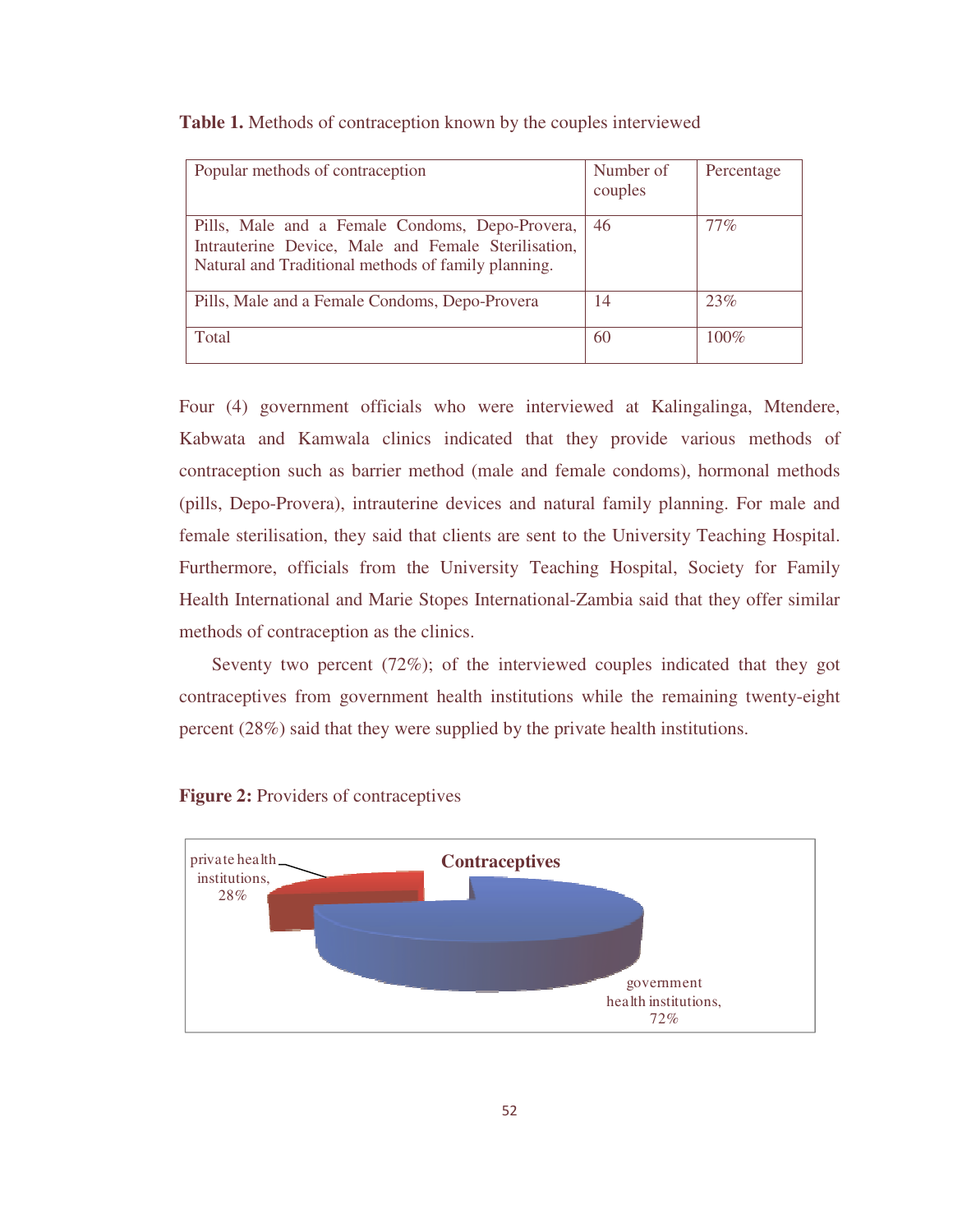## **5.1.2 Risks and benefits of contraceptives used by the couples**

## **a) Risks**

The literature review revealed that many types of contraceptives may cause some health risks. This research has shown that couples in the study areas have faced various problems caused by different contraceptives. Some of the risks caused by contraceptives are as follows:

**Depo-Provera**: This study shows that fifty seven percent (57%) of interviewed couples said that they were facing various health complications caused by the use of Depo-Provera. The problems they encountered include headaches, weakness and nausea. Only two percent (2%) of them told the researcher that they experienced prolonged bleeding during menstrual period. The contraceptive providers interviewed report that Depo-Provera does not offer protection against sexually transmitted infections and Human Immunodeficiency Virus. They further highlighted that women who are under 35 years and are having first exposure to Depo-Provera may have a slight increased risk of breast cancer. They also said that Depo-Provera may cause menstrual changes such as irregular prolonged bleeding and Depo-Provera may delay fertility return.

 **Pills:** The findings indicated that twenty percent (20%) of couples who use pills face the following health problems caused by contraceptives pills: They said that the main risk of using pills was that once one misses taking a pill, one may end up getting an unwanted pregnancy. Four women out of sixty women interviewed told the researcher that they got pregnant due to the pill's failure. The contraceptive providers interviewed revealed that pills often cause irregular bleeding and may decrease in effectiveness if the users are taking drugs used for the treatment of tuberculosis. Thus, patients who suffer from tuberculosis may use other types of contraception instead of applying pills.

 A fifty-two year old man of Kamwala compound told the researcher that he opted to practice sex outside married because his wife was in prolonged periods of twelve days. As a result, he failed to abstain from sex for such a period. This is an indication that someone may engage in unfaithful action due to the contraceptive's failure. The government and private health institutions further added that pills do not offer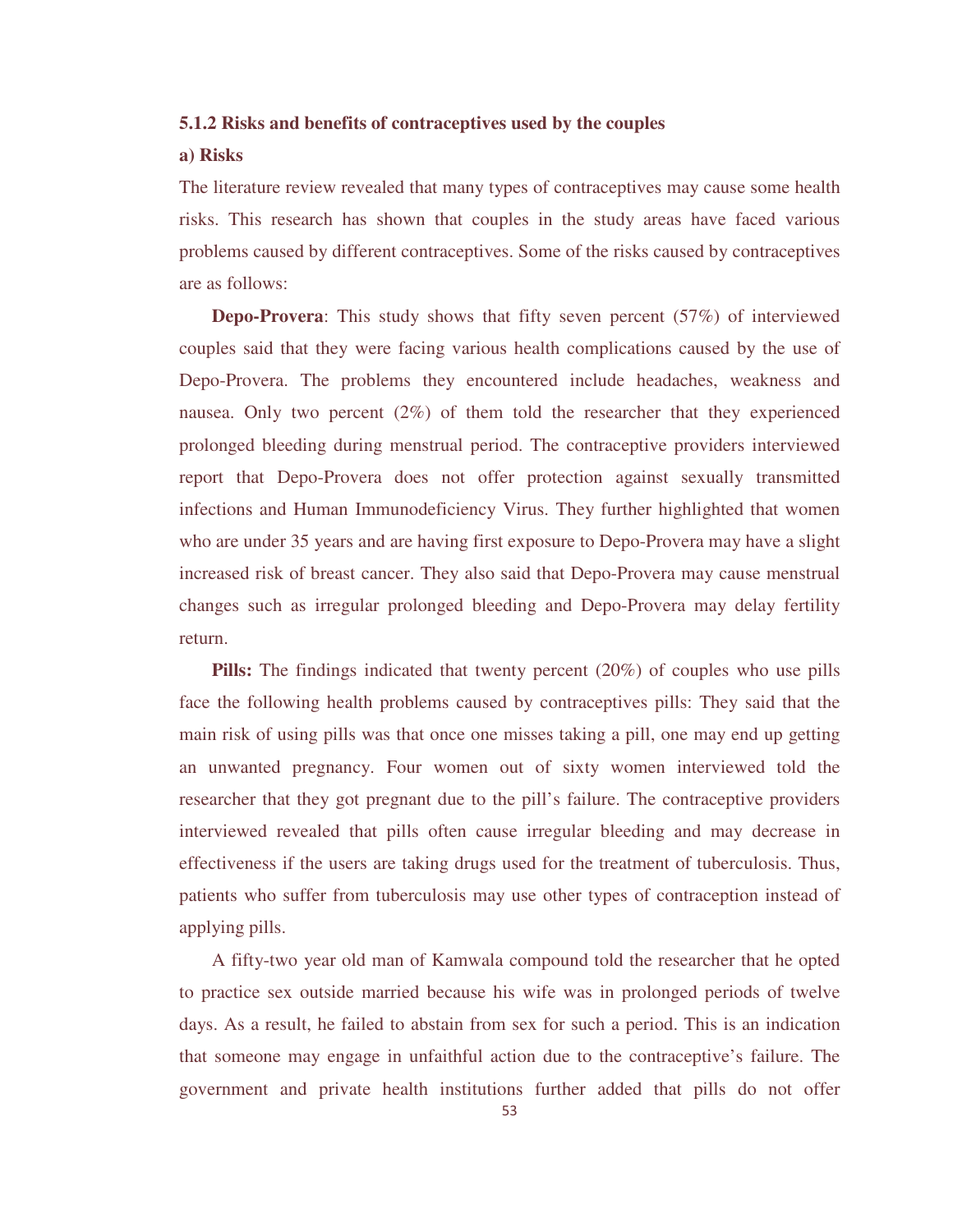protection against sexually transmitted infections and pills can reduce milk supply in breastfeeding women. Two women of Kalingalinga and Kamwala compounds pointed out that they were infected by their husbands while using oral contraceptives (pills). Health providers also mentioned that pills may cause change in weight, nausea, sometimes vomiting, headache, prolonged bleeding and dizziness.

 **Condoms:** The users of condoms were thirteen percent (13%) out of sixty. They cautioned that other remaining contraception methods only protect couples from unintended pregnancies but leave couples at a risk of contracting STIs. Seventy three percent (73%) of the 60 couples and the twelve (12) key informants selected from government and private health institutions, also added that condoms may lead people to have multiple sexual partners as they believe that condoms protect them from having unintended pregnancies and catching STIs. For instance, a woman of Kabwata compound outlined that she divorced her husband after she found condoms in his pockets on two occasions and later discovered that he had extra marital affairs with other women. However, the remaining twenty-seven percent  $(27%)$  of the respondents argued that the use of contraceptive does not push anyone to have multiple sexual partners. They added that before contraceptives became popular, people had extra marital relationships. Thus, they concluded that it depended on one's inclination to have multiple sexual partners. A key informant also said that condoms may break when they are not used correctly and may break when they are not well stored. As a result, the users may catch STIs or HIV.

**Natural methods:** The study revealed that ten percent (10%) of couples used this method. They explained that natural family planning method might fail when there are some misunderstandings between partners, especially the male partner, and may fail if it is incorrectly practiced. For instance, one woman in Kalingalinga said that she got pregnant because of natural family planning failure. She said that her husband insisted on having sexual intercourse with her while she was in her fertile days. Government and private health institutions also said that the natural method of family planning does not provide protection against STIs and HIV. They further stated that this method requires intensive user education and instructions before confidence is gained in detecting fertility signs.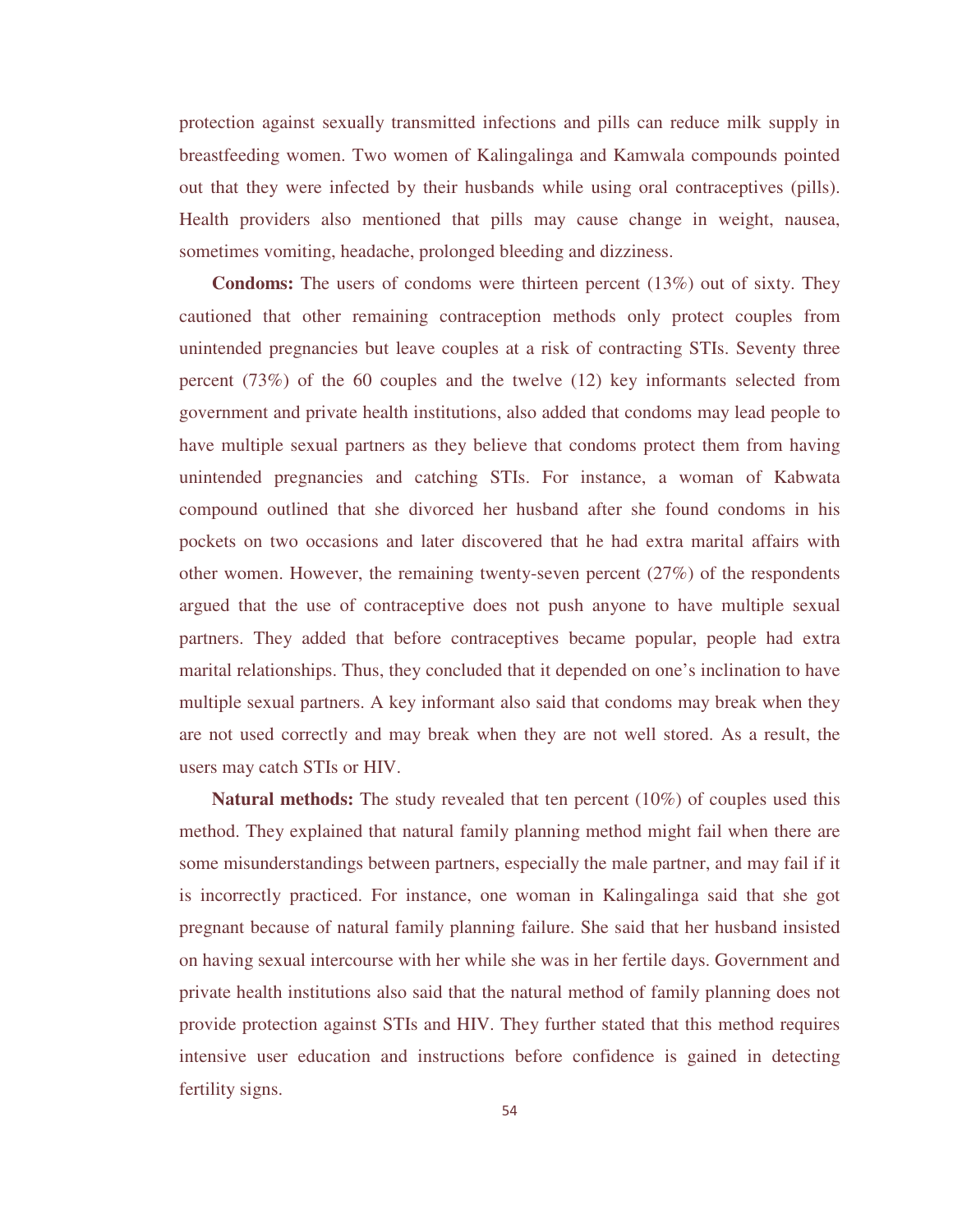**Figure 3**: A nurse explaining some of the risks and benefits of contraceptives.



*Source: photo taken by the researcher in Lusaka.* 

#### **b) Benefits**

**Depo-Provera:** The users of Depo-Provera explained that it provides highly effective protection against pregnancy for three months. In other words, Depo-Provera contraceptive injection is a long lasting method of contraception that protects a woman from unwanted pregnancy. They added that Depo-Provera assisted them to have sexual intercourse with a free mind. The contraceptive providers interviewed report that Depo-Provera does not decrease production or quality of breast milk and it may protect against endometrial cancer and sickle cell diseases. They further mentioned that Depo-Provera does not depend on client action for efficacy and has no adverse estrogenrelated complications.

**Pills:** The users of pills told the researcher that pills do allow them to have sexual intercourse with a free mind while protecting them from getting unplanned pregnancy. The government and private contraceptive providers interviewed outlined that pills may decrease pain and bleeding during menstrual periods and may protect the users from ovarian cancer. Breastfeeding women also can use pills, as they do not change the quantity or quality of breast milk.

 **Condoms:** The users of condoms stated that condoms protect them from contracting sexually transmitted diseases and getting unplanned pregnancy. They also said that condoms are easily accessed in case sexual intercourse occurs unexpectedly. Condoms are relatively inexpensive and sold in many places and they do not require medical consultation or contact with health providers. The officials who deal with contraceptives from government and private health institutions also noted that male and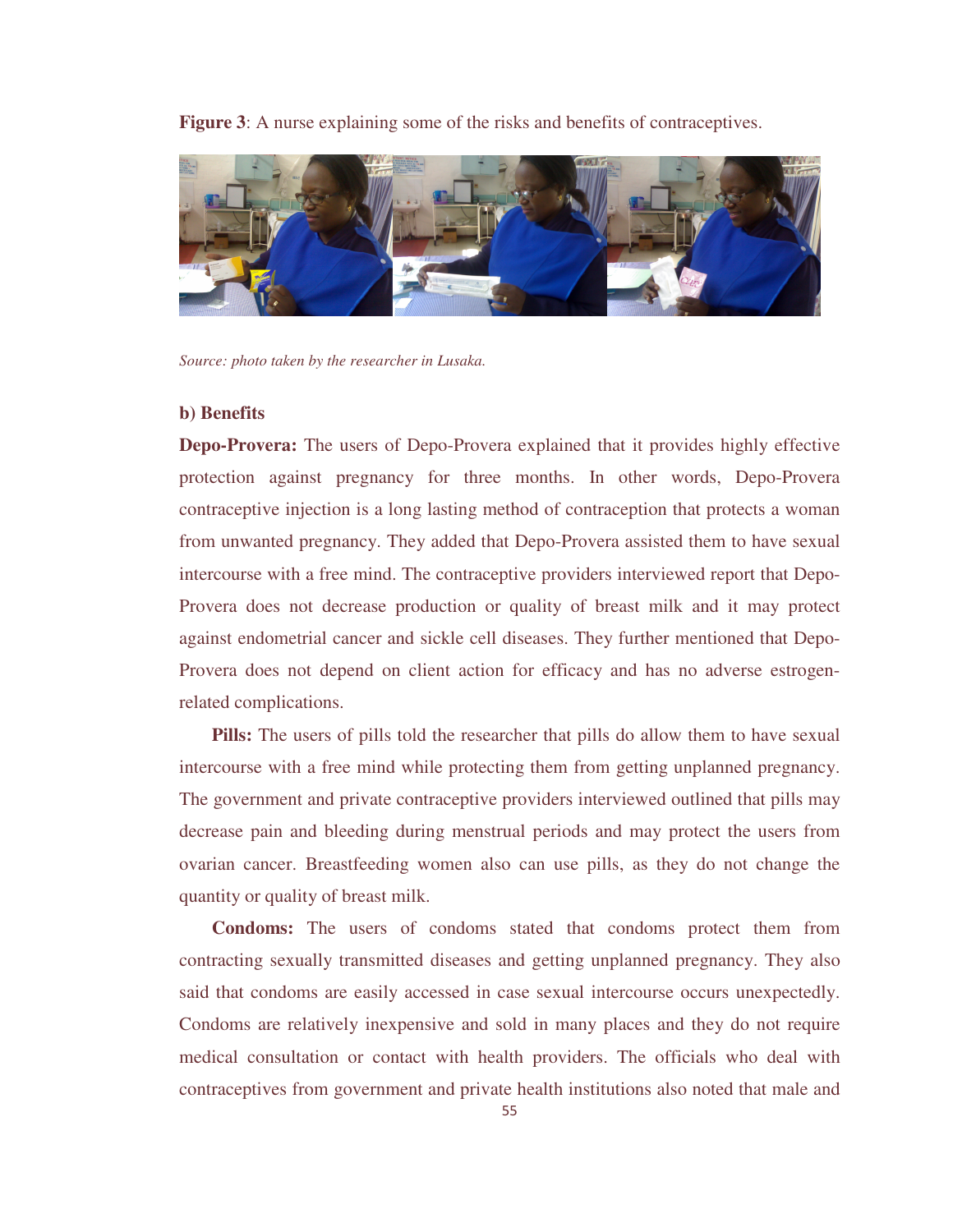female condoms may protect individuals from contracting STIs and HIV when used correctly and consistently in every sexual intercourse. They further said that condoms also may help in preventing cervical cancer and that they have no hormonal side effects. The key informants interviewed noted that male and female condoms are good because they protect someone from contracting STIs when correctly used. They further cautioned that other remaining contraception methods only protect couples from unintended pregnancies but leave couples at a risk of contracting STIs.

**Natural method:** The couples who apply this method state that it is a good method because it does not cost much in terms of money and it does not require a prescription by medical personnel. They added that natural family planning protects them from getting unwanted pregnancies. The health providers interviewed stated that natural family planning increases communication and marital bonding for some couples and it improves the knowledge of the reproductive system.

 The representatives of churches (Islamic and Roman Catholic) said that the natural method is the best because it is not associated with abortion issues like pills. For instance, the *Imam* at Kamwala Islamic school stated that they do not advise their members to use contraceptives and do not teach issues about contraception in their schools. He said that they may advise their members to use contraceptives in case a partner is suffering from sexually transmitted diseases or HIV or if one is suffering from a disease that does not permit her to continue having children.

## **5.2 Discussion**

Eighty-five percent (85%) of couples interviewed stated that they have children and they use contraceptives to control the number of children. Referring to other studies conducted earlier by some scholars, literature reviewed indicates that contraception methods are the only way that has helped people to regulate their families and space of their children world over. In view of this, contraception methods have been instrumental to most couples of the world. Contraception methods have recently been of great use in Zambia. Currently, there are many methods of contraception used to plan the number of children one could have and when to have them. This study also indicates that couples are aware of different methods. It shows that seventy-seven percent (77%) of 60 couples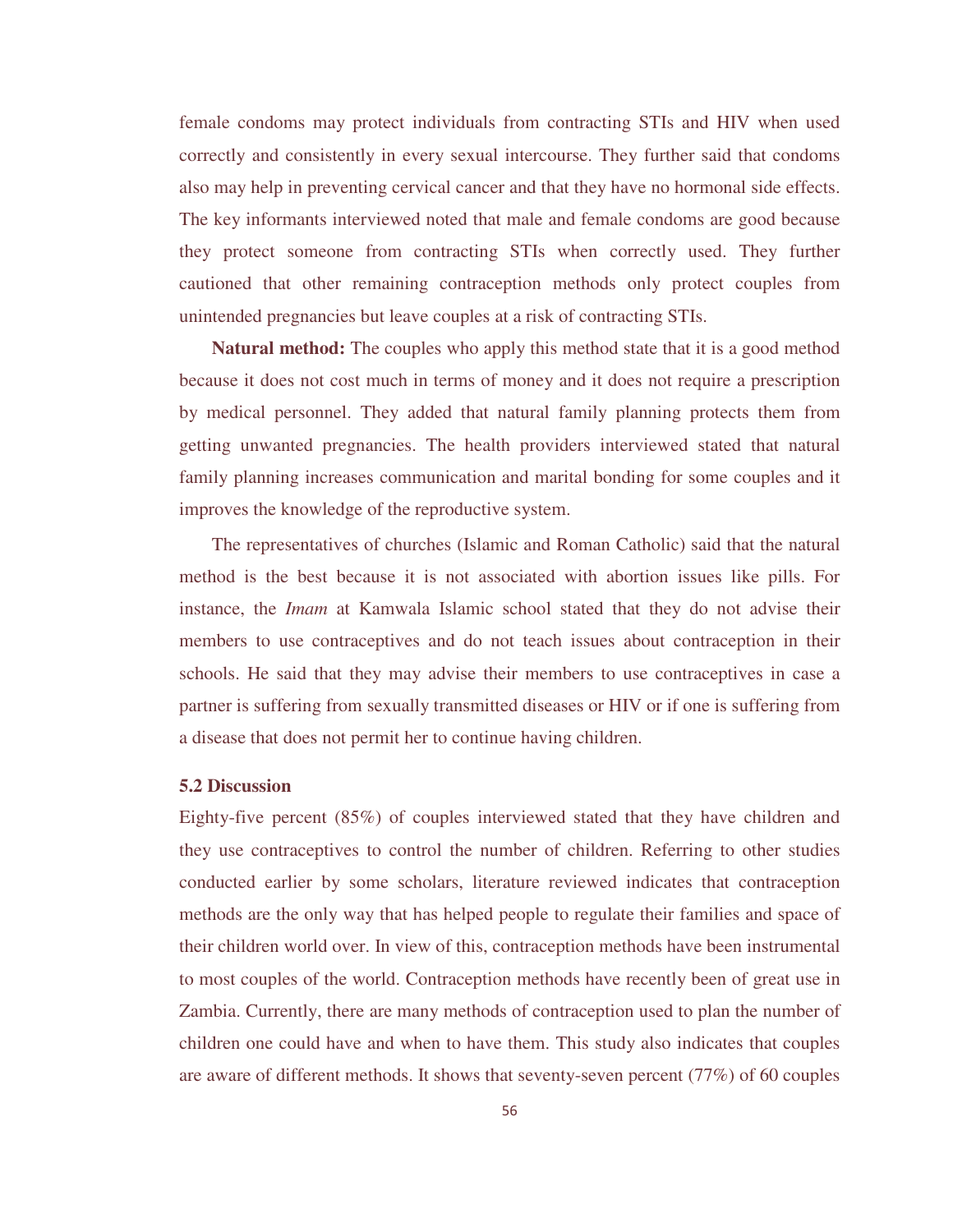had knowledge about the following: Pills, Male and a Female Condoms, Depo-Provera, IUD, Male and Female Sterilisation, Natural Family Planning method (NFP) and traditional method of family planning.

 However, the remaining couples indicated that they had no knowledge of IUDs, male sterilisation and traditional methods of family planning. This means that they had not used them. Apart from these methods known by the couples from the study sites, there are other many methods of contraception used worldwide. Some are available in Zambia, others are not. As indicated in the literature review, not all methods are hundred percent effective in terms of pregnancy prevention and also some methods raise ethical issues, especially hormonal methods. The study reveals that pills may work as a form of abortion and condoms may also promote promiscuity and cause unwanted pregnancy if they break during sexual intercourse.

 Both literature and findings indicate that Christian and Muslim communities condemn most methods of contraception. The views of Christian Churches on the usage of contraception were based on their interpretation of biblical teachings that children should be considered as a gift from God not a burden. Psalm 127: 3-5 reads that "children are a gift from the Lord; they are a real blessing. The sons, a man has when he is young are like arrows in a soldier's hand; happy is the man who has many such arrows. He will never be defeated when he meets his enemies in the place of judgement". But some studies indicated that "Christian ideas about contraception come from church teachings rather than the scripture, as the Bible has little to say about contraceptives" Jefskins (2009: 12). As the literature shows, some Christians and Muslims hold that the usage of contraception could be seen as abortion. They said that some types of contraception (e.g. emergency contraception) could work as an abortion because they may be used while the woman has already conceived. Because of that, they recommend natural methods of contraception. Church members (a Pastor from main Seventh Day Adventist Church and an *Imam* from Kamwala Islamic school) contacted acknowledged that contraceptives are not good but people can still use them because it is not easy for every couple to use natural family planning methods. They said that contraceptives should be used if one partner is HIV positive or suffering from other sexually transmitted diseases.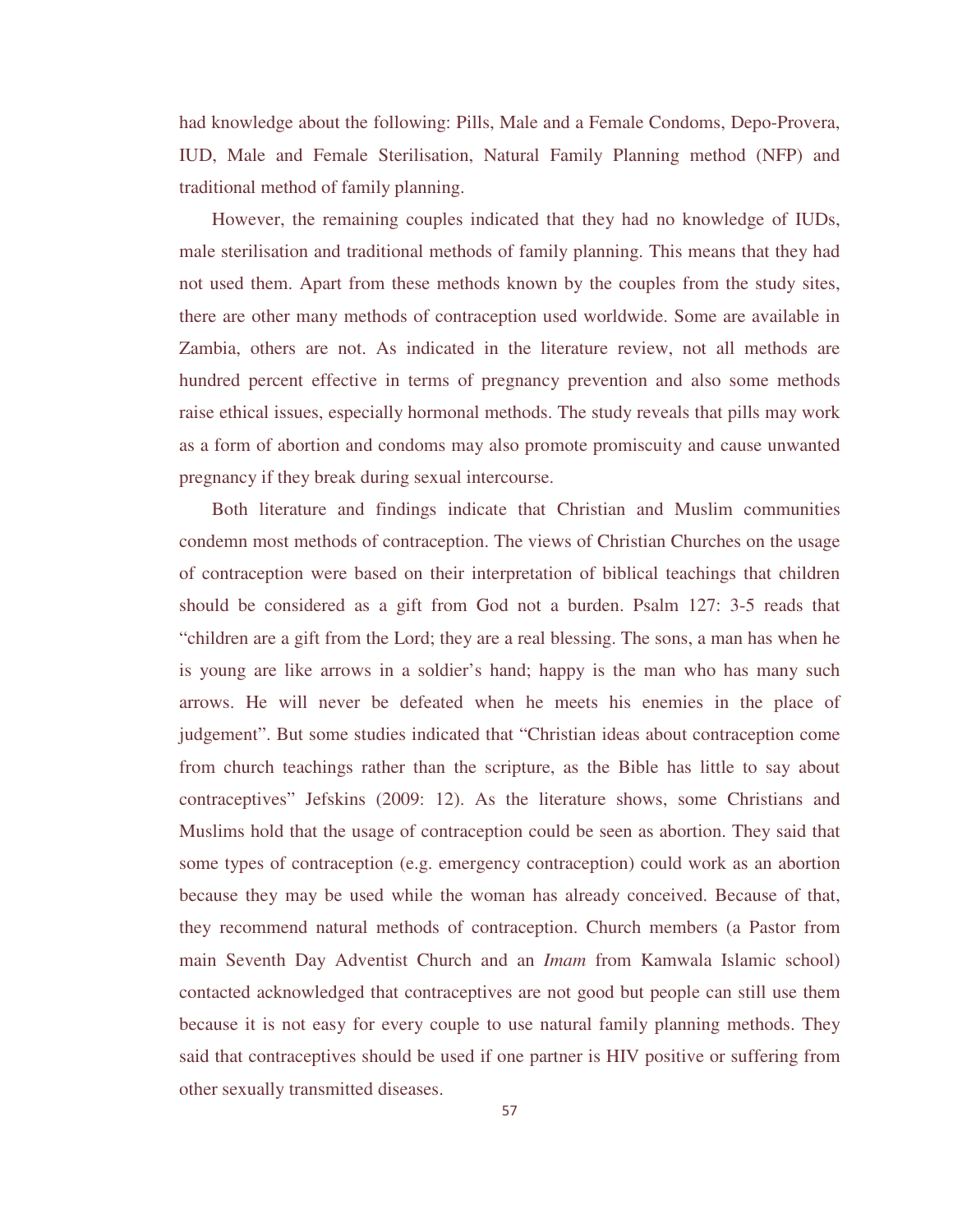The study also revealed that females were dominant in terms of using contraceptives as compared to males. The main reason behind this seems to be that many methods of contraception were designed for females.

 Regarding risks, the study has revealed a number of risks resulting from the use of contraceptives. The main risks outlined include getting an unintended pregnancy or contracting sexual transmitted diseases due to the failure of contraception. That is, in the case of a condom breaking while having sexual intercourse. The study further revealed that contraceptive methods depend on the individual couple's choice. That means, each couple chose a contraception method they were comfortable with. That is to say, each couple chose a method with better effects or consequences on them.

 The study also revealed that Depo-Provera was the most favoured contraceptive method used by most couples because it provides consumers with better results than any other contraception method. The users of Depo-Provera injection pointed out that Depo-Provera is good in terms of preventing pregnancy, as it does not require applying it every day like pills. It also helps them to control the number of children and gives them enough confidence of meeting their partners without fear of getting an unplanned pregnancy. However, Depo-Provera injection was said not to be able to protect consumers from sexually transmitted diseases. The users of Depo-Provera also explained that they experienced problems such as weaknesses and nausea.

 The Pill was rated second. The respondents stated that contraceptive pills like Depo-Provera were good in terms of preventing unplanned pregnancies and helping in the spacing children. However, they were quick to mention that unlike Depo-Provera, the Pill was monotonous as it must be taken every day to give positive results. They further said that the pills sometimes caused heavy bleeding, headache, nausea and feeling weak. Other effects of the Pill included prolonged menstrual periods that result in discomfort by the users and expenses that come with the need to buy pads or cotton wool. As a result of the prolonged menstrual periods caused by the pill, one male respondent in Kabwata confirmed that he and other married men ware sometimes forced to engage in extramarital affairs at the time their wives were on these abnormally prolonged menstrual periods as they fail to abstain. Furthermore, the respondents noted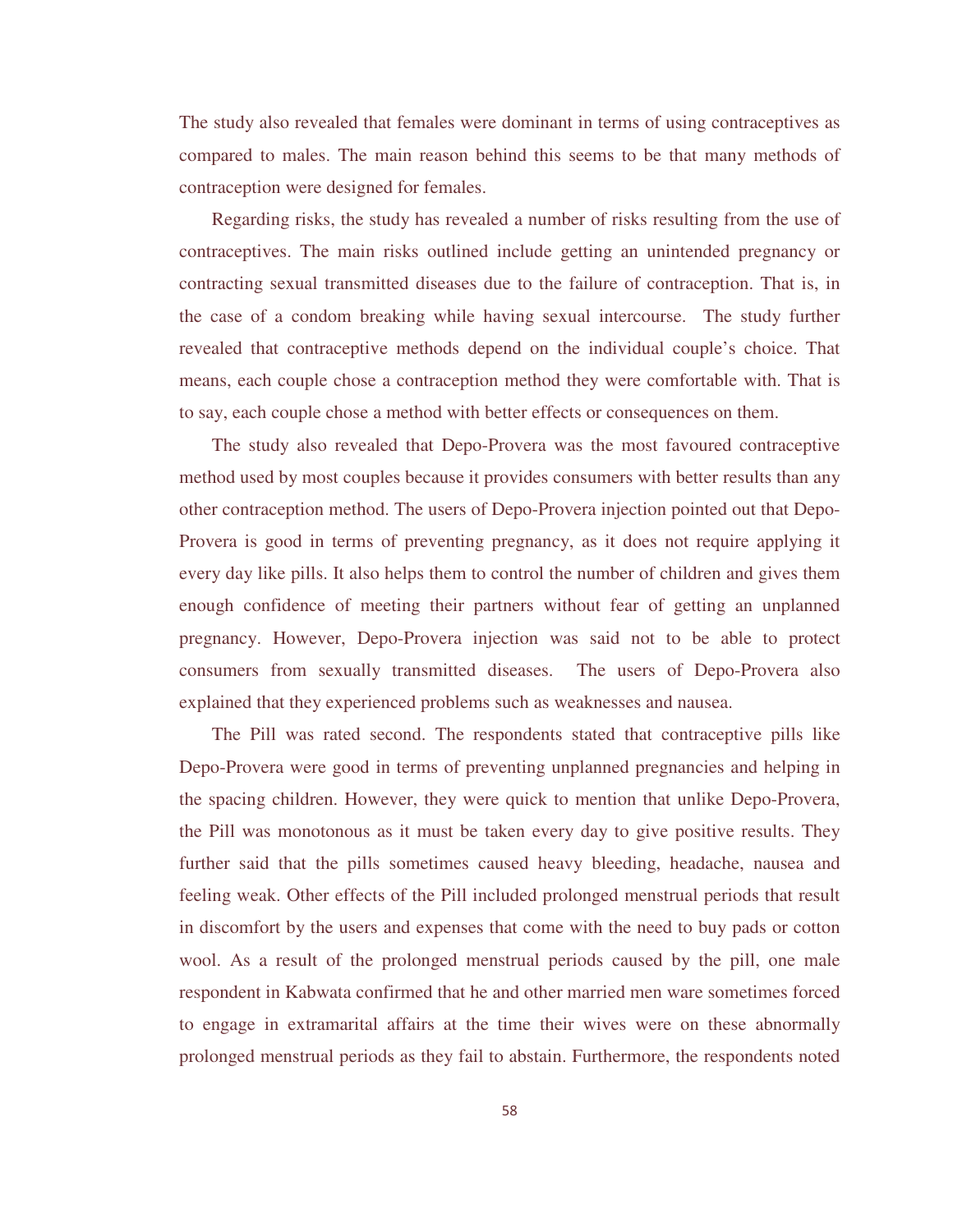with concern that like Depo-Provera, the Pill did not protect the consumers from sexually transmitted diseases.

 Condoms came third, and its users explained that they did not experience any problem in using them. They explained that the condom had several advantages but could not be easily obtained as consumers felt ashamed to procure them or ask for them from those selling or providing them. They further explained that condoms did not only avoid unwanted pregnancies but also protected them from sexually transmitted diseases. Compared to the other contraception methods, condoms have comparative advantages over the other methods as they protect the users from pregnancy as well as sexually transmitted diseases. Nonetheless, two respondents pointed out that condoms could also fail to some extent. They explained that they got unintended pregnancies after the condom broke. They established that condoms required a careful usage for them to be successful.

 The Natural Family Planning (NFP) came fourth; the respondents explained that NFP was a good contraception method because it did not cause any health problem. They said that the only problem associated with this method was that if male partners did not take care, it could easily result in pregnancies.

 A woman of Kalingalinga compound informed the researcher that she had an unplanned pregnancy while using natural family planning method. Therefore, unlike the other methods mentioned above, NFP does not protect users from both unwanted pregnancies and sexually transmitted diseases.

 The government and private health Institutions contacted were the Ministry of Health, University Teaching Hospital, four Government Clinics found in the study sites, Society for Family Health and Marie Stopes. They provide a variety of methods of contraception to people. The methods of contraception provided by these institutions include Male and Female Condoms, Oral Pills, Intrauterine devices, Male and Female sterilization and Natural Family Planning.

 An interview with the Marie Stopes' Team Coordinator for the Outreach Program and the Society for Family Health's Reproductive Department leader revealed that they provide enough information on each type of contraception, how they work and their side effects, and that clients were later given a chance to choose a method that they felt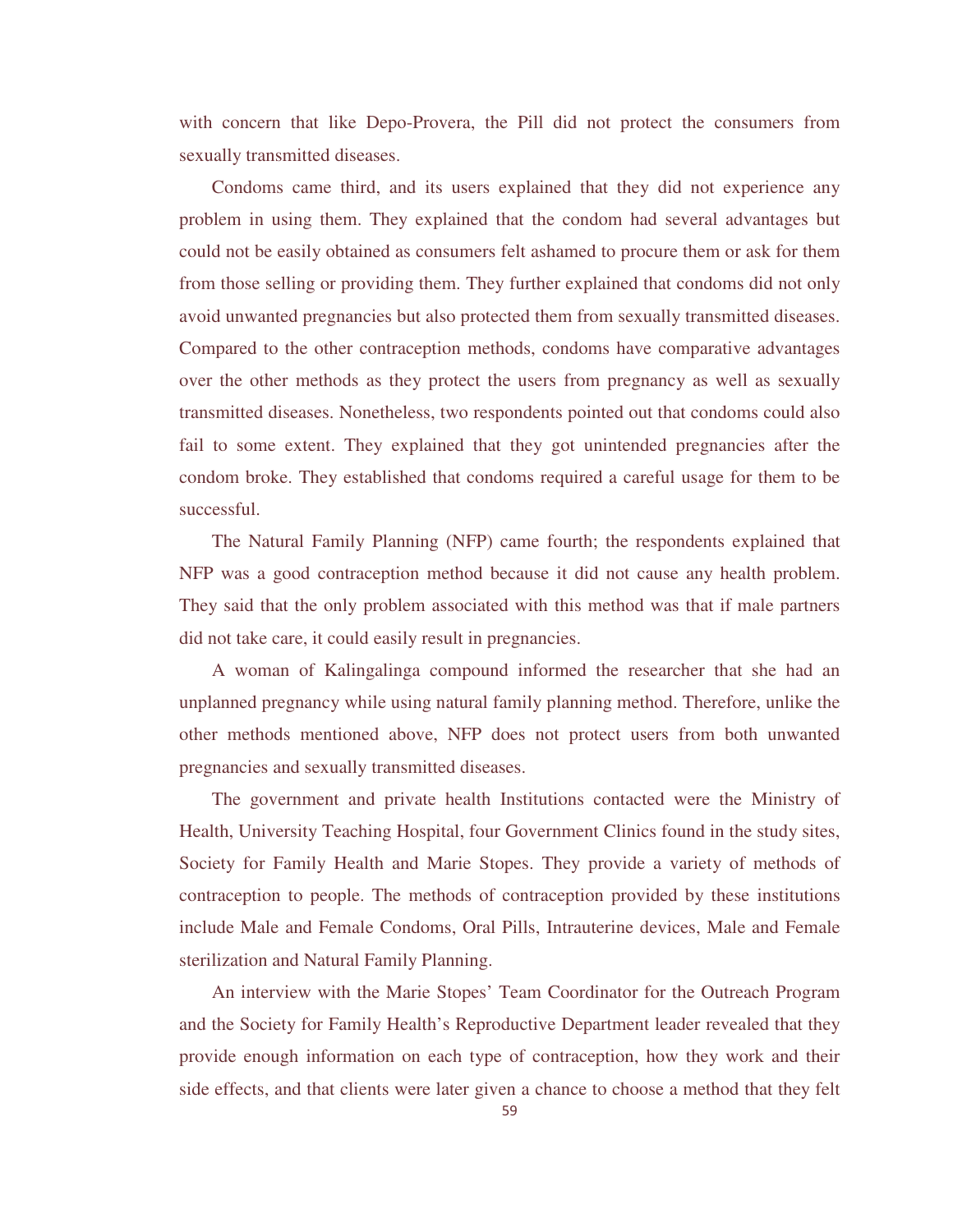would work to their benefit. These organisations also added that the only serious complaint received from their clients is about prolonged bleeding caused by the contraceptive called Jadelle and Pills. Other complaints were minor effects caused by other types of contraception.

 Furthermore, these institutions pointed out that they support the usage of contraception in family planning because contraception play a vital role in terms of reducing maternal deaths, contributes to fewer abortions and safer sex behaviour, and improving children's lives. Family planning may also contribute to poverty reduction and environment conservation.

 Another important point discovered by the study is that women in the study areas are the most users of contraceptives compared with men. The reason for this seems that the most available methods of contraception were designed for women. Most men interviewed in this study revealed that they do not use any brand of contraception. Only some of them use condoms. As a result, women complained that contraceptives affect them greatly but their male partners are not willing to use contraception methods designed for them. Parents also complained that contraceptives affect younger people greatly in the sense that they use them to prevent unplanned pregnancies and then in the process they contract sexually transmitted diseases and die.

 Members of the Roman Catholics that were interviewed in the study areas revealed that it was not easy to apply NFP. That was when they were asked whether they obeyed the rules and regulations designed by their church over the issues of using natural method as a means of family planning. As a result, they said they used other types of contraception.

 Respondents also confirmed that they controlled the number of children because they wanted to manage to feed them accordingly and to take them to school at the right time. They also said that today's economy did not permit people to have many children because providing the basic needs for them was difficult. It is in the same vein that many people opted to apply contraception in order to regulate their families.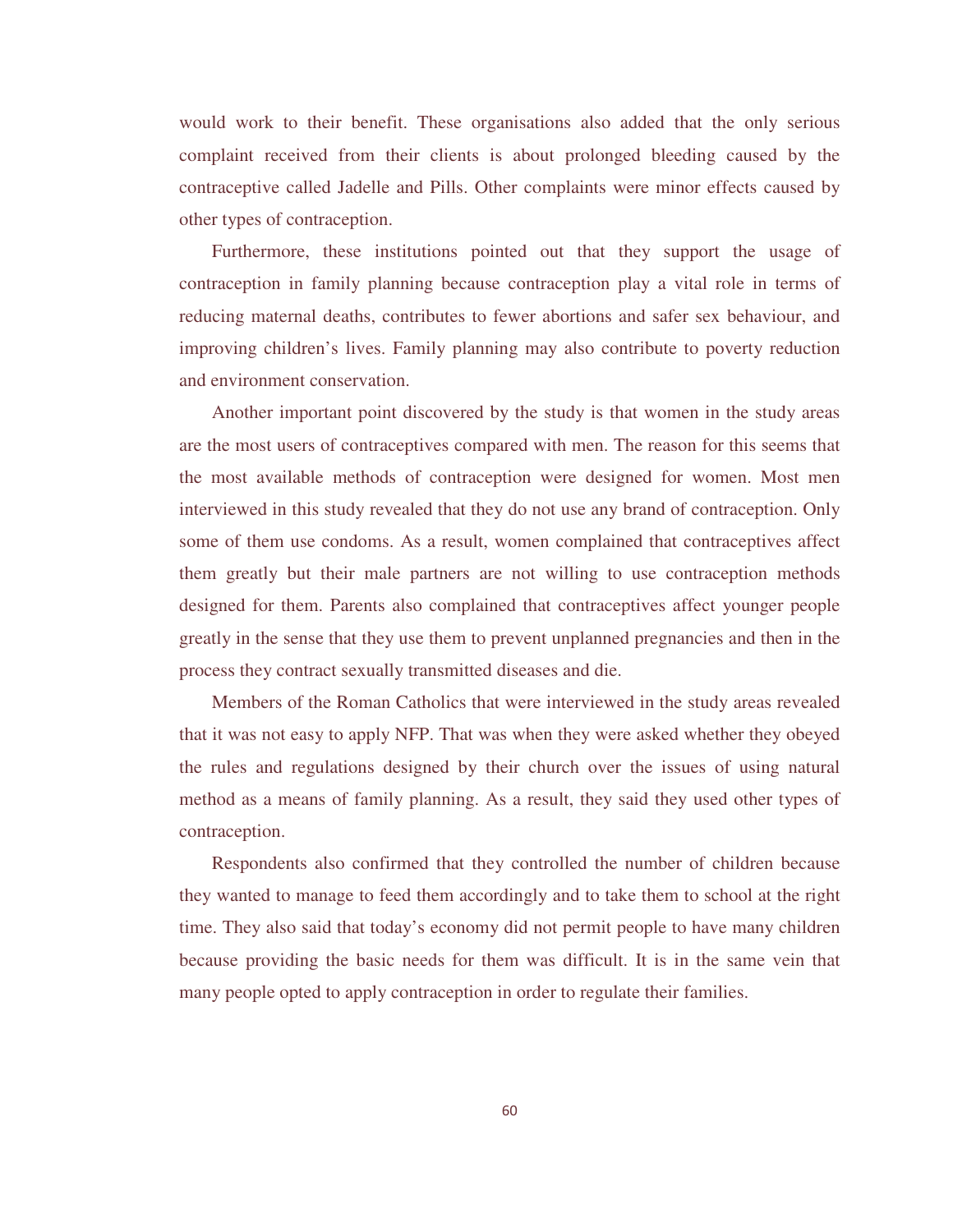# **CHAPTER 6: ETHICAL EVALUATION**

This chapter answers the fourth research question of this study. It makes an ethical comparison of the different methods of contraception used by couples of Kalingalinga, Mtendere, Kabwata and Kamwala compounds in Lusaka. This chapter looks at the different types of contraceptives used by the people living in the areas of the study and ethically compares them. Through this, this chapter analyses and compares how couples residing in these four compounds benefit from the different methods of contraception; and the risks they face caused by using contraception.

 There are many different types of methodological approaches used in Applied Ethics. Some of the methods rely more on empirical data than other methods. For example, there is an approach called "empirical ethics". However, the method used in this study is called "Top-down Model". This technique involves the application of ethical theories or ethical principles to a given problem with the purpose of answering the ethical question of what is to be done in regard to the problem.

 All analyses and comparisons of this study are in line with the utilitarian ethical framework. Utilitarianism holds that "an action is morally right if the net benefit over costs are greatest for all affected compared with the net benefits of all other choices considered" (Weiss, 2000: 80). In other words, utilitarianism is a moral theory that holds that the morally right course of action in any situation is the one that produces the greatest balance of benefits over harms for everyone affected.

 The methods of contraception more used by the couples in the study areas were the following: Depo-Provera, pills, condoms and natural family planning methods of contraception. In what follows, I shall summarise their risks and benefits and compare them from a utilitarian viewpoint.

 *i) Depo-Provera:* Depo-Provera was said to be helpful in terms of preventing unplanned pregnancy and spacing the number of children one may have. It does not decrease production or quality of breast milk but on the other hand, Depo-Provera is bound with ethical problems such as prolonged bleeding during menstrual period,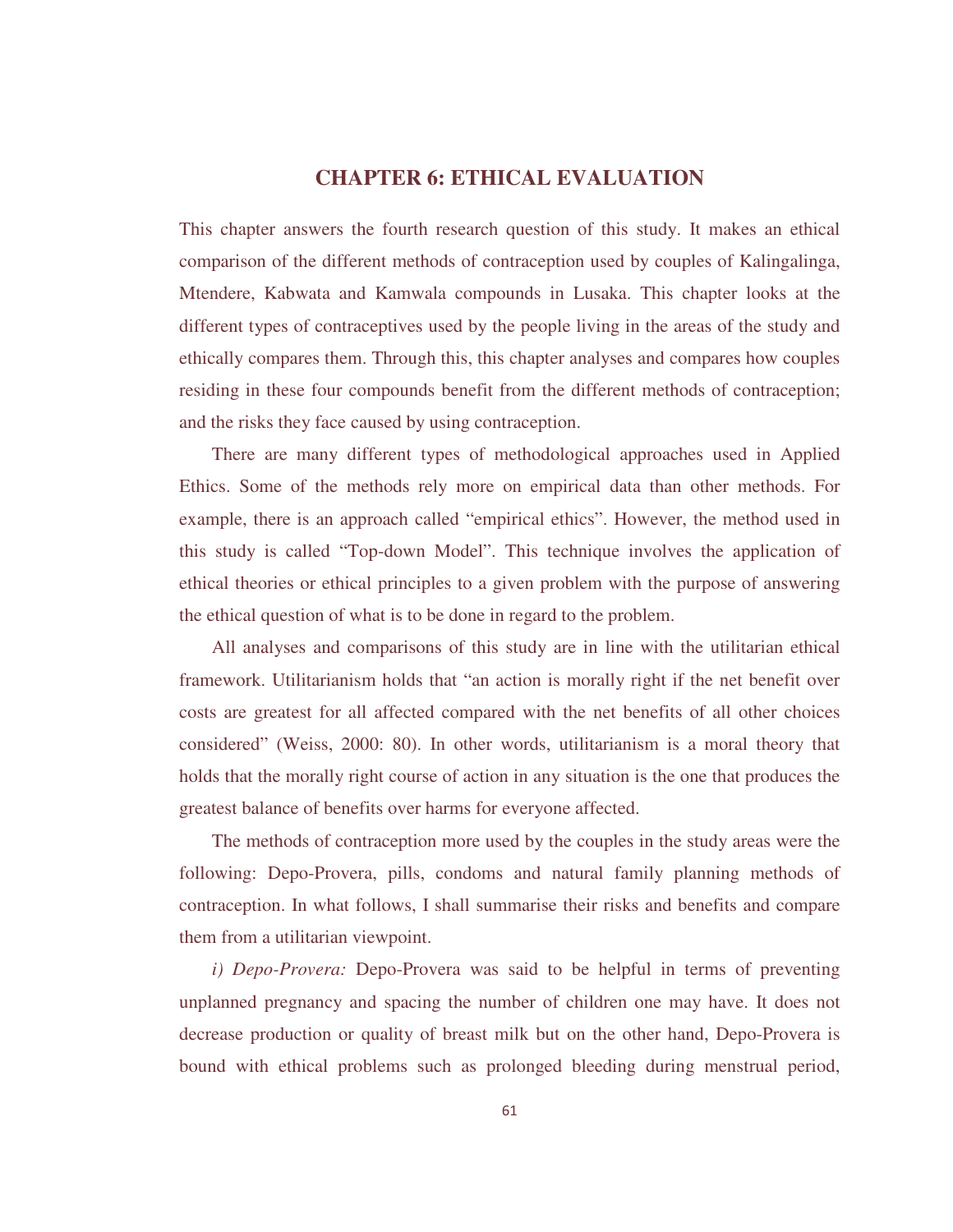headaches, weakness, nausea and it may increase the risk of breast cancer. Depo-Provera does not offer protection against sexually transmitted infections and the human immunodeficiency virus. Forty-nine percent (49%) out of fifty-seven (57%) of the users of contraception told the researcher that they use Depo-Provera because is a method that may protect the users for many days (90 days). Looking at the theory used in this study (utilitarianism) however, Depo-Provera cannot maximize the good or well being of the users of it because it protects them only to avoid unplanned pregnancies but it leaves a room of serious health side effects such as prolonged bleeding and cancer that may lead to abortion.

 *ii) Pills:* Pills are also contraceptives used by the couples in the study sites. Pills help the couples in the study areas to regulate the number of children and spacing them and allow the users to practice sexual intercourse with a free mind. On the other hand, pills produce some bad effects that may cause serious health problems. Some of the problems of the pills are that they do not protect users from contracting sexually transmitted diseases and may cause prolonged bleeding during menstrual periods, nausea and headache. In view of utilitarianism therefore, pills do not provide the maximisation of the well-being to the users because the majority of the users complained about the bad effects caused by pills. Fourteen percent (14%) out of twenty percent (20%) users of pills said they use pills because it easy to apply them and can be stopped any time without consulting the health provider.

 *iii) Condoms:* Condoms as contraceptives are also used in the study areas. The users of condoms stated that condoms are instrumental in preventing unwanted pregnancies and they may protect the users from sexually transmitted diseases such as HIV. Condoms may also help couples to have sexual intercourse with a free mind because there is no worry of getting an unwanted pregnancy or STIs/HIV. Twelve percent (12%) out of thirteen percent (13%) of users of condoms revealed that they have been using condoms without any problems. The remaining one percent (1%) of condom users revealed that they got pregnant while using a condom. Looking at the theory used in this study, therefore, condoms may maximize the good and well-being of the users.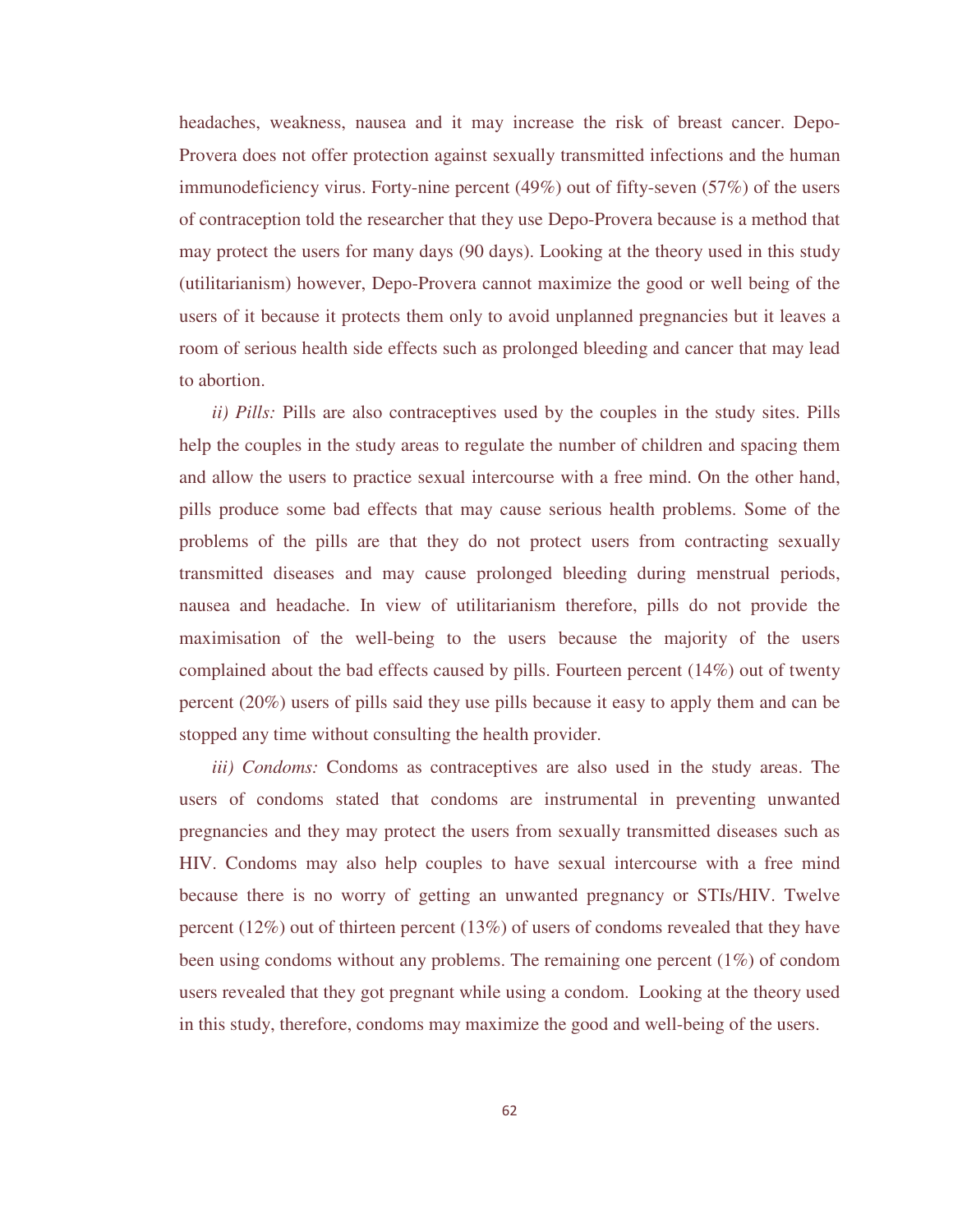However, condoms can break if not used correctly or not stored properly. Thus, the overall results produced by the condoms provide good consequences to the users compared to the bad consequences.

 *iv) Natural family planning:* According to the couples interviewed, natural family planning methods offer good service in terms of pregnancy prevention if practiced correctly. This method did not show any health side effects but one percent  $(1\%)$  out of ten percent (10%) of the users of natural family planning methods said that they had an unintended pregnancy. In line with utilitarianism therefore, one may say that natural family planning method also brought about the benefit to the majority of the users. For instance, the users of natural family planning method do not experience any health complications such as prolonged bleeding, nausea, headache during menstrual period. The major problem associated with natural family planning is that it does not protect the user from sexually transmitted disease and HIV.

 However, if one compares these methods of contraception by looking at the results they produce, one may say that condoms may come as the best contraceptive because the users of condoms did not complain much about the bad results of using them. The findings show that condoms are the only method that may protect someone from an unplanned pregnancy and from catching sexually transmitted diseases. Condoms have no serious side effects compared with other methods of contraception.

 The second method that produces few bad results on the users is natural family planning. This is so because the users also did not complain much about the bad results produced by natural family planning. For example, natural family planning does not offer physical health side effects like other methods of family planning and it does not cost anything compared with other methods. When compared with condoms, natural family planning methods does not protect the users from contracting sexually transmitted diseases.

 The third method that may produce few good consequences are pills. Pills are a method of contraception that helps couples to regulate the number of children and space them. This method has serious health effects that may largely affect the users. As a result, the usage of this method does not maximize the greatest good or well-being of the couples.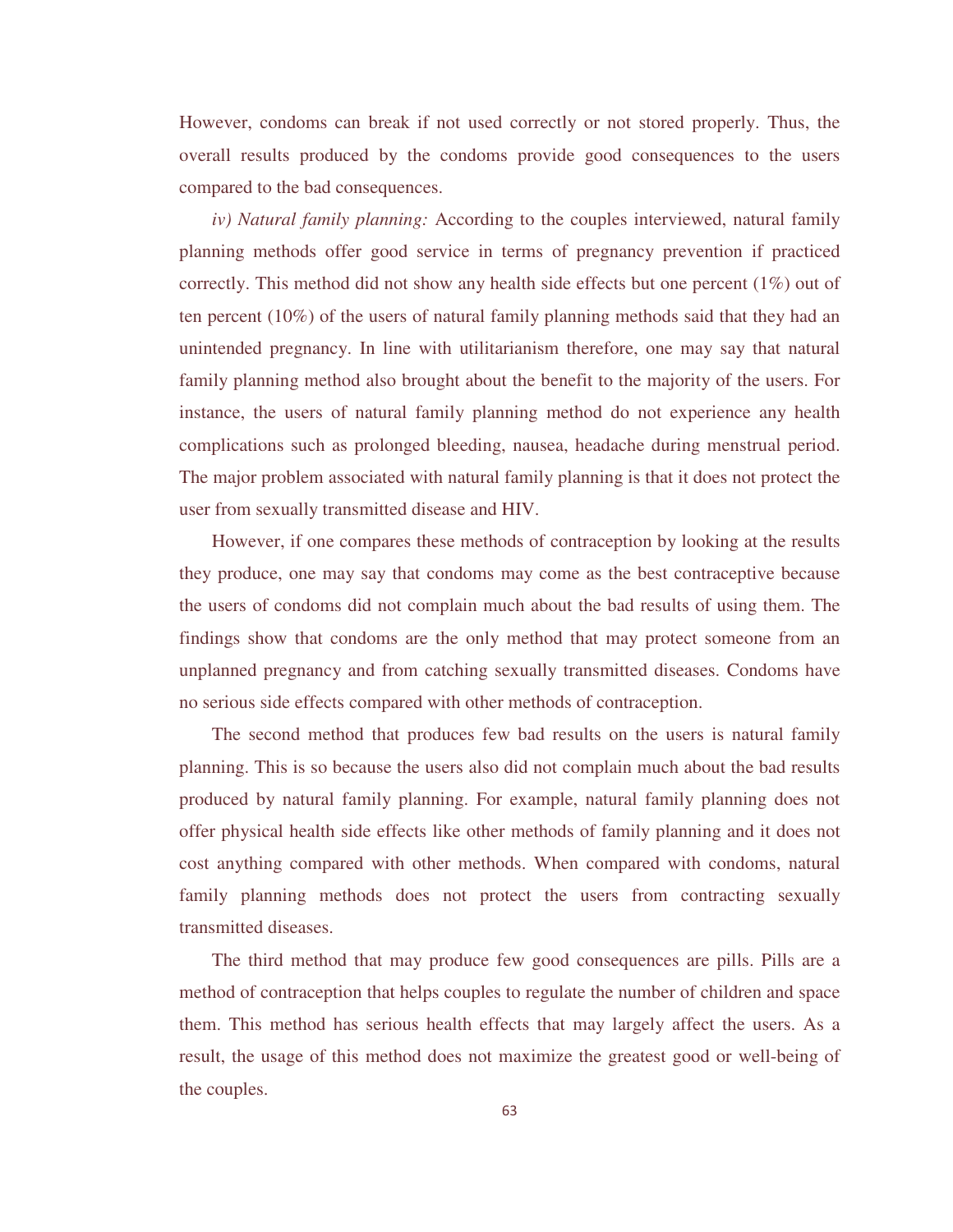The last method of contraception is Depo-Provera. This method is the favourite method used by the many couples in the study areas. However, being a favourite method does not mean that it produces the greatest good for the users. The users like it because it protects them from unplanned pregnancies for a long time. It protects users for ninety days (90) from unintended pregnancies.

 However, in terms of producing good consequences, one may rank methods of contraception used in the study sites as follows: condoms come as the best methods seconded by the natural method of contraception. The pill follows these two methods while Depo-Provera comes as the last method.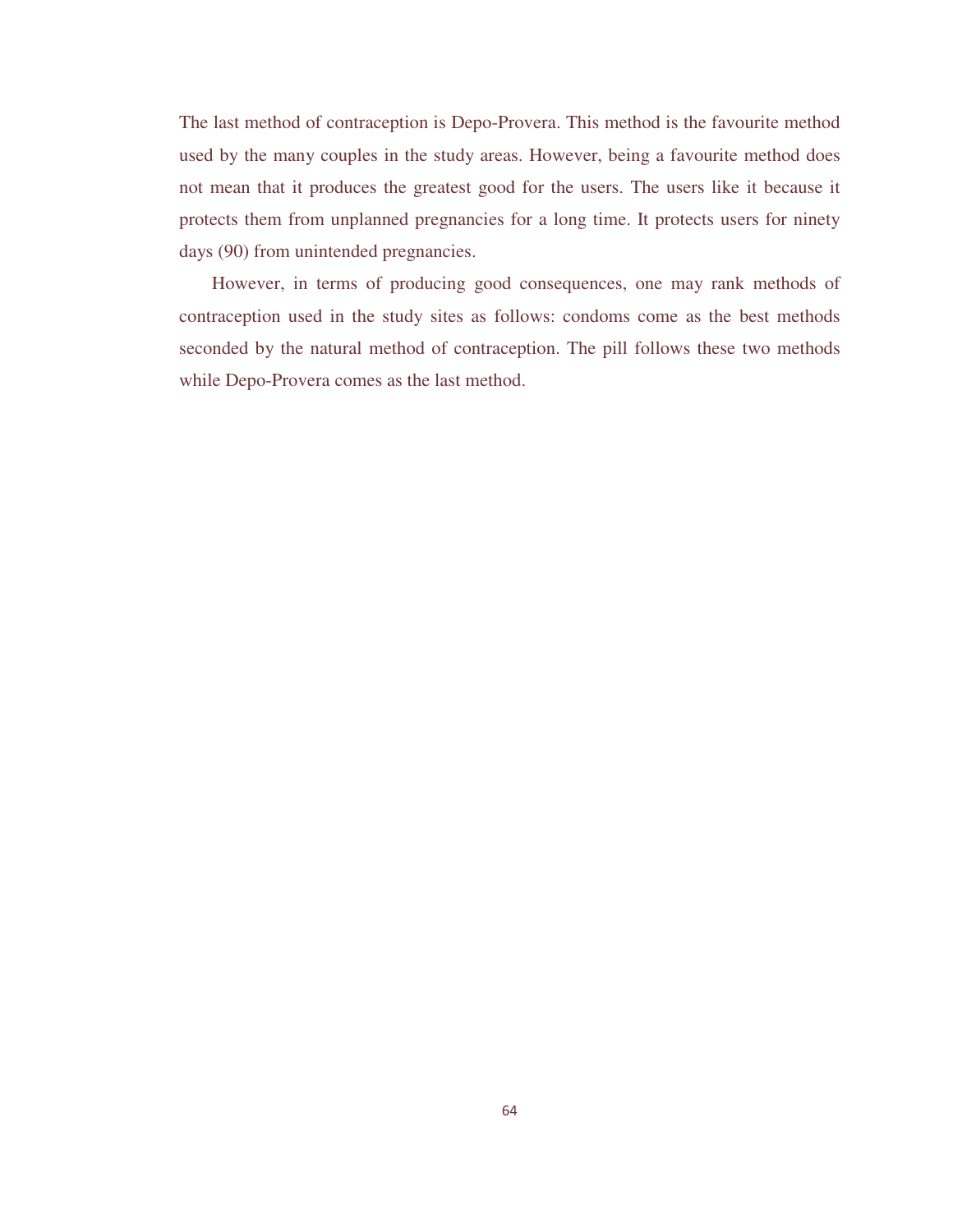# **CHAPTER 7: SUMMARY, CONCLUSION AND RECOMMENDATIONS**

#### **7.1 The overall summary of the study**

The study title was "Family Planning by Means of Contraception: An ethical comparison of different methods used by the couples of Kalingalinga, Mtendere, Kabwata and Kamwala compounds in Lusaka-Zambia". The World Health Organisation (1999) reports that Family planning (FP) programmes are essential to assure widespread access to good quality reproductive health care. Family planning is a programme to regulate the number and spacing of children. Family planning has been proved to save and enhances the lives of women, children and families. Family planning therefore, can be achieved by using contraception.

 The statement of the problem in this research is that people use contraceptives without paying attention to ethical issues bound to them. The wrong usage of contraception may lead to various ethical problems such as unplanned pregnancies, promiscuous behaviour and contracting sexual transmitted infection. Thus, knowledge about them is very important. Another problem is that some Christians view some contraceptives as causing abortion but this has not yet been established. The rationale of this research is that it may be used to explain ethical issues regarding contraception. Thus, the study may be used to highlight the risks and benefits of contraceptive methods and may be used in discussing the major methods of contraception applied in family planning. Its significance may also be seen from the fact that it may be the first study in Zambia that examines contraception from an ethical point of view. Hence, other researchers may be using this study as reference point for the future.

 The general objective of this study was to carry out an ethical comparison of different methods of contraception used by couples of Kalingalinga, Mtendere, Kabwata and Kamwala compounds in Lusaka as a means of family planning; while the specific objectives were (i) to explain the ethical debate on contraception as a means of family planning, (ii) to describe the different contraceptive methods which are used by couples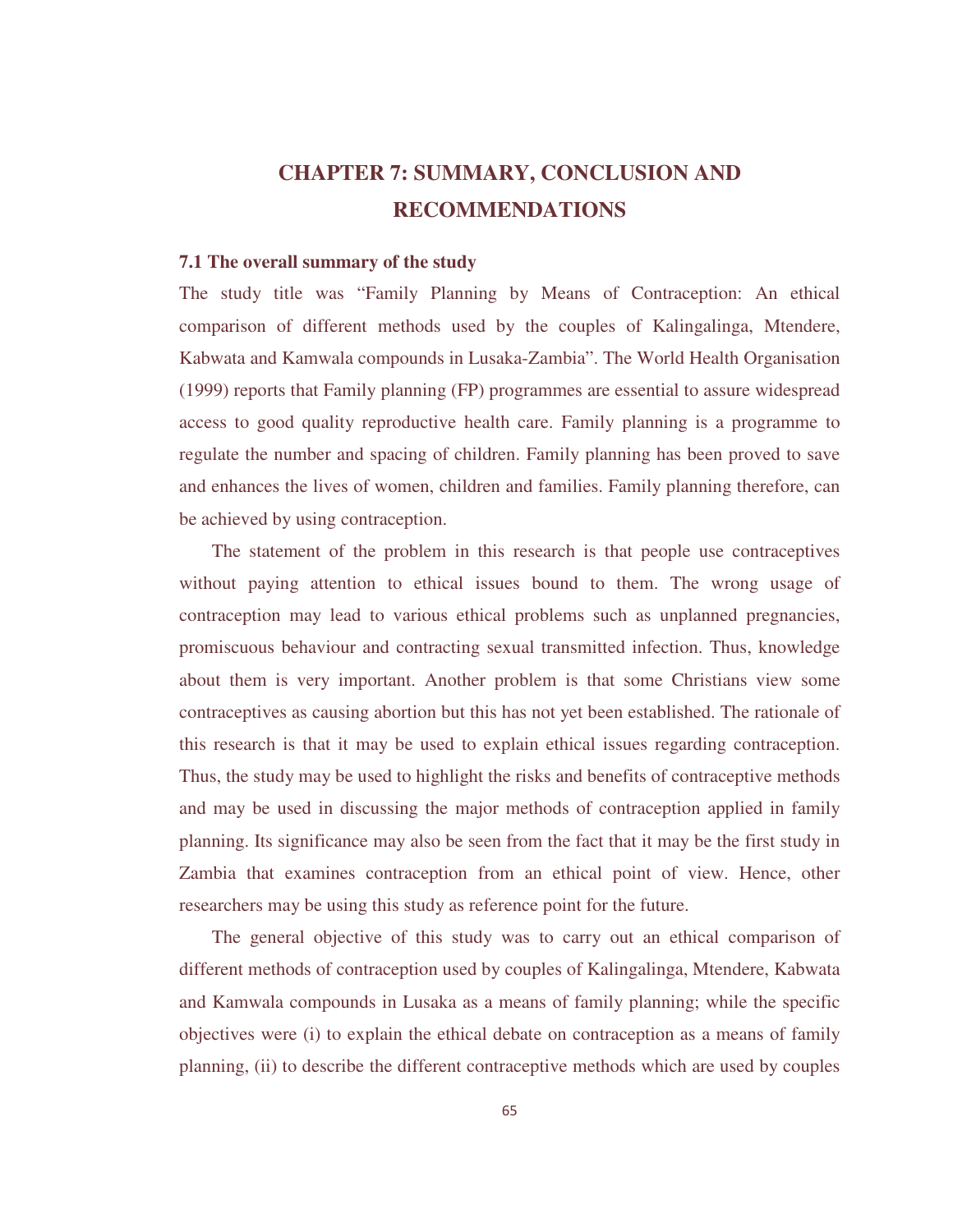of Kalingalinga, Mtendere, Kabwata and Kamwala compounds, (iii) to explain the risks and benefits of contraceptive methods that is being used in these compounds and (iv) to compare the different methods of contraception used by couples of Kalingalinga, Mtendere, Kabwata and Kamwala compounds from an ethical point of view.

 The sample size was seventy two (72) respondents— sixty (60) couples residing in the study areas and 12 respondents from selected government, private health institutions and churches (Ministry of Health, Marie Stopes International-Zambia, Society for Family Health International, University Teaching Hospital, four (4) clinics found in the study sites, and four different churches found in the study areas). The literature review indicated that there are many methods of contraception used in family planning and each method is bound with some ethical issues. Some of the main methods of contraception identified with this study are oral contraception (combined pills, progesterone-only pills and emergency contraception pills), non-oral contraceptives (progesterone only injectable, implant and the patch), barriers contraception (male condom and female condom), intrauterine devices (IUDs), male and female sterilization and natural family planning.

 The moral theory used by this study was utilitarianism. Beauchamp (1982), states that ''Utilitarianism is the most influential of several ethical theories that measure the worth of actions by their ends or consequences." These theories are commonly said to be teleological or consequentialist. There are many type of utilitarian theory; they hold in common that the rightness and wrongness of actions and practices are determined solely by the consequences produced for the general well-being of all parties affected by the actions or practices. However, this study was guided by act utilitarianism. The findings answered objective number two and objective number three of this study. Objective number one of this study was answered in literature review while number four, which is the last one, was answered in Chapter five of the "ethical evaluation".

 The findings show that fifty seven percent (57%) of couples interviewed in the study areas prefer to use Depo-Provera, twenty percent (20%) use pills, thirteen percent  $(13%)$  use condoms while the remaining ten percent  $(10%)$  use the natural method of family planning.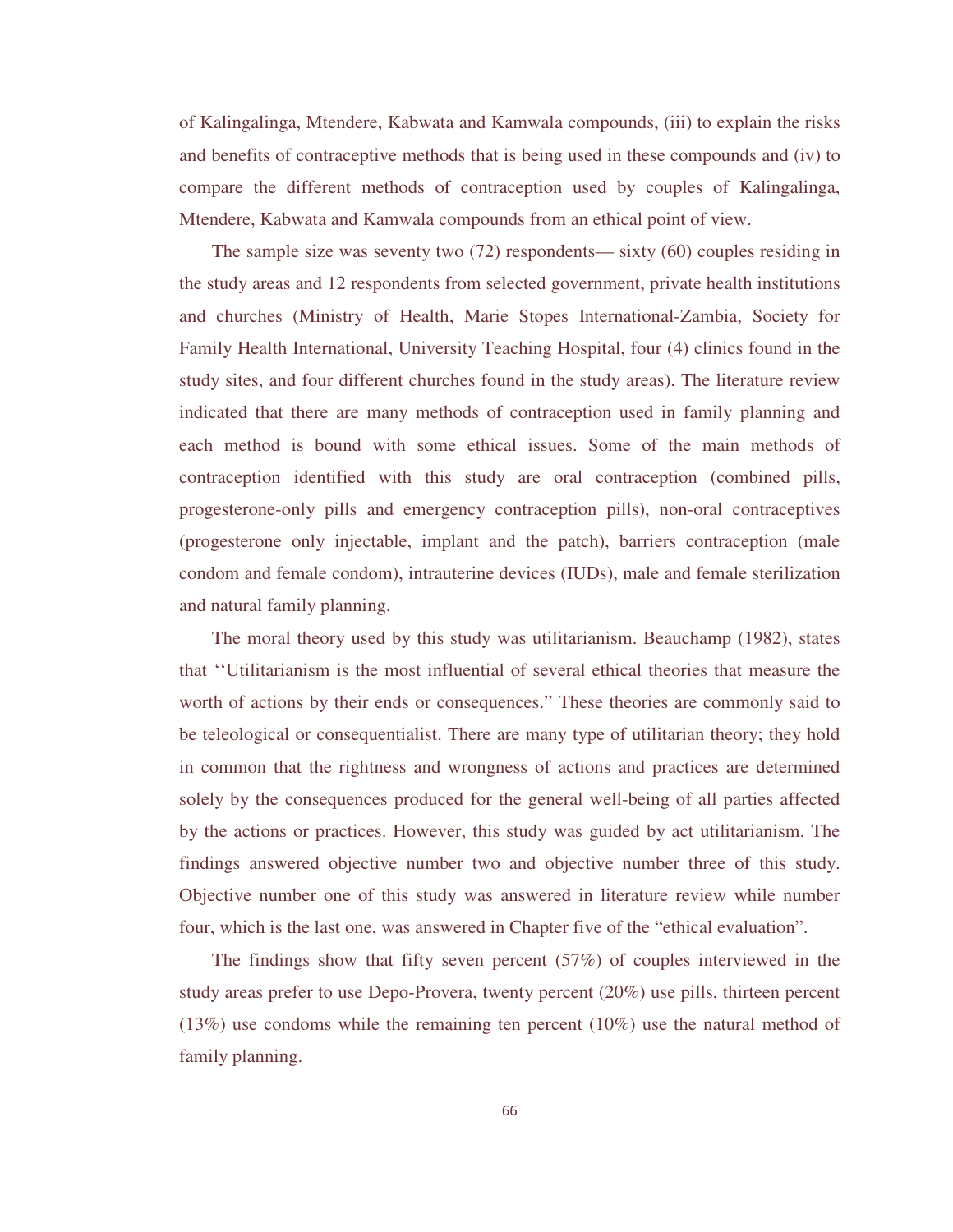The ethical evaluation of this study shows that condoms were the best methods of contraception that may protect the users from getting unwanted pregnancies and from catching sexually transmitted diseases. The second best in terms of producing good consequences was the natural method of contraception. Pills followed these methods cited above while Depo-Provera occupied the last position in terms of producing the best consequences for the users. Finally, the conclusion, recommendations and this summary have been drawn out at the end of the study.

## **7.2 Conclusion**

The main aim of the study was to carry out an ethical comparison of different methods of contraception used by couples of Kalingalinga, Mtendere, Kabwata and Kamwala compounds in Lusaka as a means of family planning. The findings indicated that contraceptives were the corner stone of family planning. That means contraception helps many couples to regulate the number of their children and spacing them. The majority (90%) of respondents in this study revealed that contraceptives played a vital role in terms of birth control. They told the researcher that they have been relying on contraceptives through out to control the number of children and space them. The findings also showed that the couples of Kalingalinga, Mtendere, Kabwata and Kamwala compounds, have used different methods of contraception. The major contraceptives known by the couples included the following: Pills, Depo-Provera, Male and Female Condoms, Intrauterine, Male and Female Sterilisation, Natural Family Planning Method (NFP) and Traditional Method of Family Planning (herbals). The study also revealed that Depo-Provera is the only method that is more used than other methods. Depo-Provera is seconded by pills, condoms and then natural methods of family planning.

 Respondents who use contraception pointed out that the Depo-Provera injection is good in terms of preventing pregnancy because it does not require to be taken it every day like pills. Depo-Provera also gives the users enough confidence of having sexual intercourse without fear of getting unplanned pregnancies. In view of the findings, the theory used in this study indicates that the action by people to use contraceptives does not maximize happiness and general welfare of the users because most contraception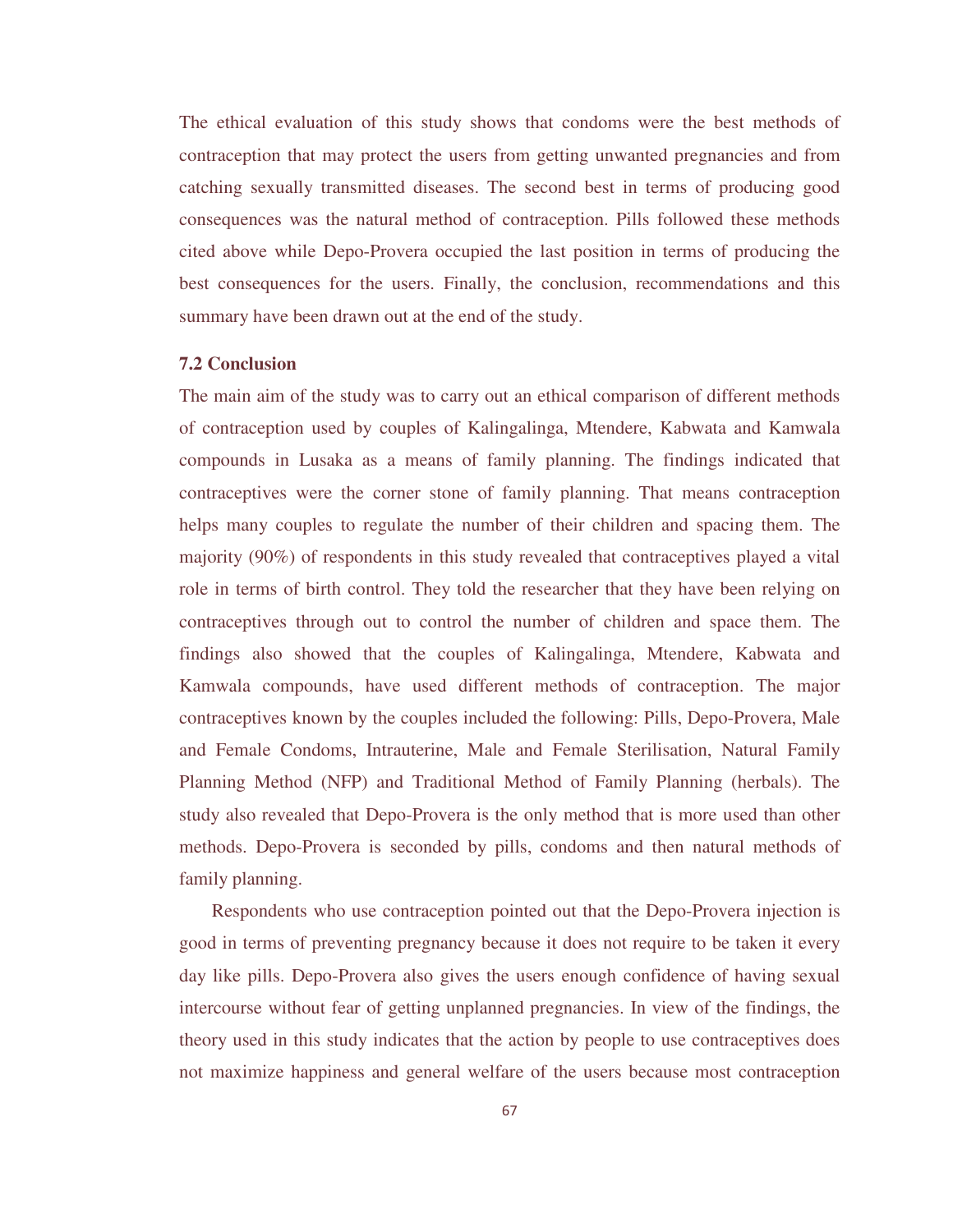helps the user to avoid unwanted pregnancy but they do not protect them from sexually transmitted diseases and they cause serious health effects. In line with utilitarianism however, the condom was identified as the method that may produce the good consequences compared with other methods of contraception. The findings also showed that Depo-Provera was the method of contraception mostly used by many couples compared with other forms contraception but it does not mean that Depo-Provera maximises the good and welfare of the users. The users stated that they use it because it protects them from getting unplanned pregnancy for a long time compared with other methods of contraception.

## **7.3 Recommendations**

1) The government and private health institutions should provide more written information to their clients on how contraception methods should be used, their risks and benefits.

 2) The government through the Ministry of Health should do more research on risks and benefits associated with different contraception methods so that people who want to use contraceptives are aware of these risks. This exercise will enable the users of contraceptives to pick a type of contraceptive suitable to their bodies.

 3) Many parents interviewed complained that younger generations are dying plentifully especially those who are in high schools due to the usage of contraception; parents/guardians revealed that these young girls and boys use contraceptives in order to avoid pregnancy but in the process, they end up contracting sexual transmitted infections such as gonorrhoea and HIV and may die. Hence, this study is suggesting that the government of Zambia through the Ministry of Health and Ministry of Education should come up with a strategy of teaching these young generations how they should behave when it comes to the issue of using family planning.

 4) The government through the Ministry of Health should encourage men to utilize contraceptive methods designed for them such as male condoms or vasectomy. The main reason for this recommendation is that women complained that men do not take part when it comes to the issue of birth control. Most women respondents said that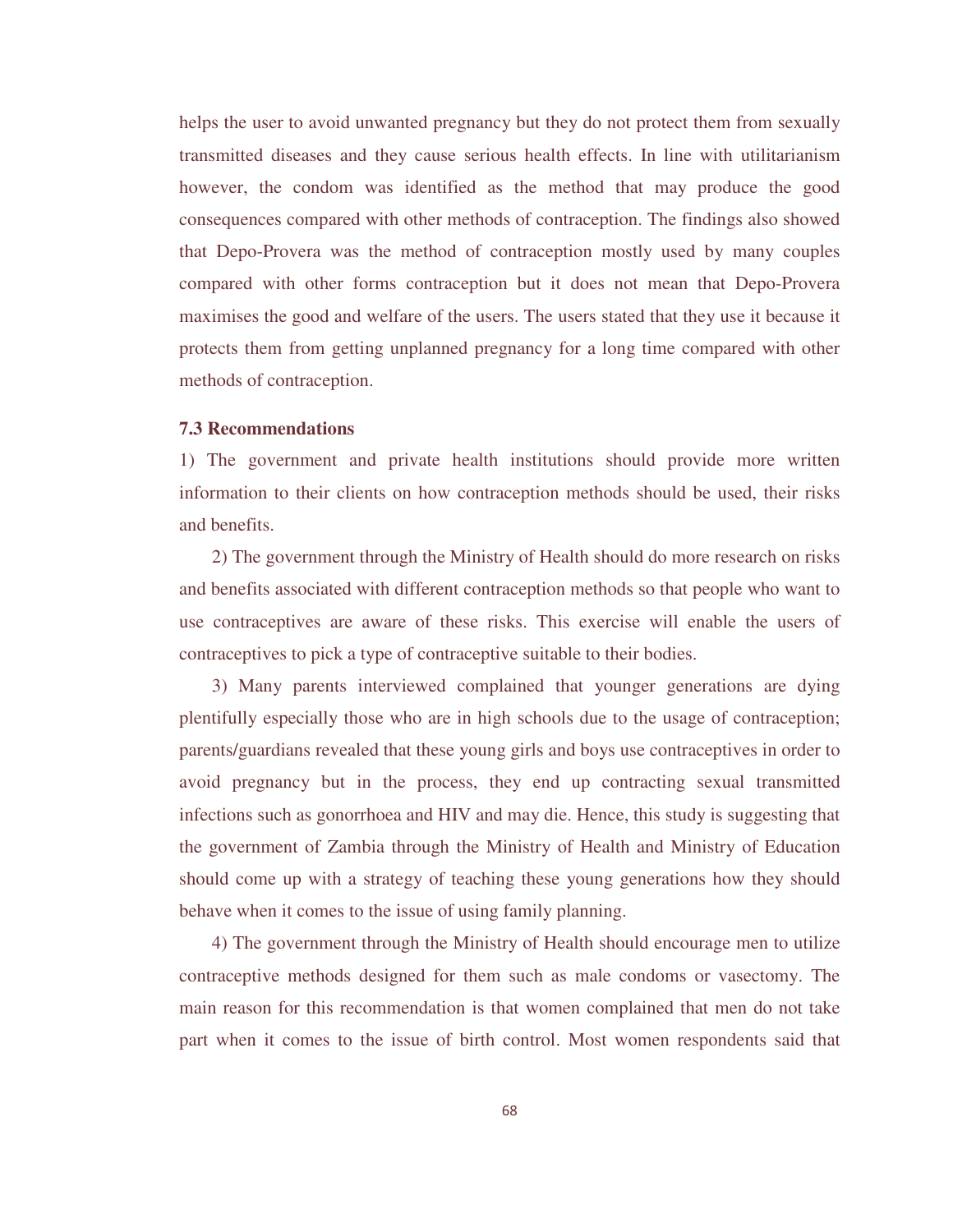contraceptives give them many diverse problems but their husbands are not willing to go for the methods designed for them.

 5) The government through Ministry of Health and private health providers should make sure that contraceptives distributed to users are not expired. Some of the respondents in this study revealed that sometimes government health providers and private health institutions do not check expiry dates of contraceptives. This may bring some serious ethical problems such as contracting sexually transmitted diseases, unintended pregnancies and other health complications when expired contraceptives are used.

 6) Government and private health institutions should provide a variety of methods of contraceptives so that the users can chose a method that is suitable to their body. Most of the respondents told the researcher that they do not know many methods of contraception

 7) Government should encourage the private health providers to teach their clients how to use contraceptives. The reason of saying this is that some respondents told the researcher that some private health institutions do not give instructions on how to use certain types of contraceptives.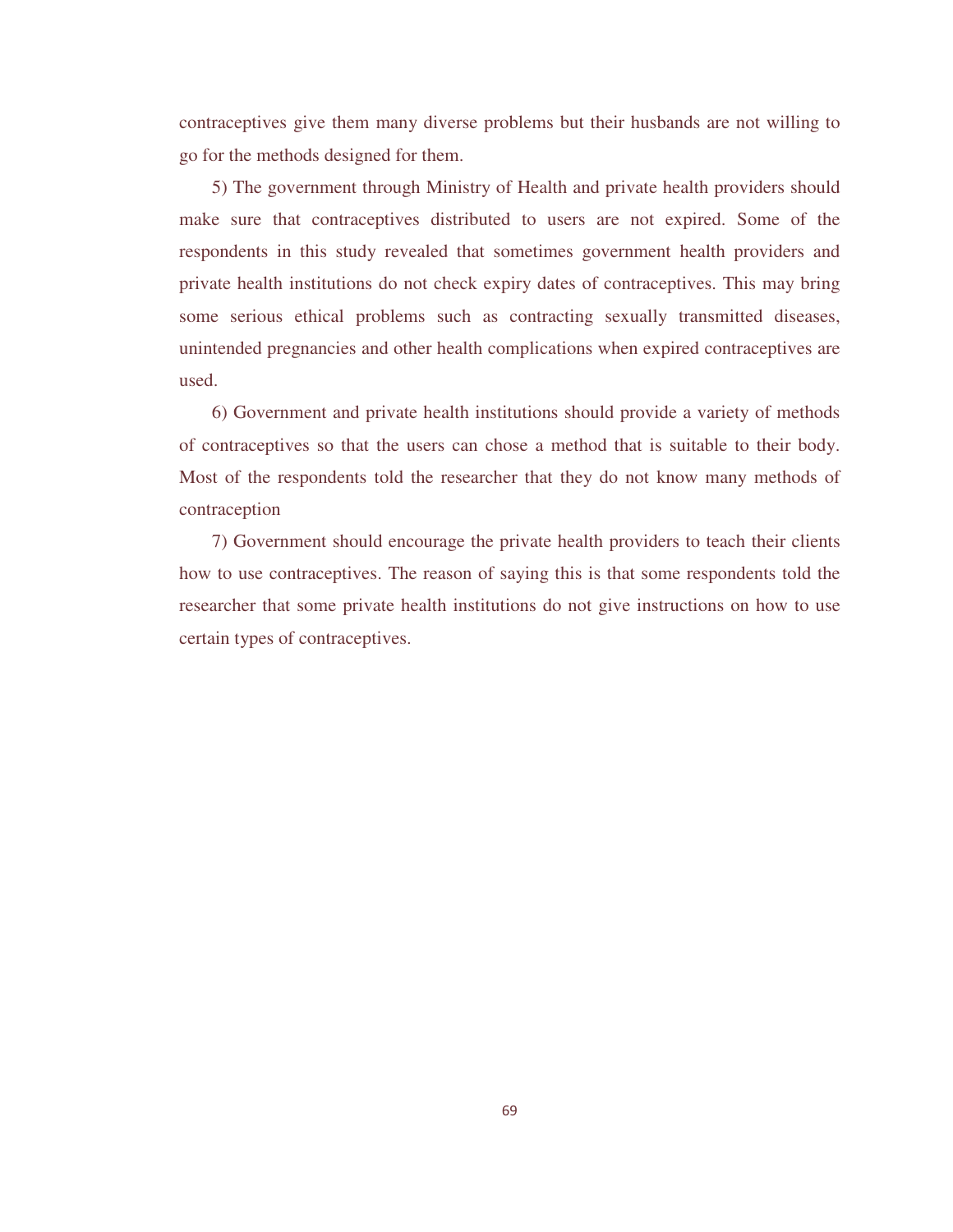## **REFERENCES**

- Allan, H., 2006. Primary Health Care (Official Evaluation and Management of the Adult Patient). New York: Lippincott Williams and Wilkins.
- Andrew, F., 1995. Policy Formulation in Sub-Sahara in Africa. Available at www. jstor/table40230073. [Accessed on  $10^{th}$  February, 2011].
- Banda, S., 1998. A Handbook of Medical Ethics for Medical Students and Health Professionals. Lusaka: Starlix.
- Beauchamp, T., 1982. Philosophical Ethics: An Introduction to Moral Philosophy. New York: McGraw-Hill Book Company.
- Beauchamp, T., 2003. The Nature of Applied Ethics. In R.G Frey and C.H. Welleman (eds.). A Companion to Applied Ethics (pp. 1-6). Oxford: Blackwell.
- Carvino, D., 2008. Birth Control, Emergency Contraception, Policy. Available at:www below thewaist.org/2008/09/celebration. [Accessed on  $12<sup>th</sup>$  December 2011].
- Center for Young Woman's Health, 2008. Health information for teen girls around the world. Available at: www.youngwomenshealth.org/femalehormone3.html. [Accessed on 4<sup>th</sup> January, 2011].
- Chaudhuri, K., 2004. Practice of Fertility Control. New Delhi: Saurabh Printers
- Chilufya, M., 2012. "Muntali Divorced Emmanuel Banda". Mid-day news on Muvi Television-Zambia, February 23<sup>th</sup>.
- Christian, F., 2007. Utilitarianism. Available at: en.wikipedia.org/wik/utilitarianism. [Accessed on 18<sup>th</sup> November, 2011].
- Cullins, M., 2011. Pull Out Method-Withdrawal Method. Available at: www.plannedpa renthood.org/health. [Accessed on 10<sup>th</sup> January, 2012].
- Cunningham, W., 2004. Principal of Environmental Science. New York: Mc Graw Hill.
- Cynthia, M., 2006. ACP Medicine (2006 edition)*.* New York: Web MD Inc.
- Drife, J. and Baird, D., 1993. Contraception. London: Churchill Livingstone Inc.
- Driver, J., 2009. The History of Utilitarianism. Available at:www.plato.stanfor.Edu/ entries/ utilitariansm. [Accessed on  $20<sup>th</sup>$  August, 2011].
- Emedicinehealth, 2010. Emergency Contraception. Available at: www.emedicinehealth. com>home. [Accessed on  $20<sup>th</sup>$  February, 2011].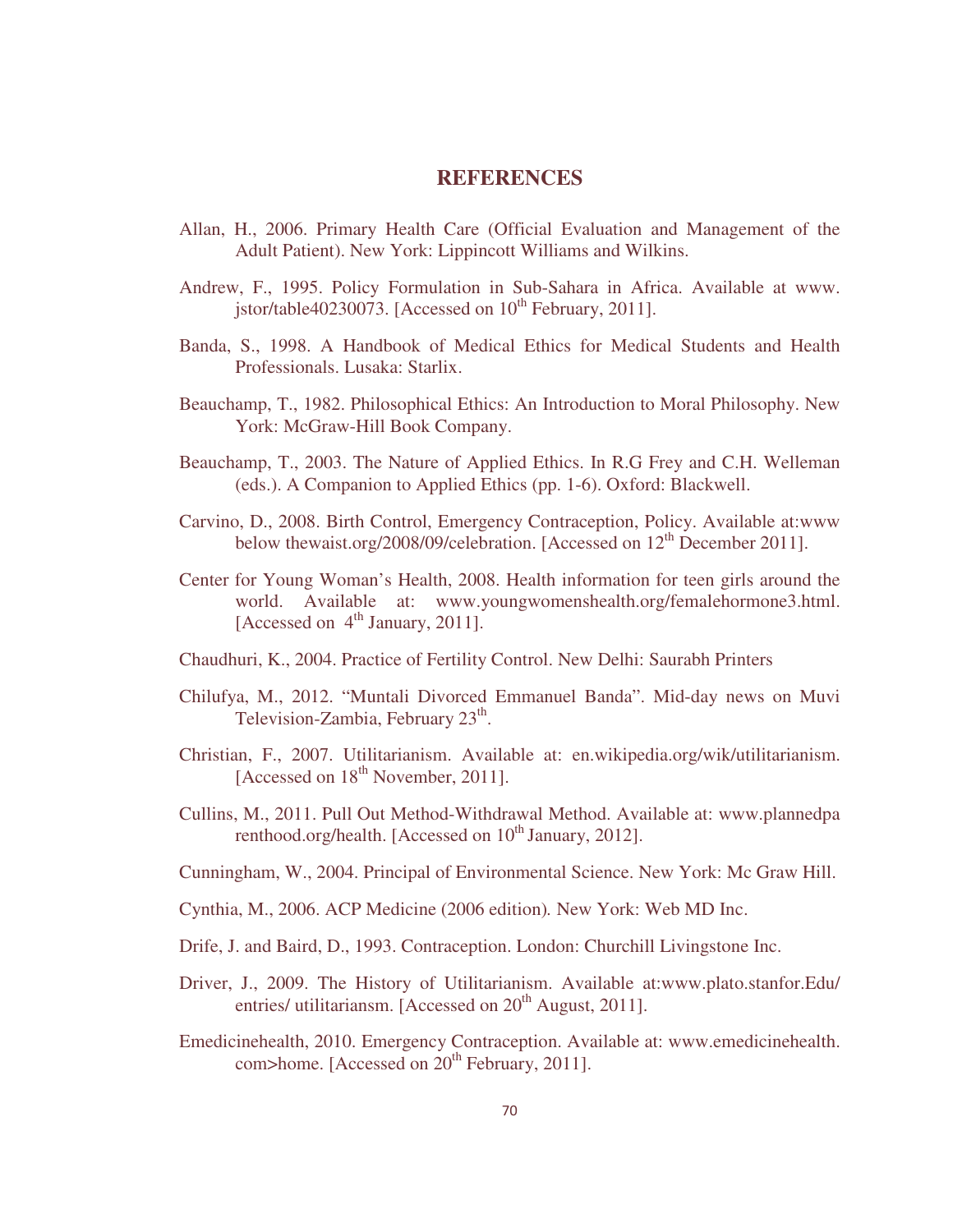- Evans, M., 2006. Mosby's Family Practice Source Book: "An Evidence-Based Approach" Fourth Edition. Toronto: Elsevier Canada
- Gordon, E., 2011. Moral Case Against Contraception. Available at: www.bbc.co.uk/ ethics/contraception. [Accessed on  $10^{th}$  February, 2012].
- Hatcher, R. and Rinehart, A., 1998. The Essentials of Contraceptive Technology. Baltimore: Johns Hopkins.
- Icebergsandababies' Stuffs, 2011. Contraception-Moral and Ethical Considerations. Available at: www.icebergsandbabies.org.uk/contraception\_moral. [Accessed on  $20^{th}$  February 2011].
- International HIV and AIDS Charity, 2010. Female Condom. Available at: www. avert.org/female-codom.htm. [Accessed on 4<sup>th</sup> March 2011].
- Jefskins, D., 2009. Ethics: contraception. Available at: www.bbc.co.uk/ethics/contace ption. [Accessed on  $6<sup>th</sup>$  January, 2012].
- Kelly, M., 2010. HIV and AIDS: A Social Justice Perspective. Nairobi: Paulines Publication Africa.
- Laerd, 2012. Sampling Strategy*.* Available at: www.dissertation.laerd.com/articles/com. [Accessed on  $5<sup>th</sup>$  January, 2012].
- Maluba, J., 2011. "Depo-Provera doubles HIV risk". The Post of  $10<sup>th</sup>$  October, 2011.
- Marie Stopes International Zambia, 2011. Long Reversible Contraception (your guide to the implant and the intrauterine device).
- McSweeney, L., 2005. Love and Life: Billing Method of Natural Family Planning. Nairobi: Kolbe Press.
- MedicineNet.com, 2010. Levonorgestrel-Implant (Norplant) side effects. Available at: www.medecinenet.com>home. [Accessed on  $26<sup>th</sup>$  February, 2010].
- Melinda, A. and Grimes D., 2000. Modern Oral Contraception. Totowa, New Jersey: Emron.
- Ministry of Health, 1997. The Family Planning Circle: Police Framework, Strategies and Guidelines. Lusaka Ministry of Health.
- Ministry of Health, 2006. Zambia Family Planning Guidelines and Protocols, The Family Planning Circle: for a happy health family. Lusaka: Ministry of Health.
- Mundi, G., 2002, Ethical Issues in Contraceptive Technology. Available at: www. whocares.biz
- Paed, D., 2005. Midwifery (A textbook and reference book for Midwives in South Africa). Lansdowne-South Africa: Juta and Co, Ltd.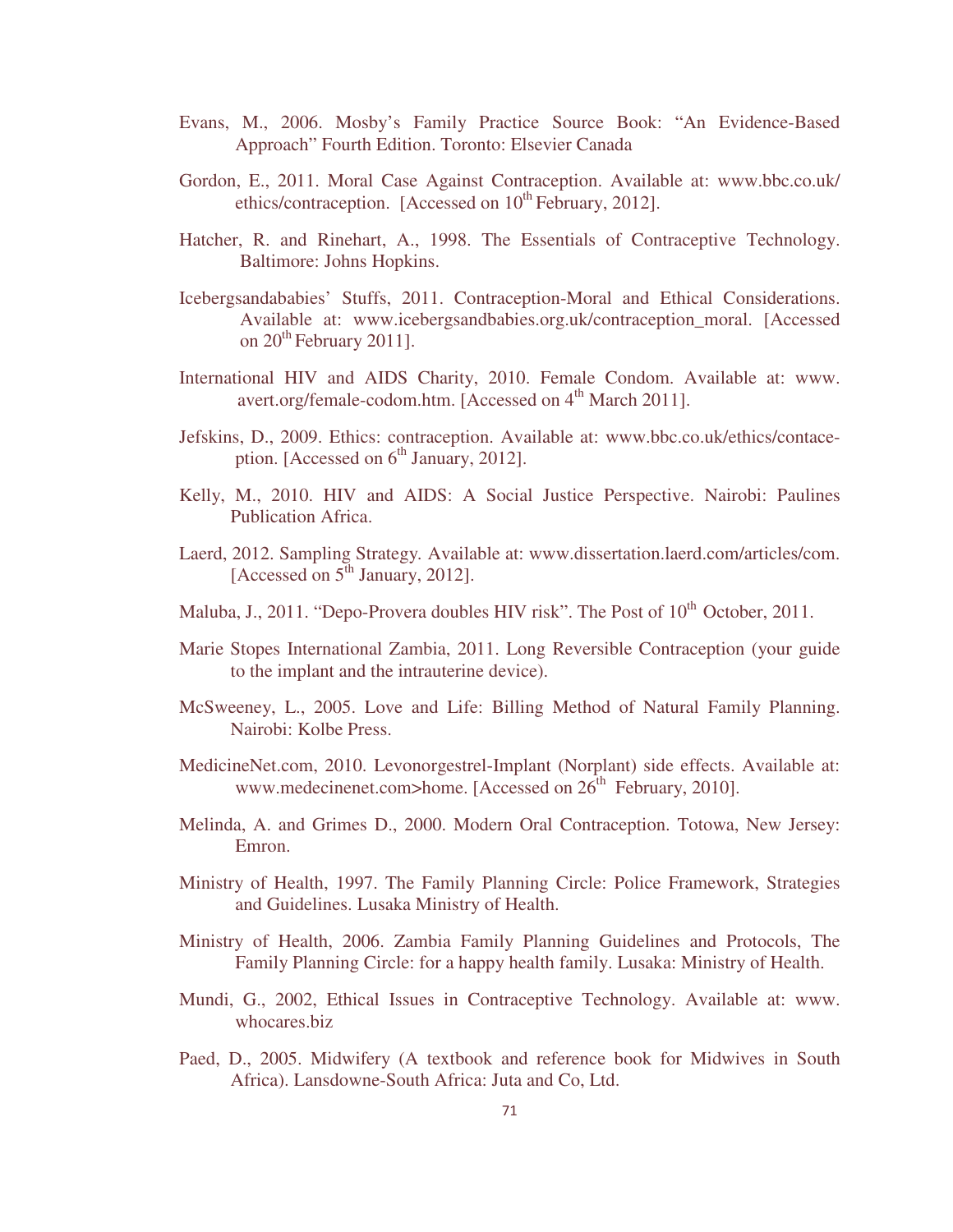Phiri, P., 2010. "Vasectomy in Zambia". The Post, July 16<sup>th</sup> 2010.

- Russell, A. and Tompson, M., 2000. Contraception Across Cultures. New York: Berg.
- Salem, J., 2012. Utilitarianism. Available at: www.enotes.com. [Accessed on 4<sup>th</sup> January, 2012].
- Sarah, J., 2012. Contraceptive Patch. Available at: www.patient.co.uk. [Accessed on 8<sup>th</sup> February, 2012].
- Shaw, W., 1999. Contemporary Ethics. Massachusetts: Blackwell Publishers Inc.
- Shier, D., 2004. Human Anatomy and Physiology. New York: McGraw-Hill Company, Inc.
- Speizer, E. and Justin, W., 2007. Can Family Planning Outreach Bridge the urban-rural divide in Zambia? Available at: www.ncbi.nlm.nih.gov/guide/genes-expression [Accessed on  $7<sup>th</sup>$  October, 2010].
- Spielthenner, G., 2009. Research in Applied Ethics. Journal of Humanities, 9, 18-36.
- The Heritage Medical Dictionary, 2000. Family Planning Definition. Available at:www. MyMDNow. com. [Accessed on  $20<sup>th</sup>$  February 2011].
- WebMD, 2008. Vasectomy Procedure, Effects, Risks, Effectiveness and More. Available at: www.webmd.com/../vasectomy-14387[Accessed on 24<sup>th</sup> January, 2011].
- World Health Organisation, 1987. Intrauterine Devices. Geneva: WHO Publication.
- World Health Organization, 1999. Why Family Planning Matters. Available at: http:// info.k4 health.org/pr/j49edsum.shtml [Accessed on  $7<sup>th</sup>$  February, 2011].
- Wyeth, M., 2008. Different Women, Different Methods. Available at: www.pfizer.com [Accessed on  $29<sup>th</sup>$  January, 2011].
- Weiss, J., 2003. Business Ethics. Ohio: Thomson.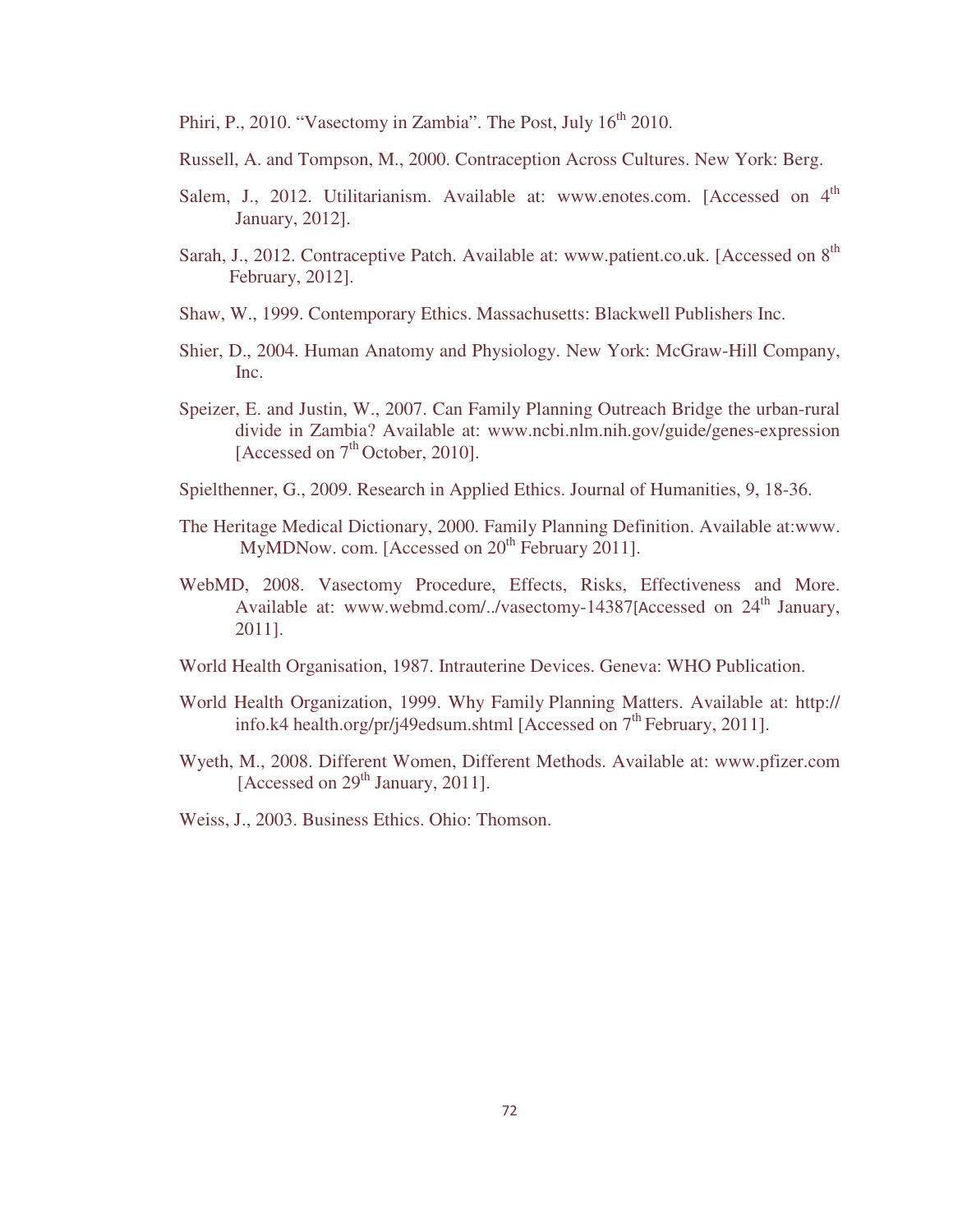### **APPENDIX**

# **SEMI-STRUCTURED INTERVIEW SCHEDULE FOR COUPLES OF KALINGALINGA, MTENDELE, KABWATA AND KAMWALA COMPOUNDS.**  *a) Personal details*

1. Sex ………………………………………………………………………………………….… 2. What is your age? ………………………………………………………………………………………….… 3. What is your marital status? ………………………………………………………………………………………….… 4. Residential Area? ………………………………………………………………………………………….… 5. Religion? ………………………………………………………………………………………….… 6. Level of education ………………………………………………………………………………………….…

### *b) The ethical debate on contraception*

7. Do you think the use of contraception methods as a means of birth control good?

………………………………………………………………………………………….… ………………………………………………………………………………………….…

8. If yes, does your religion allow you to use contraception methods as means of birth control?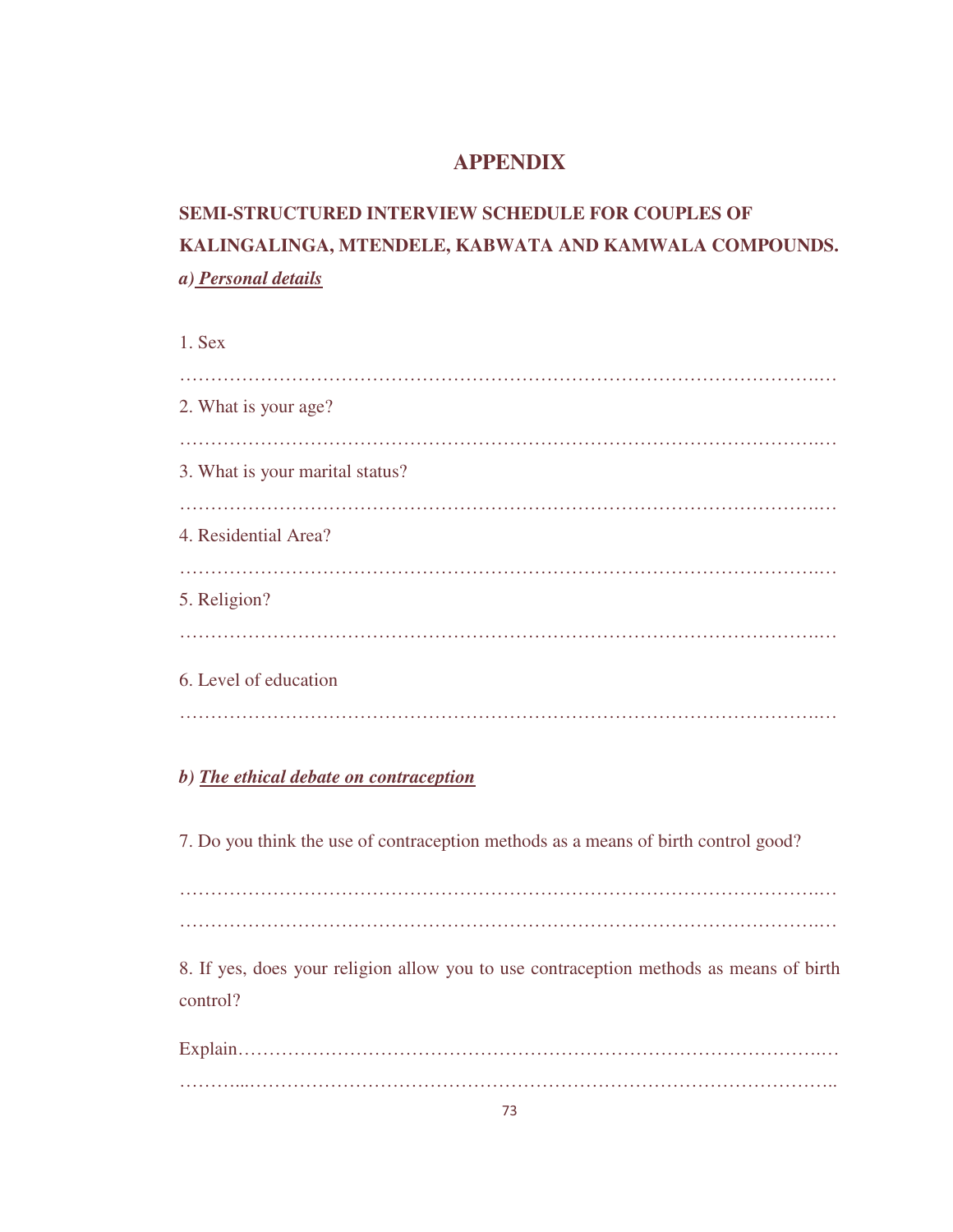9. What is the position of your culture on the issue of contraceptives as means of birth control?

| c) The different contraception methods used by couples          |
|-----------------------------------------------------------------|
| 10. Do you have children?                                       |
| i) Yes $[ ]$ ii) No $[ ]$                                       |
| 11. If yes, how many children do you have?                      |
|                                                                 |
| 12. How do you control the number of your children?             |
|                                                                 |
| 13. Which methods of contraception do you use to control birth? |
|                                                                 |
| 14. What types of contraceptives do you know?                   |
|                                                                 |
| 15. Which method of contraception do you like to use?           |
|                                                                 |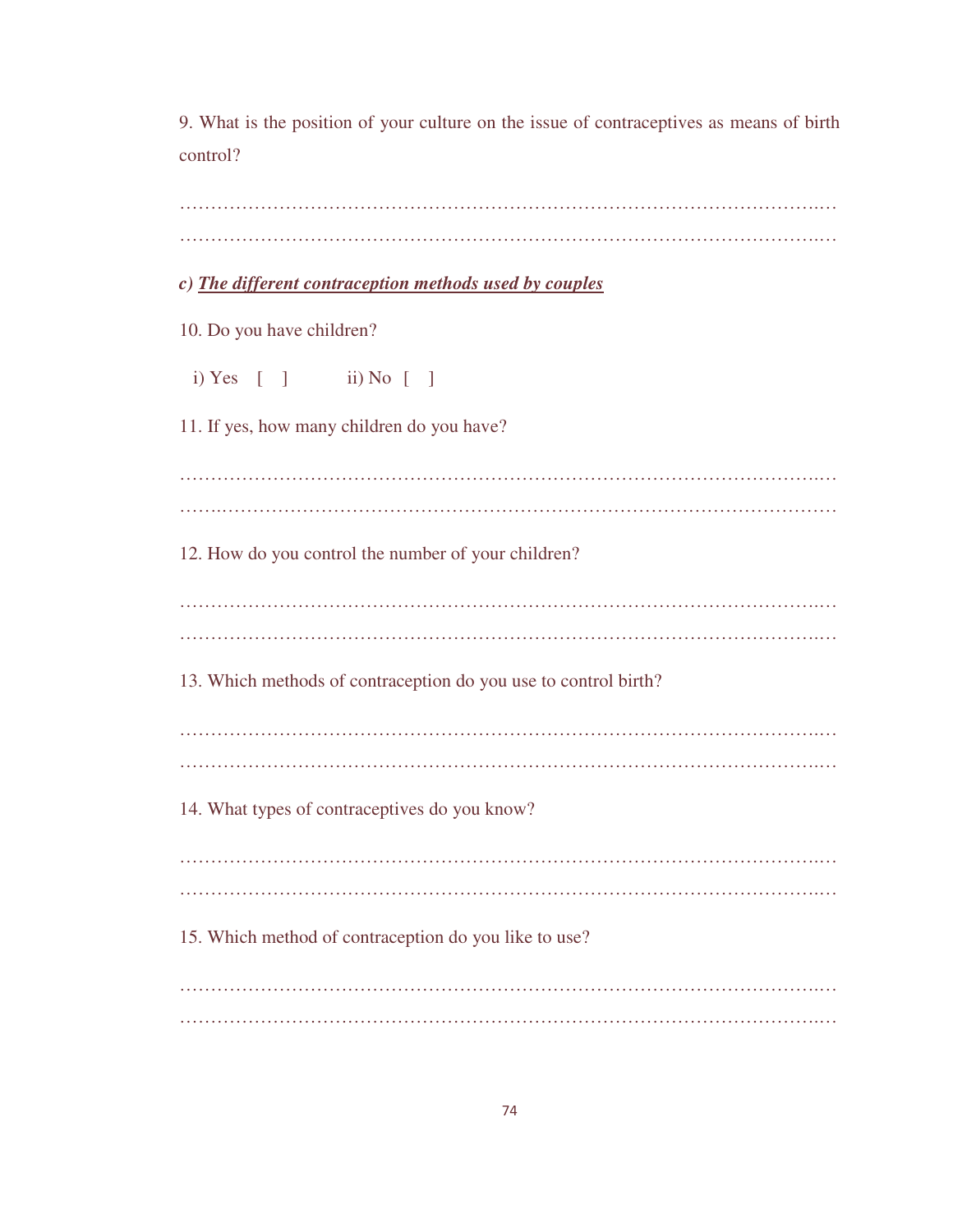16. Where do you get contraceptives from?

i) Government health institutions? ii) Private health institutions?

….…………………………………………………………………………………………

17. Did the above mentioned institutions guide you on how to use these contraceptives?

………………………………………………………………………………………….…

*d) Risk and benefits of contraceptive (applied only to the user of contraceptives)* 

18. Do you encounter any health complications caused by using contraceptives?

i) Yes  $\begin{bmatrix} 1 & \text{ii} \end{bmatrix}$  No  $\begin{bmatrix} 1 & \text{1} \end{bmatrix}$ 

19. If yes what sort of complications do you experience when use these contraceptives?

………………………………………………………………………………………….… ………………………………………………………………………………………….…

20. Have you ever accidentally pregnant your partner because of not using contraceptive? (Applied to men)

Explain………………………………………………………………………………….… ………….…………………………………………………………………………………

21. Have you ever accidentally become pregnant because of not using contraceptive? (Applied to women)

Explain………………………………………………………………………………….… ………...………………………………………………………………………………..…

22. Have you ever become pregnant while applying contraceptives? (Applied to women)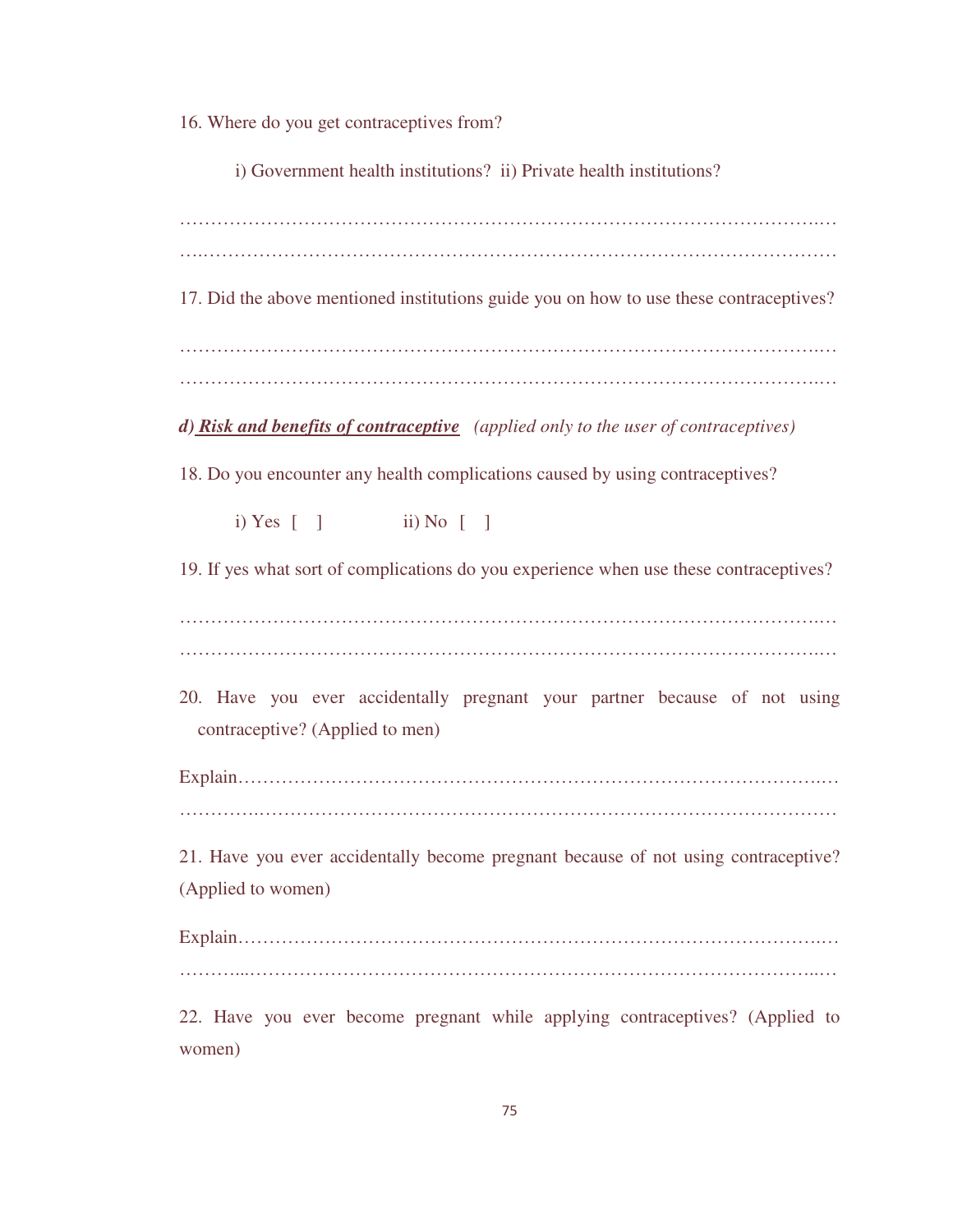i) Yes [ ] ii) No [ ]

23. If yes, what type of contraceptives were you using?

………………………………………………………………………………………….…

24. Do you think that one can suffered from sexual transmitted diseases while using contraceptives?

Explain………………………………………………………………………………….… ………………………………………………………………………………………….…

25. Do you think that the use of contraceptives can protect a person from catching sexually transmitted diseases?

………………………………………………………………………………………….… ………………………………………………………………………………………….…

26. Do you think the use of contraceptives can cause the user to have multiple sexual partners?

………………………………………………………………………………………….… ………………………………………………………………………………………….…

27. What are some of advantages and disadvantages you experienced by using contraceptives?

………………………………………………………………………………………….… ………………………………………………………………………………………….…

28. Generally, what is your personal view on the use of contraceptives?

............................................................................................................................................. .............................................................................................................................................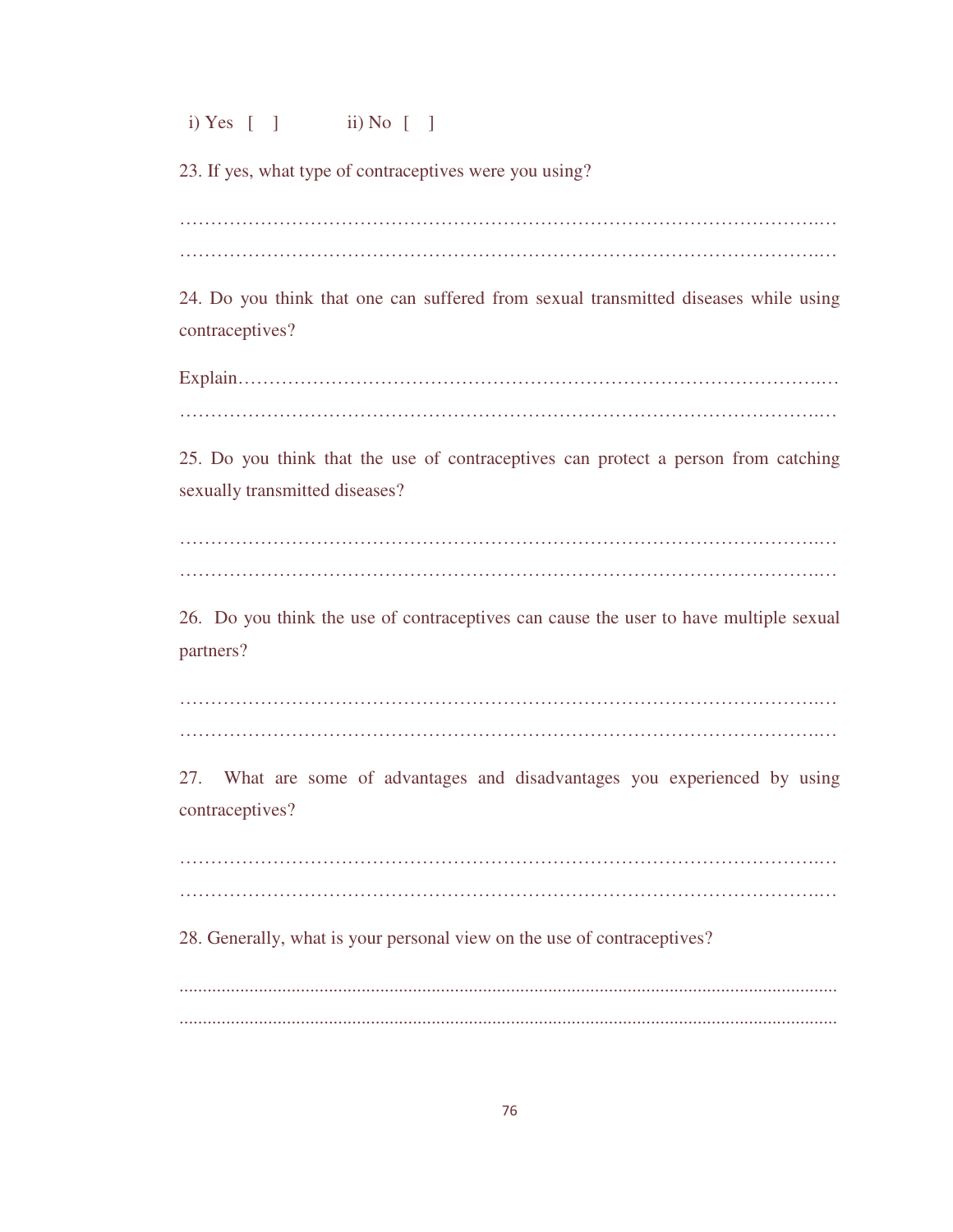# **SEMI-STRUCTURED INTERVIEW SCHEDULE FOR CLINICAL OFFICIALS FROM KALINGALINGA, MTENDERE, KABWATA AND KAMWALA COMPOUNDS.**

*a) The ethical debate on contraception*

1. Do you encourage people to use contraception method as a means of birth control?

i) Yes  $\begin{bmatrix} 1 & \text{ii} \end{bmatrix}$  No  $\begin{bmatrix} 1 & \text{1} \end{bmatrix}$ 

2. If yes, why do you encourage them? ………………………………………………………………………………………….… …………….……………………………………………………………………………… 3. If no, why do you not encourage them? ………………………………………………………………………………………….… …………….……………………………………………………………………………… *b) The different contraception methods used by couples* 4. What types of contraceptives do you offer in this clinic? .......................................................................................................................................................... 5. Do you provide some information on how to use contraceptives to your clients? Explain.............................................................................................................................................. .......................................................................................................................................................... 6. What criteria do the users of contraceptives consider when choosing the type of contraceptives to use?

……….............................................................................................................................................. ......................................................................................................................................................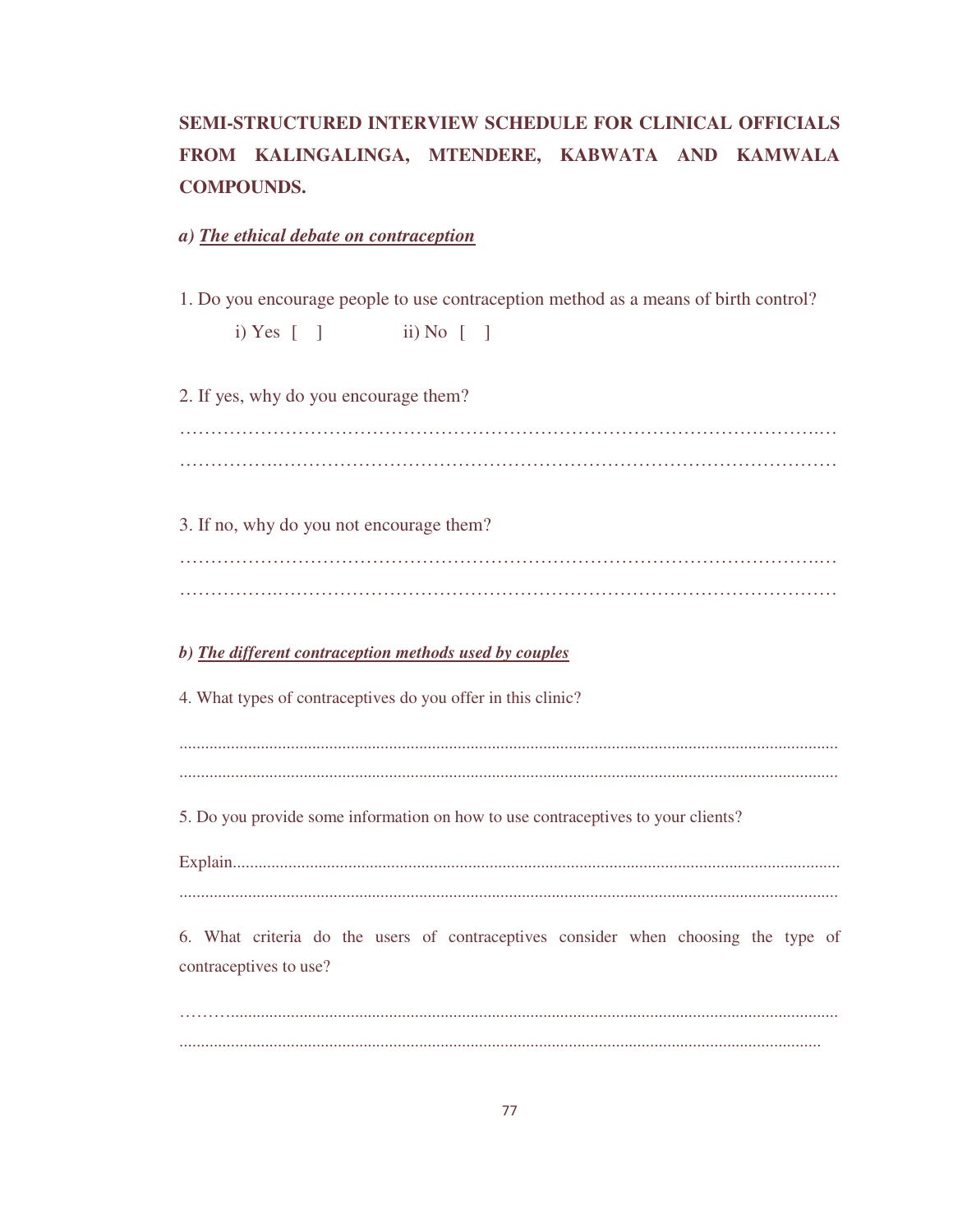7. What types of contraceptives are mostly demanded by users from in this clinic?

8. Why are the above mentioned contraceptives more preferable?

### c) Risks and benefits of contraceptives

9. Have you ever received any complaints from your clients concerning bad effects of contraceptives?

i) Yes  $\lceil \ \ \rceil$ ii) No  $\begin{bmatrix} 1 \end{bmatrix}$ 

10. If yes, what were the complaints all about?

11. What are the main risks of using contraceptives do you offer? 12. What are the main benefits of using contraceptives do you offer? 13. What is your personal view on the use of contraceptives as means of contraception?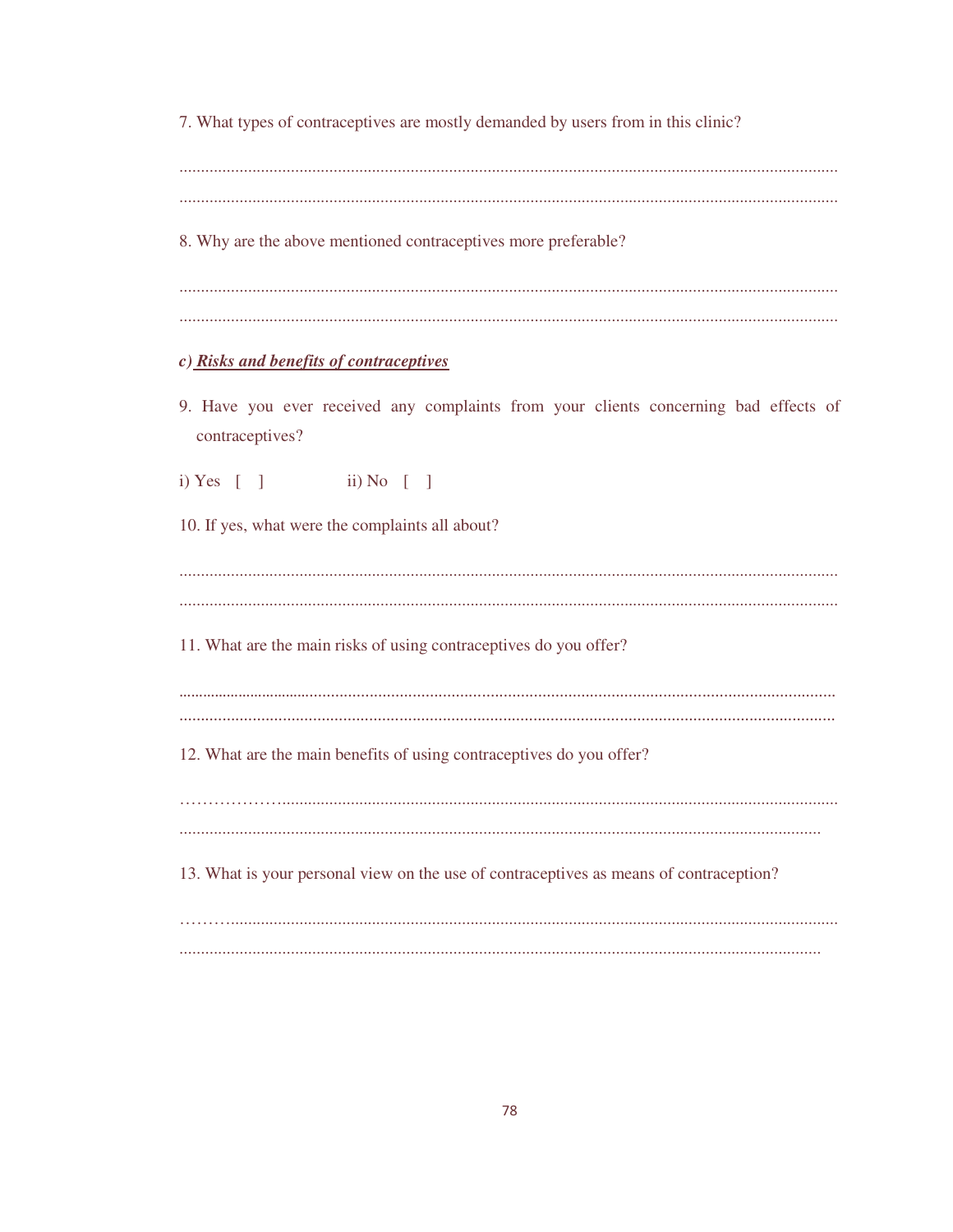## **SEMI-STRUCTURED INTERVIEW SCHEDULE FOR OFFICIALS FROM THE MINISTRY OF HEALTH.**

#### *a) The ethical debate on contraception*

1. In your Ministry, do you encourage people to use contraceptives as means of family planning?

i) Yes  $\begin{bmatrix} 1 & \text{ii} \end{bmatrix}$  No  $\begin{bmatrix} 1 & \text{1} \end{bmatrix}$ 2. If yes, why do you encourage them? ………………………………………………………………………………………….… ………………………………………………………………………………………….… 3. If no, why do you not encourage them? ………………………………………………………………………………………….… ………………………………………………………………………………………….… 4. As a ministry, do you think contraceptives play a vital role in family planning? Explain………………………………………………………………………………….… ………………………….………………………………………………………………… *b) The different contraception methods used by couples*  5. Does the Ministry provide contraceptives to people who need them? ………………………………………………………………………………………….… ………………………………………………………………………………………….… 6. If yes, what type of contraceptives does the Ministry offer in Zambia? ………………………………………………………………………………………….… ………………………………………………………………………………………….…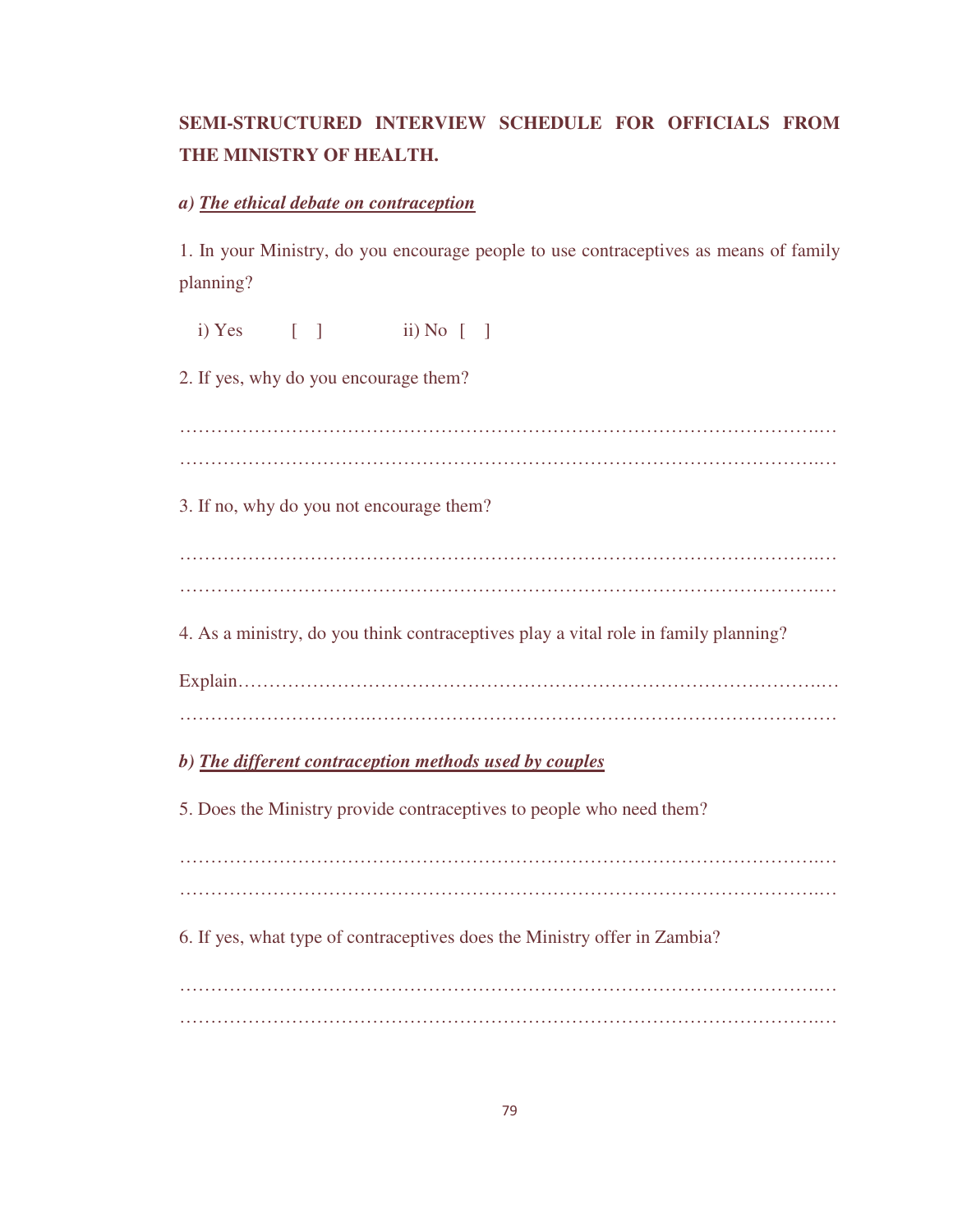7. How do you choose the contraceptives for the people of Zambia?

………………………………………………………………………………………….… ………………………………………………………………………………………….… 8. What are the contraceptives which are most preferable by the users? ………………………………………………………………………………………….… ………………………………………………………………………………………….… *c) Risks and benefits of using contraceptives* 9. Does the Ministry provide health personnel with the skills to educate people how to use contraceptives? ………………………………………………………………………………………….… ………………………………………………………………………………………….… 10. Has the Ministry made some follow-up on how contraceptives are used? Explain………………………………………………………………………………….… ……...…………………………………………………………………………………….. 11. Has the Ministry established the effects of contraceptives? ………………………………………………………………………………………….… ………………………………………………………………………………………….… 12. If yes, what was the final findings (the final answer) ………………………………………………………………………………………….… ………………………………………………………………………………………….… 13. Does the Ministry receive any reports from the users of contraceptives concerning the negative effects of using contraceptives? ………………………………………………………………………………………….… ………………………………………………………………………………………….…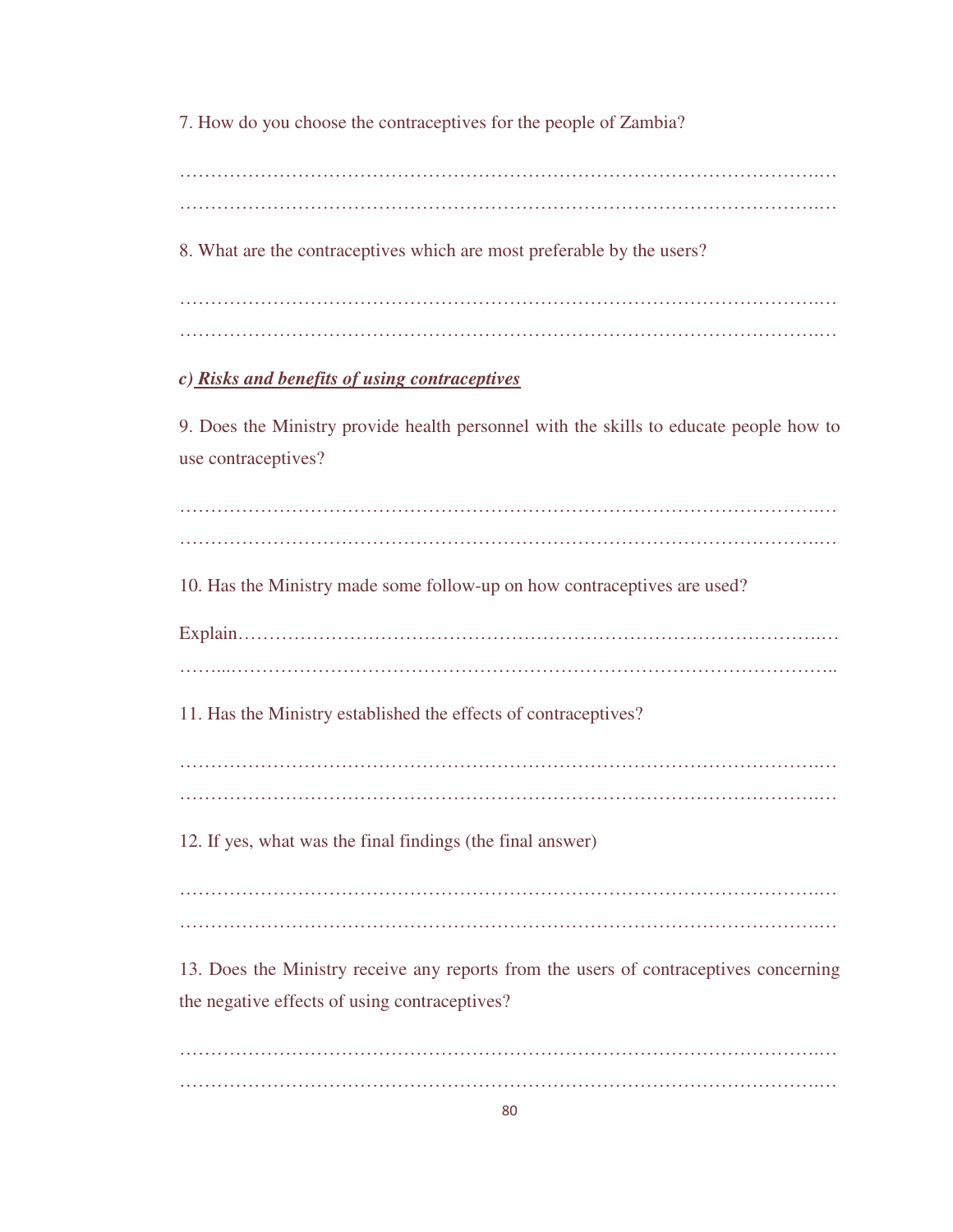14. What is the Ministry`s position on the use contraceptives?

………………………………………………………………………………………….… ………………………………………………………………………………………….… 15. What is your personal view on the user of contraceptives? ………………………………………………………………………………………….… ………………………………………………………………………………………….…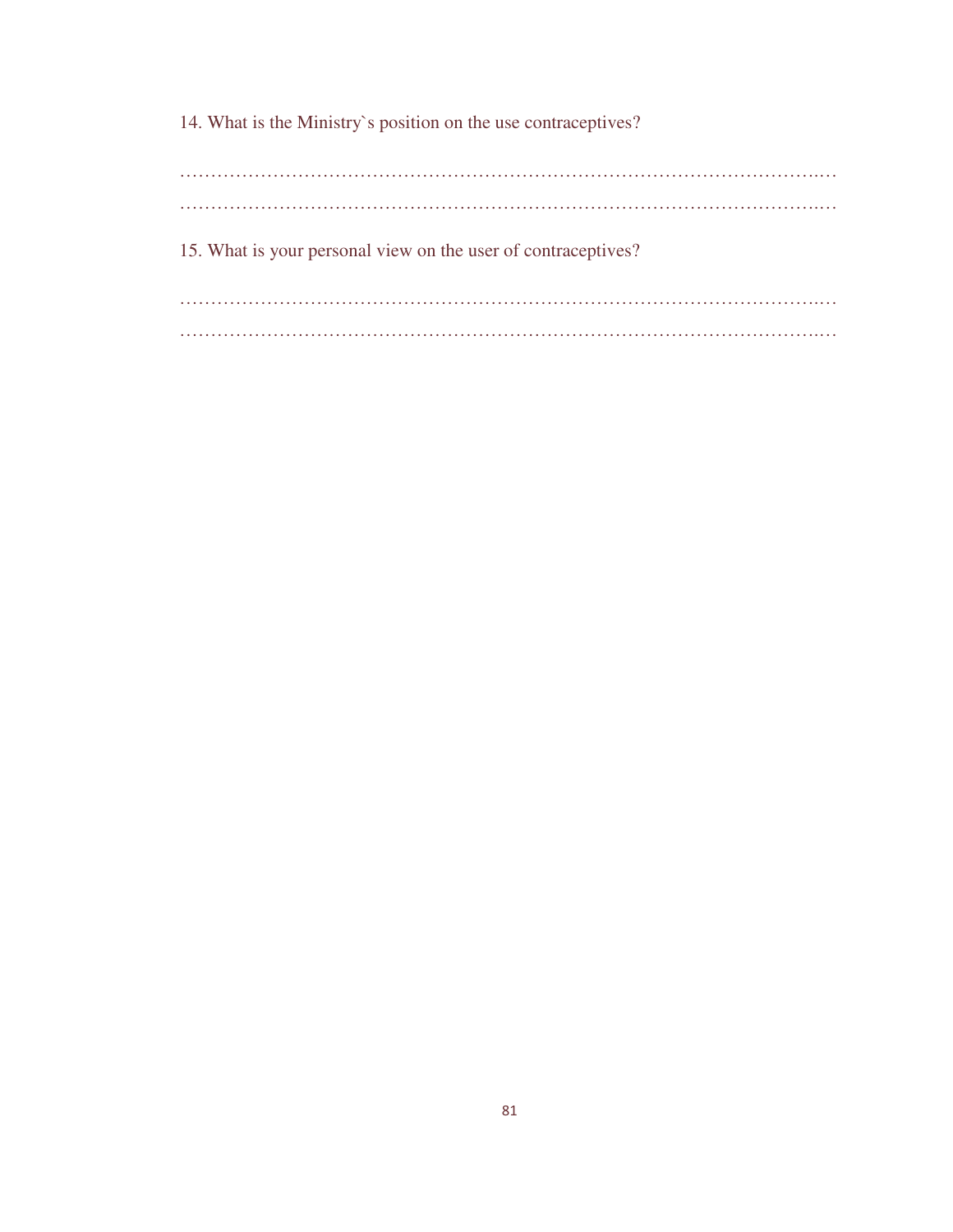### **SEMI-STRUCTURED INTERVIEW SCHEDULE FOR OFFICIALS FROM NON-GOVERNMENTAL ORGANISATIONS DEALES WITH HEALTH ISUES.**

#### *a) The ethical debate on contraception*

1. Does your organization support the usage of contraception as means of family planning?

 i) Yes [ ] i) No [ ] 2. If yes, in which way? ………………………………………………………………………………………….… ………………………………………………………………………………………….… 3. If no, why does not your organization support the usage of contraceptives? ………………………………………………………………………………………….… ………………………………………………………………………………………….…  *b) The different contraception methods used by couples*  4. What type of contraceptives does your organization recommend? ………………………………………………………………………………………….… ………………………………………………………………………………………….… 5. Why does your organization recommend the above mentioned contraceptives? ………………………………………………………………………………………….… ………………………………………………………………………………………….… 6. What type of contraceptive is mostly used by people assisted by your organization? ………………………………………………………………………………………….… ………………………………………………………………………………………….…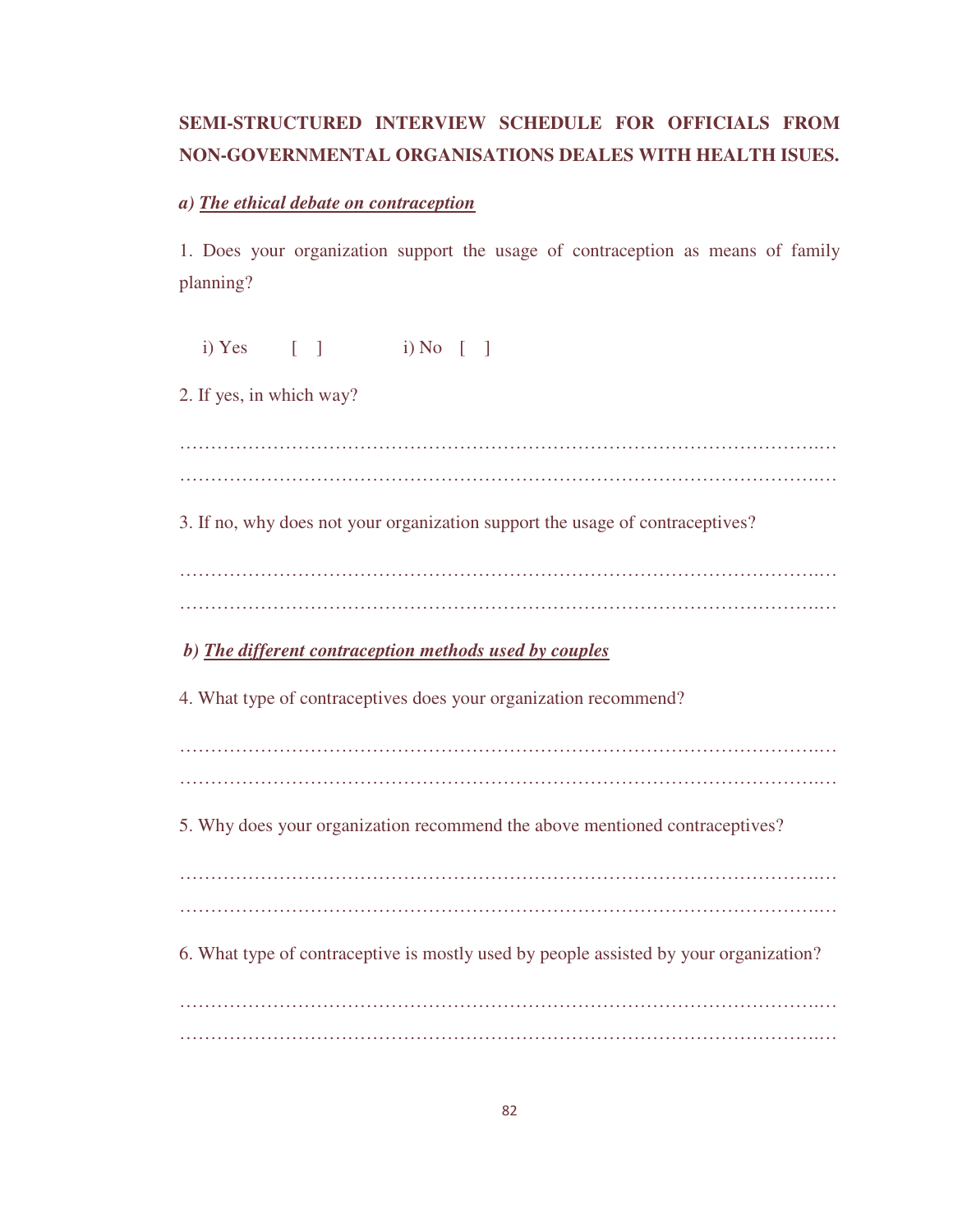# *c) Risk and benefits of contraceptives*

7. Do you teach your clients how to use contraceptives? ………………………………………………………………………………………….… ………………………………………………………………………………………….… 8. If yes, did your clients report the problems they are facing in use of contraceptives? ………………………………………………………………………………………….… ………………………………………………………………………………………….… 9. What is the Organization's position on the use of contraceptives? ………………………………………………………………………………………….… ………………………………………………………………………………………….… 10. What is your personal view on the use of contraceptives? ………………………………………………………………………………………….… …………………………………….........…………………………………………………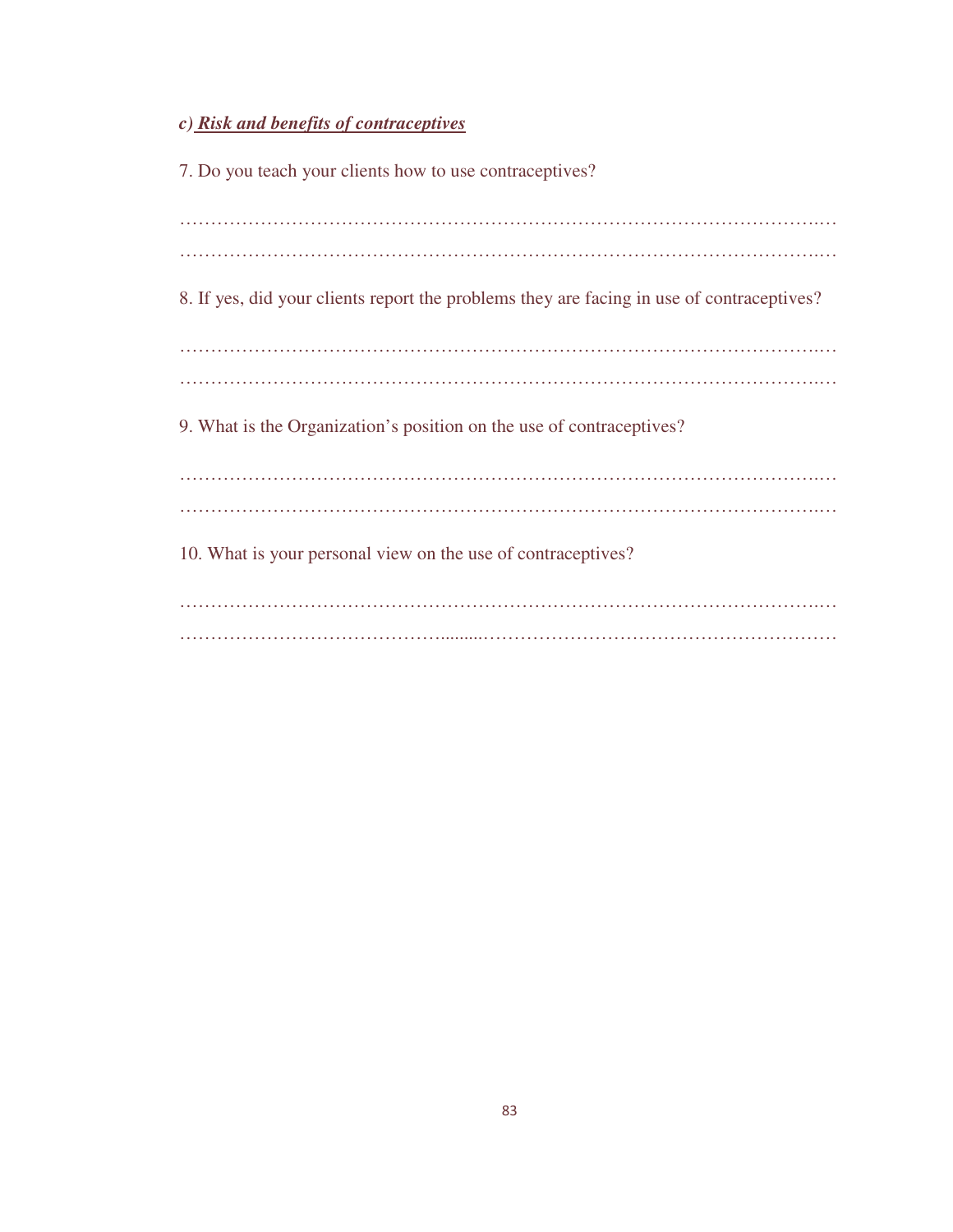## **SEMI-STRUCTURED INTERVIEW SCHEDULE FOR REPRESENTATIVES OF DIFFERRENT CHURCHES.**

#### *a) The ethical debate on contraception*

1. Does your Church support the usage of contraception as means of family planning?

 i) Yes [ ] i) No [ ] 2. If yes, in which way? ………………………………………………………………………………………….… ………………………………………………………………………………………….… 3. If no, why does not your Church support the usage of contraceptives? *b) The different contraception methods used by couples* 4. Which methods of contraception does your Church recommend? ………………………………………………………………………………………….… 5. If there is any, why does your Church recommend it? ………………………………………………………………………………………….… ………………………………………………………………………………………….… 6. Which method of contraception do you think is more used by people? ………………………………………………………………………………………….… ……………………………………….....…………………………………………………